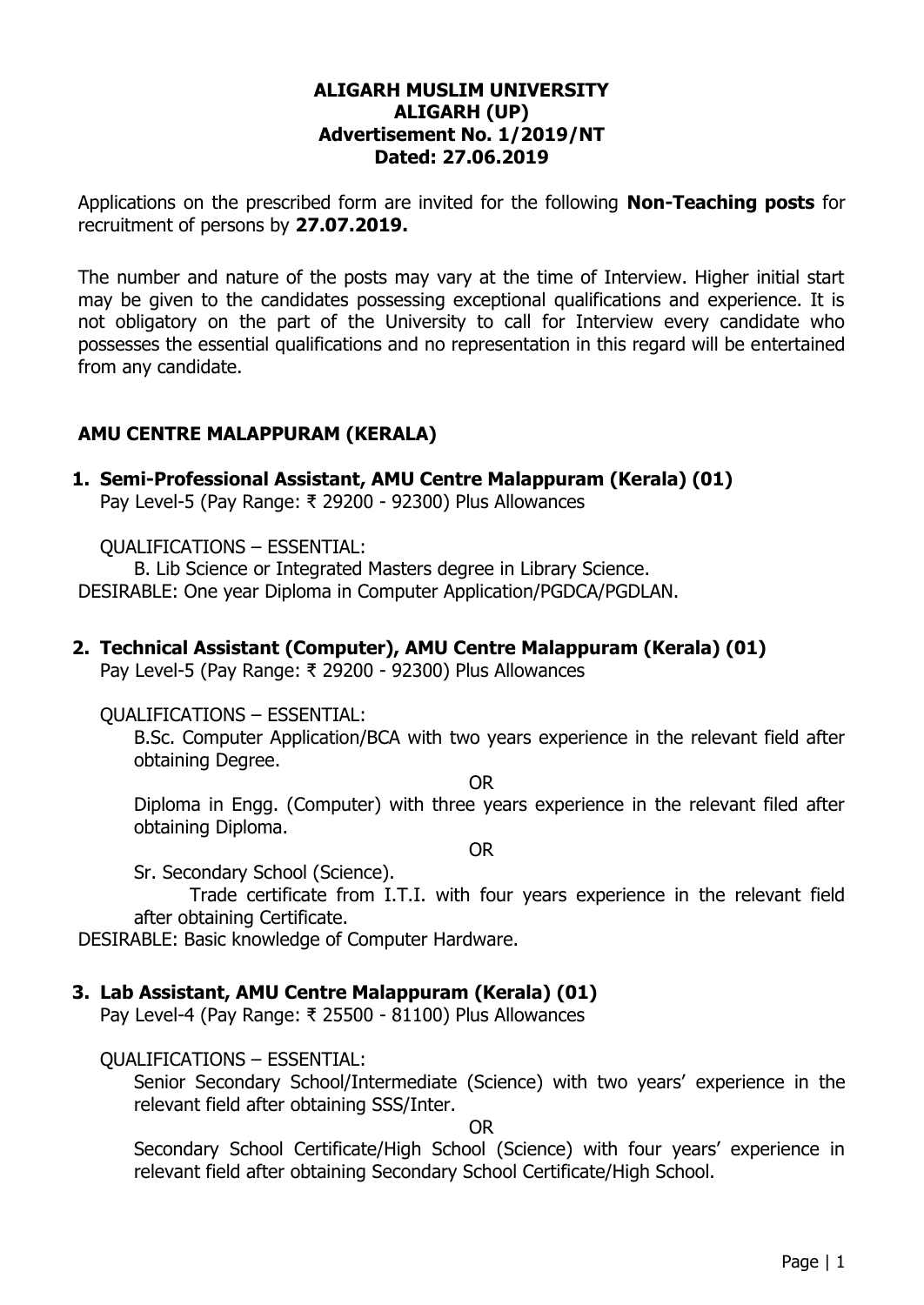## **A. K. TIBBIYA COLLEGEHOSPITAL**

#### **4. Research Officer, Chemical Research Unit (01)**

Pay Level-10 (Pay Range: ₹ 56100 - 177500) Plus Allowances

QUALIFICATIONS - ESSENTIAL:

Ph.D. (Organic Chemistry) especially Chemistry of natural product (Medicinal Plant)/allied subject Medicinal plant.

# **5. Technical Assistant (Stores), A. K. Tibbiya College Hospital (02)**

Pay Level-5 (Pay Range: ₹ 29200 - 92300) Plus Allowances

QUALIFICATION – ESSENTIAL:

- 1. BA/ B.Sc./ B.Com..
- 2. Two years' experience of Store Keeping and Maintenance of Stock Register.

DESIRABLE: Basic knowledge of computer (both hardware and software).

# **6. Pharmacist (Unani), A. K. Tibbiya College Hospital (01)**

Pay Level-4 (Pay Range: ₹ 25500 - 81100) Plus Allowances

QUALIFICATION – ESSENTIAL:

- 1. B.Sc. with Chemistry/Bio-Chemistry as one of the subject.
- 2. Diploma in Unani Pharmacy.
- 3. One year experience in the relevant field after obtaining Diploma.

#### OR

- 1. Bachelor in Unani Pharmacy.
- 2. Two years experience after Bachelor in Unani Pharmacy.

# **7. In-Charge Unani Dispensary, A. K. Tibbiya College Hospital (01)**

Pay Level-4 (Pay Range: ₹ 25500 - 81100) Plus Allowances

QUALIFICATION – ESSENTIAL:

- 1. B.Sc. with Chemistry/ Bio-chemistry as one of the subjects.
- 2. Diploma in Unani Pharmacy
- 3. One year experience in the relevant field after obtaining Diploma. OR
- 1. Bachelor in Unani Pharmacy.
- 2. Two years' experience after Bachelor in Unani Pharmacy.

## **8. Nursing Assistant, A. K. Tibbiya College Hospital (03)**

Pay Level-3 (Pay Range: ₹ 21700 - 69100) Plus Allowances

QUALIFICATION – ESSENTIAL:

- 1. Secondary School Certificate/Intermediate (10+2)
- **2.** Registered Auxiliary Nurse-Midwife from a recognized Institute.

## **BUILDING DEPARTMENT**

## **9. University Engineer, Building Department (01)**

Pay Level-12 (Pay Range: ₹ 78800 - 209200) Plus Allowances

## **Tenure: 5 years – extendable**

QUALIFICATION–ESSENTIAL:

Candidate should possess at least a Degree in Civil Engineering of a recognized University and should have at least five years of experience as an Executive Engineer or equivalent position in executing and supervising construction project of Road and Building.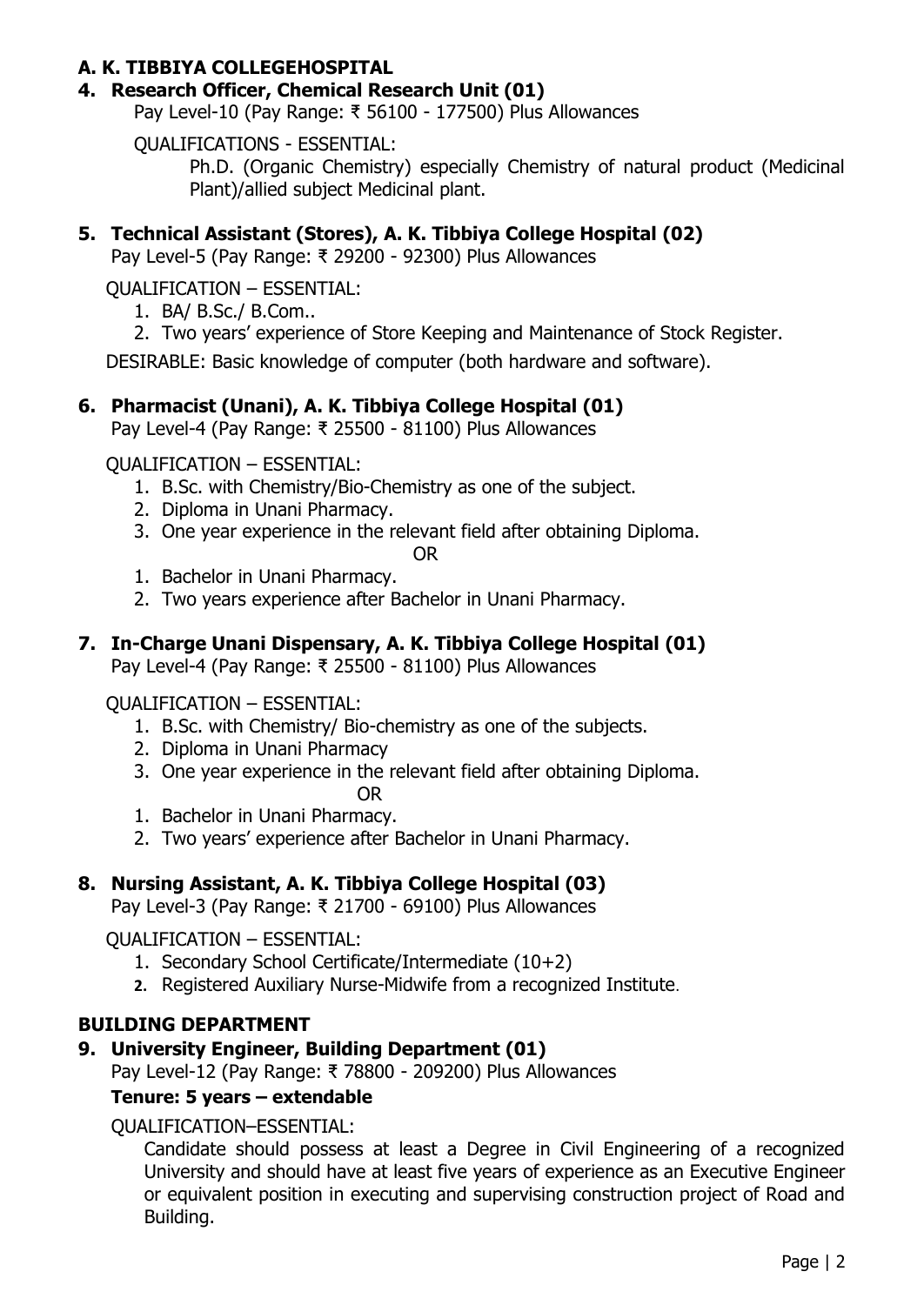## **10. Assistant Engineer, Building Department (01)**

Pay Level-7 (Pay Range: ₹ 44900 - 142400) Plus Allowances

QUALIFICATIONS – ESSENTIAL:

- 1. Bachelor's Degree in Civil Engineering form a recognized institute with five years' experience of maintenance and construction of buildings and roads after obtaining Degree.
- 2. Knowledge of Computer application.

OR

- 1. Diploma in Civil Engineering form a recognized Institution with ten years' experience of maintenance and construction of buildings and roads after obtaining diploma.
- 2. Knowledge of Computer application.

## **11. Junior Engineer (Civil), Building Department (03)**

Pay Level-6 (Pay Range: ₹ 35400 - 112400) Plus Allowances

QUALIFICATIONS – ESSENTIAL:

- 1. Diploma in Civil Engineering from a recognised Institution.
- 2. Minimum three years' experience of maintenance and construction of buildings and roads after obtaining Diploma.
- 3. Knowledge of Computer Application.

OR

- 1. B.Tech. (Civil)
- 2. One year of working experience after B.Tech.

## **12. Junior Engineer (Water Supply & Sewerage), Building Department (01)**

Pay Level-6 (Pay Range: ₹ 35400 - 112400) Plus Allowances

QUALIFICATIONS – ESSENTIAL:

1. Diploma in Civil Engineering from a recognized Institution.

OR

- 2. Minimum three years' experience of maintenance and construction of buildings and roads, after obtaining Diploma.
- 3. Knowledge of Computer application.
- 1. B.Tech. (Civil)
- 2. One year of working experience after B.Tech.

## **13. Computer (Grade VI), Building Department (01)**

Pay Level-4 (Pay Range: ₹ 25500 - 81100) Plus Allowances

#### QUALIFICATION – ESSENTIAL:

Diploma in Civil Engg. with at least two years' experience in estimating building woks, analysis of rates and preparation and scrutiny of tender documents etc. after obtaining diploma.

DESIRABLE: Good Knowledge of computer.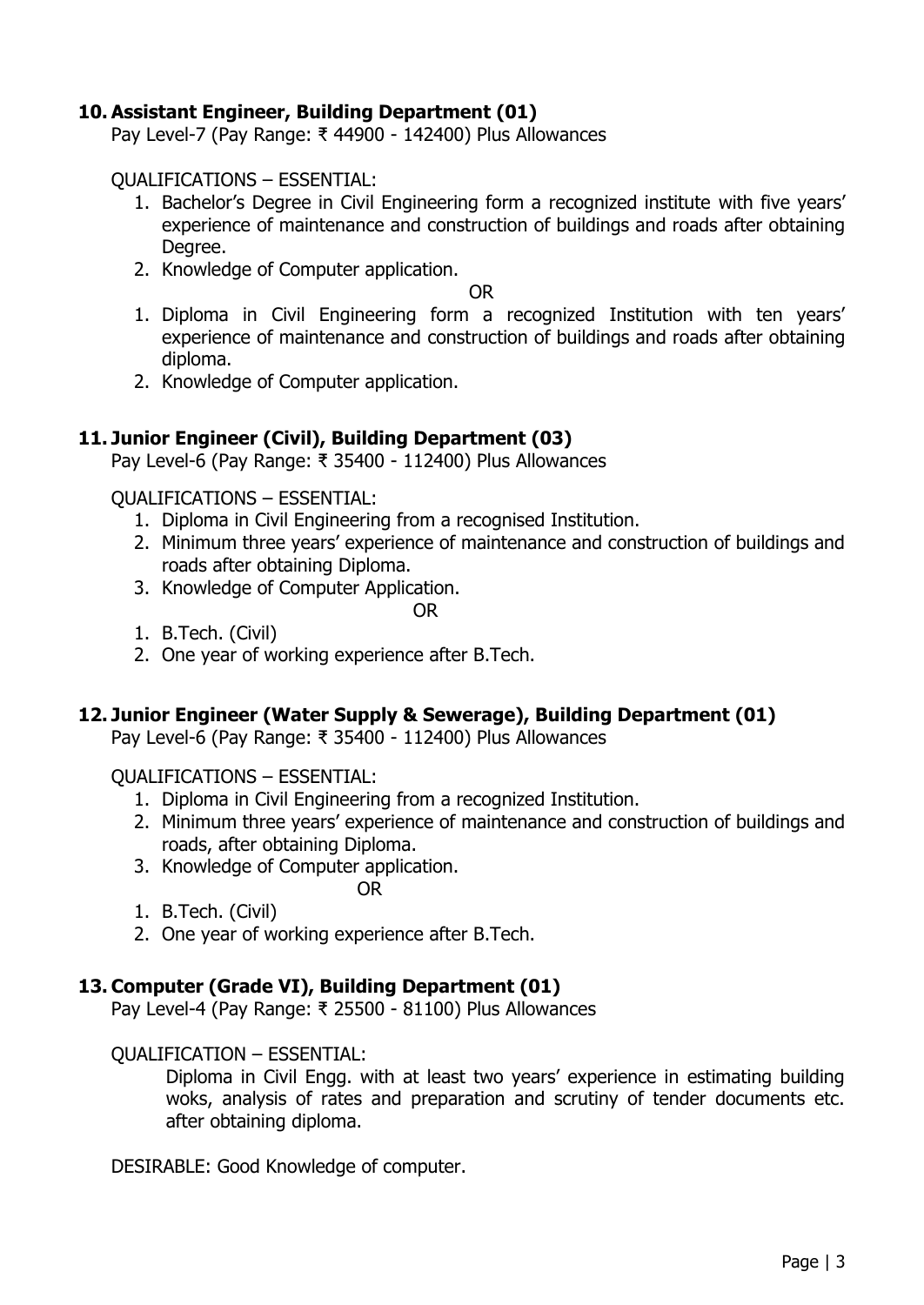# **CENTRE FOR SKILL DEVELOPMENT AND CAREER PLANNING**

## **14. Assistant Director, Centre for Skill Development and Career Planning (01)**

Pay Level-12 (Pay Range: ₹ 78800 - 209200) Plus Allowances

QUALIFICATIONS**-**ESSENTIAL**:** 

- 1. First class Master's degree in any one of the Social Science Subjects with Ph.D.
- 2. Diploma in Guidance and counseling.
- 3. Seven years' experience of teaching /Research / Administration provided that at least three of these were as Assistant professor / Counselor or an equivalent position.

DESIRABLE:

- 1. Published research work in related field.
- 2. Experience of arranging Carrier Talks, information Dissemination and designing training Programmes, Workshops and Seminars.

## **15. Student Counselor, Centre for Skill Development and Career Planning (02)**

Pay Level-10 (Pay Range: ₹ 56100 - 177500) Plus Allowances

QUALIFICATION – ESSENTIAL:

- 1. Master's Degree in Psychology with a least 55% marks (or equivalent grade in a point scale wherever grading system is followed).
- 2. PG Diploma in Guidance and Counseling.
- 3. Extensive experience of measuring aptitude, interest, motivation and personality.
- 4. Experience of career information dissemination, arranging Career Talks and Designing Training Programmes.

DESIRABLE: Ph.D.

## **16. Lab Assistant, Centre for Skill Development and Career Planning (01)**

Pay Level-4 (Pay Range: ₹ 25500 - 81100) Plus Allowances

#### QUALIFICATION – ESSENTIAL:

Senior Secondary School/Intermediate (Science) with two years' experience in the relevant field after obtaining SSS/Inter.

OR

Secondary School Certificate/High School (Science) with four years' experience in relevant field after obtaining Secondary School Certificate/High School.

## **CENTRAL AUTOMOBILE WORKSHOP & TRANSPORT**

## **17. Superintendent, Central Automobile Workshop & Transport (01)**

Pay Level-10 (Pay Range: ₹ 56100 - 177500) Plus Allowances

QUALIFICATIONS – ESSENTIAL:

- 1. B.Tech or equivalent in Automobile Engineering / Mechanical Engineering from recognized University.
- 2. At least 3 years' experience of working in a responsible position in any automobile workshop of repute.

OR

- 1. 3 years Diploma in Automobile Engineering /Mechanical Engineering from a recognized University/Institute.
- 2. At least 10 years' experience of working in a responsible position in any Automobile workshop of repute.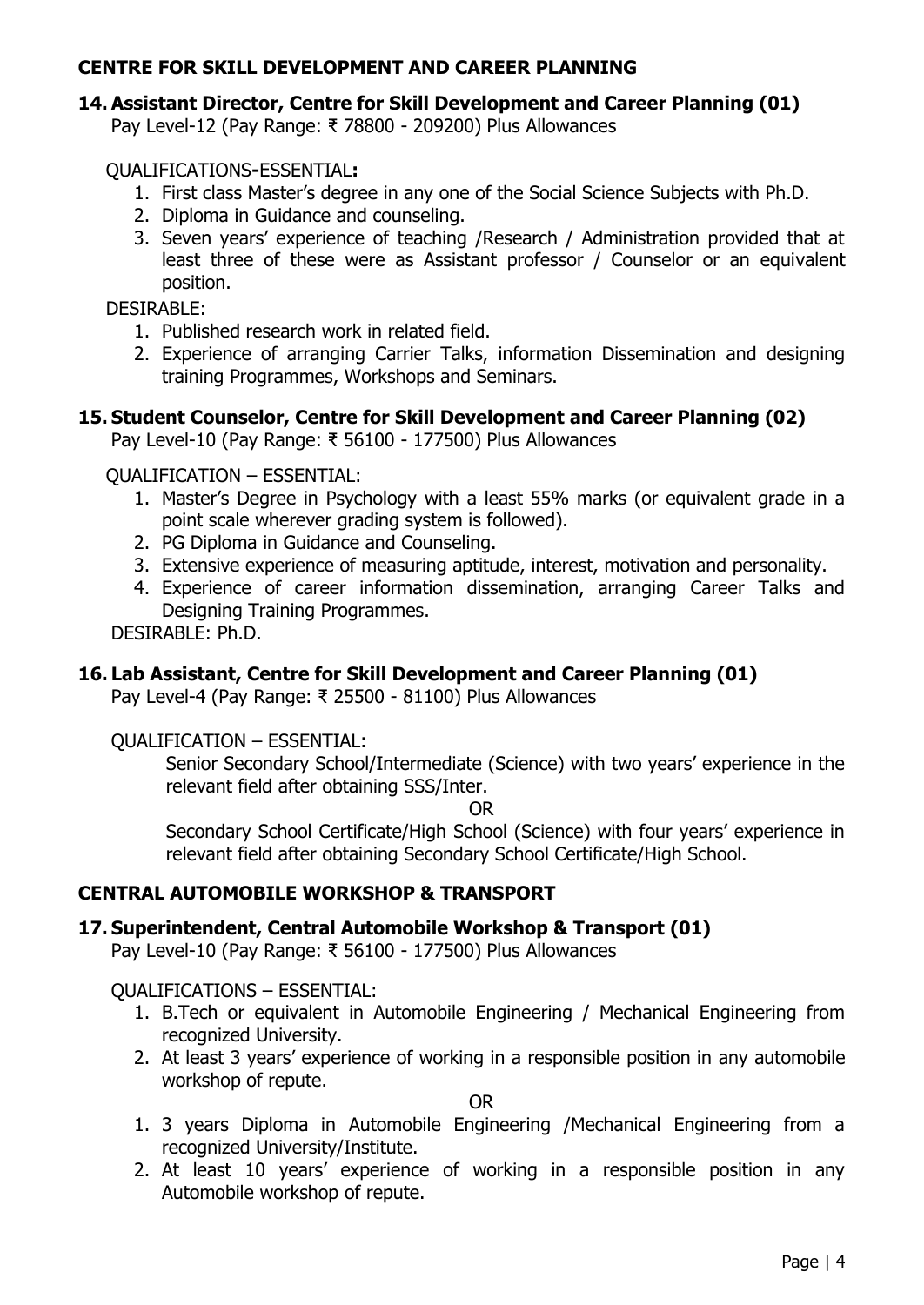## **18. Junior Instrument Mechanic, Central Automobile Workshop & Transport (01)**

Pay Level-5 (Pay Range: ₹ 29200 - 92300) Plus Allowances

#### QUALIFICATIONS – ESSENTIAL:

- 1. High School from any recognized Board with certificate course of Diesel Mechanic from any recognized Institute (ITI).
- 2. 5 years' experience of repair & maintenance of light and heavy diesel vehicles and generator etc. from any Automobile workshop of repute.

OR

High School from any recognized Board with 10 years' experience of repair & maintenance of light and heavy diesel vehicles and generator etc. from any Automobile workshop of repute.

#### **19. Technical Assistant (Stores), Central Automobile Workshop & Transport (01)**

Pay Level-5 (Pay Range: ₹ 29200 - 92300) Plus Allowances

QUALIFICATIONS – ESSENTIAL:

1. BA/ B.Sc./B.Com.

2. Two years' experience of Store Keeping and Maintenance of Stock Register.

DESIRABLE**:** Basic knowledge of computer (both hardware and software)

#### **CONTROLLER OFFICE**

#### **20. Controller of Examinations, Controller Office (01)**

Pay Level-14/AL-14 (Pay Range: ₹ 144200 - 218200) Plus Allowances

QUALIFICATION – ESSENTIAL:

- 1. A Master's degree with at least 55% of the marks or its equivalent grade of B in the UGC seven-point scale.
- 2. At least 15 years of experience as Assistant Professor in the AGP of Rs. 7,000/ and above or with eight years of service in the AGP of Rs. 8,000/- and above including as Associate Professor along with experience in educational administration.

OR

Comparable experience in research establishment and/or other institutions of higher education.

OR

15 years of administrative experience of which 8 years shall be as Deputy Registrar or an equivalent post.

**OTHER CONDITIONS:** Appointment will be made for a tenure of five years which may be renewed for similar terms by the Executive Council. Appointment to the post of Controller of Examinations may also be made on deputation.

#### **21. Junior Computer Operator, Controller Office (01)**

Pay Level-5 (Pay Range: ₹ 29200 - 92300) Plus Allowances

#### QUALIFICATIONS – ESSENTIAL:

- 1. Diploma Engineering (Computer/Electronics/IT).
- 2. Bachelor of Computer Applications/B.Sc. Information Technology/Computer Science/Any Graduation (along with post graduate Diploma in Computer Applications/Software Technologies and System Management/Hardware and Networking ) from reputed University/Institution with minimum 55% marks.
- 3. Minimum three years of experience in IT Industry.

#### OR

Minimum three years working experience in IT service Department.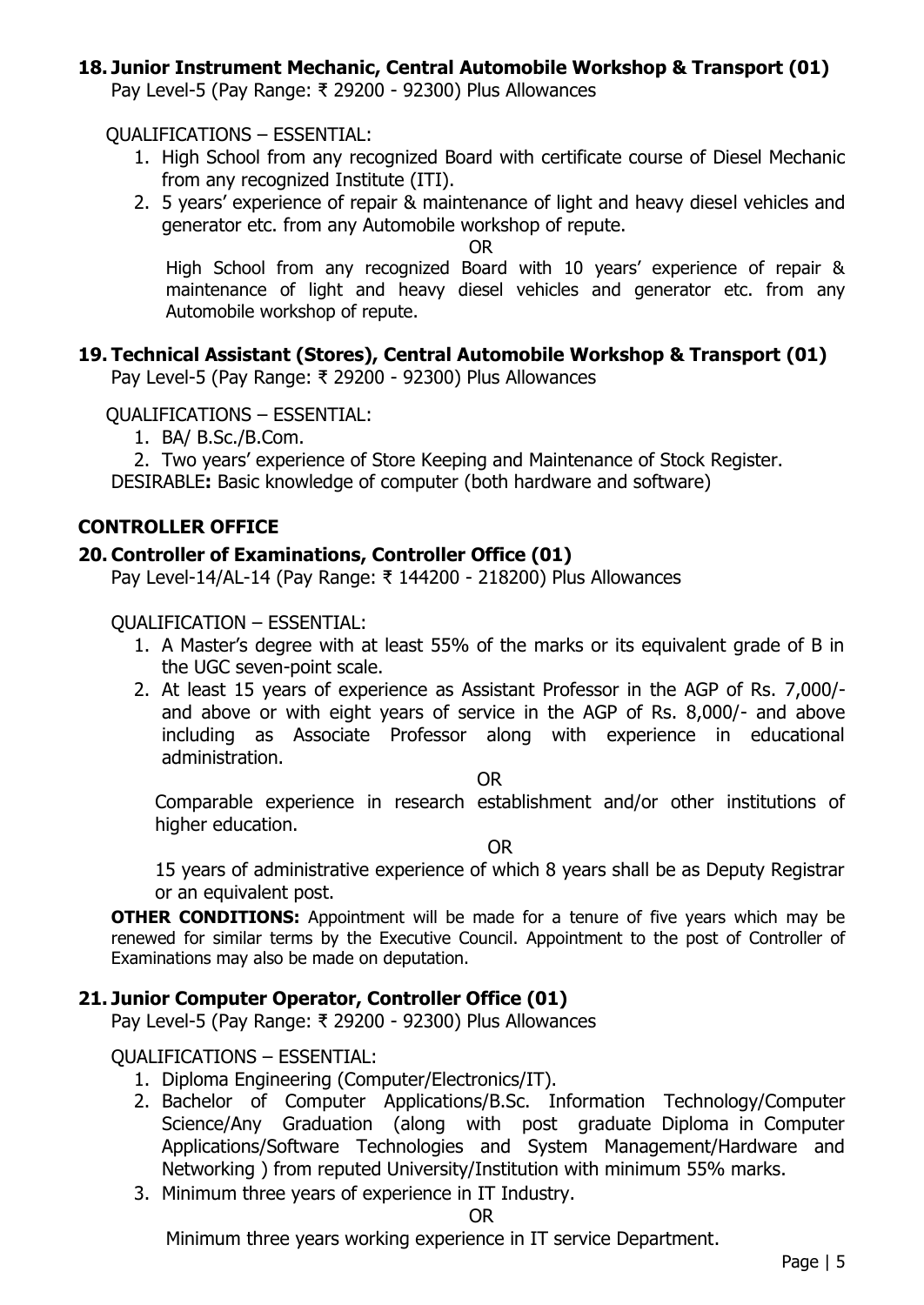# **CULTURAL EDUCATION CENTRE**

## **22. Music Instructor (Sitar), Cultural Education Centre (01)**

Pay Level-6 (Pay Range: ₹ 35400 - 112400) Plus Allowances

#### QUALIFICATIONS – ESSENTIAL:

- 1. BA/ B. Sc./B. Com. or an equivalent degree from recognized University.
- 2. Diploma in Classical (Instrumental) Music with specialization in Sitar playing from a recognized institution.

#### DESIRABLE:

- 1. Understanding of different genres and should be able to fuse with western music.
- 2. Good knowledge of electronic/ acoustic taanpura/sitar/ taaltarang/ sur bahar/ sur mandal/ or any other string instrument.
- 3. Good knowledge of maintenance and repair of sitar and other Indian instruments. Performed at national or international music festivals.

## **23. Senior Technical Assistant (Audio Visual Section), Cultural Education Centre (01)**

Pay Level-6 (Pay Range: ₹ 35400 - 112400) Plus Allowances

#### QUALIFICATIONS – ESSENTIAL:

Bachelor's degree in Engineering (Electronics/ Electrical/ Mechanical discipline) as a full time from the reputed University.

OR

Three years Diploma in Engineering (Electronics/ Electrical/ Mechanical discipline) as a full time from the reputed University with two years' experience in Audio Visual – install setup and handling.

DESIRABLE:

- 1. Three years' experience in the management of handling of Live/ Installed Sound, Light and Video Camera system in both Digital / Analog formats.
- 2. Experience in procurement/ maintaining and storing the A V data in excel format.
- 3. Computer expertise in:
- (a) MS Excel, Word.
- (b) Knowledge of MAC (apple)/ Windows format.
- (c) Knowledge of video and Audio Recording software in Mac (Apple) / Windows format.
- NOTE: The eligible candidates will have to undergo as per the desirable norms.

# **24. Technical Assistant (Electrician/Lighting Technician), Cultural Education Centre (01)**

Pay Level-5 (Pay Range: ₹ 29200 - 92300) Plus Allowances

## QUALIFICATIONS – ESSENTIAL:

- 1. High School or ITI (Electrical).
- 2. Three minimum years of experience in electrical and electronic, stage lighting, live shows, light & sound progrmme from reputed firm/ institution/ auditorium.
- 3. Experience/ knowledge in maintenance and handling of electrical and LED lights (Dimmer, Patch Box, DMX)
- 4. Experience/ knowledge in Light Design Electronic Lighting Board.
- 5. Wiring design of stage/ installed/ live design of dimmable/ DMX lighting.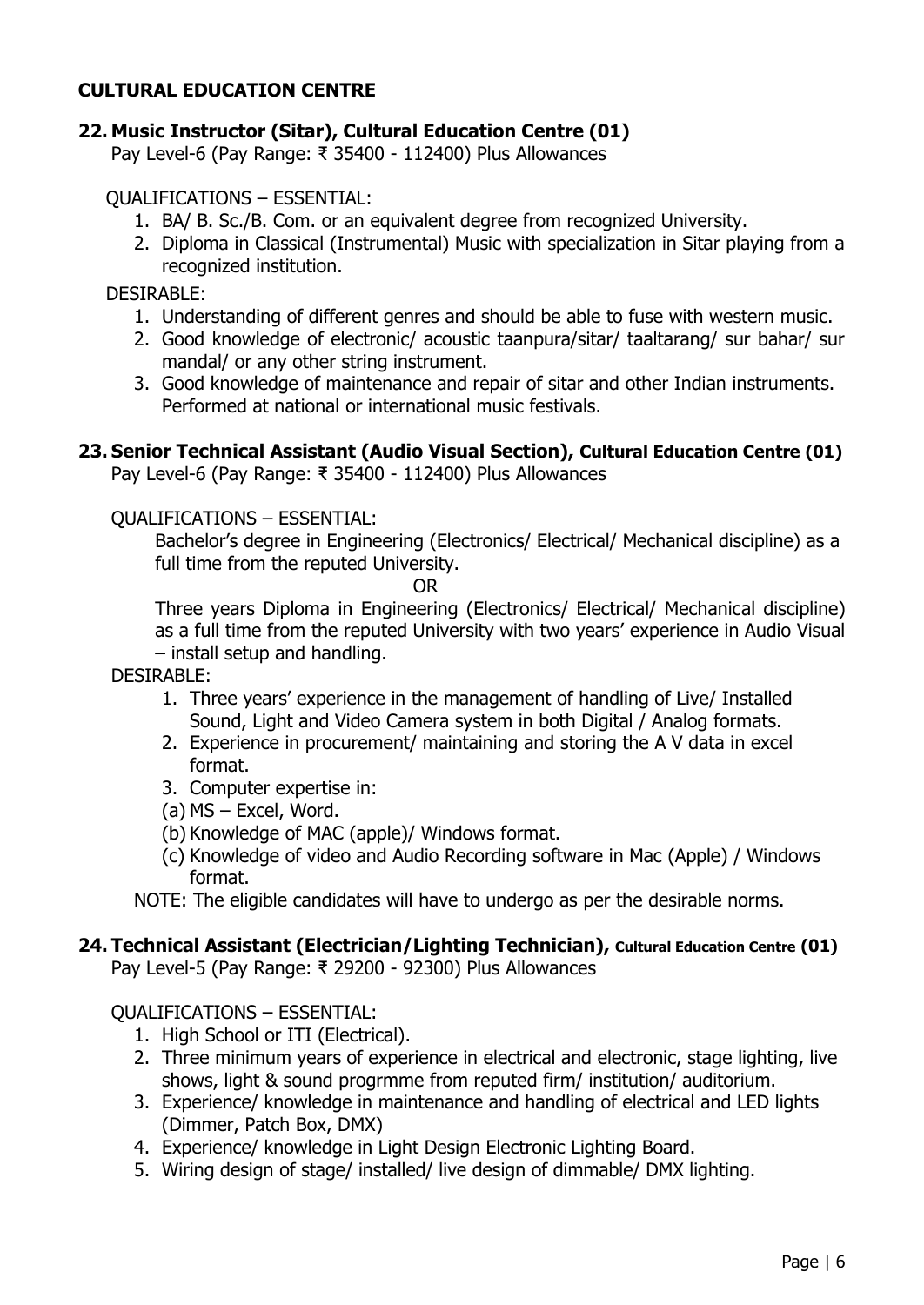# **25. Technical Assistant (Projectionist), Cultural Education Centre (01)**

Pay Level-5 (Pay Range: ₹ 29200 - 92300) Plus Allowances

QUALIFICATIONS – ESSENTIAL:

- 1. Diploma in Electrical / Electronic Engineering from any recognized ITI/ Institution.
- 2. Minimum of three years' experience in handling sound, lights, projection in installed and live sound.

DESIRABLE:

- 1. Basic knowledge of handling live/ installed sound and lights in analog and digital format.
- 2. Should have knowledge of video projection of VGA/ Digital HD formats.
- 3. Experience in theater, Music concerts, handling live / installed sound with good knowledge of lighting.
- 4. Experience In dealing with statutory and non statutory bodies in cultural activities/ event management of national and international level.
- 5. Computer expertise in:
	- a. MS Excel, Word.
	- b. Knowledge of Mac (apple), Windows format.
	- c. Knowledge of video and Audio Recording software in Mac (Apple) / Windows format.

NOTE: The eligible candidates will have to undergo as per the desirable norms.

## **DEPARTMENT OF ELECTRICITY**

# **26. Assistant Electrical Engineer, Supply Service Section, Department of Electricity (01)**

Pay Level-7 (Pay Range: ₹ 44900 - 142400) Plus Allowances

QUALIFICATIONS – ESSENTIAL:

- 1. Bachelor's Degree in Electrical Engineering from a recognized institute with five years' experience of maintenance of electrical distribution systems and internal installations after obtaining Bachelor's degree.
- 2. Knowledge of Computer application.

#### OR

- 1. Diploma in Electrical Engineering from a recognized Institution with ten years' experience of maintenance of electrical distribution systems and internal installations after obtaining diploma.
- 2. Knowledge of Computer application.

## **27. Junior Engineer, Work & Maintenance, Department of Electricity (01)**

Pay Level-6 (Pay Range: ₹ 35400 - 112400) Plus Allowances

QUALIFICATIONS – ESSENTIAL:

- 1. Diploma in Electrical Engineering from a recognised Institution.
- 2. Minimum three years' experience of maintenance of electrical distribution systems and internal installation after obtaining Diploma.
- 3. Knowledge of Computer Application.

#### **28. Mechanic (Diesel Generating Set), Supply Service Section, Department of Electricity (01)** Pay Level-4 (Pay Range: ₹ 25500 - 81100) Plus Allowances

QUALIFICATIONS – ESSENTIAL:

- 1. High School
- 2. Certificate from ITI in Motor Mechanic Trade.
- 3. Four years practical experience of repair & maintenance of diesel/ petrol engines after obtaining the certificate.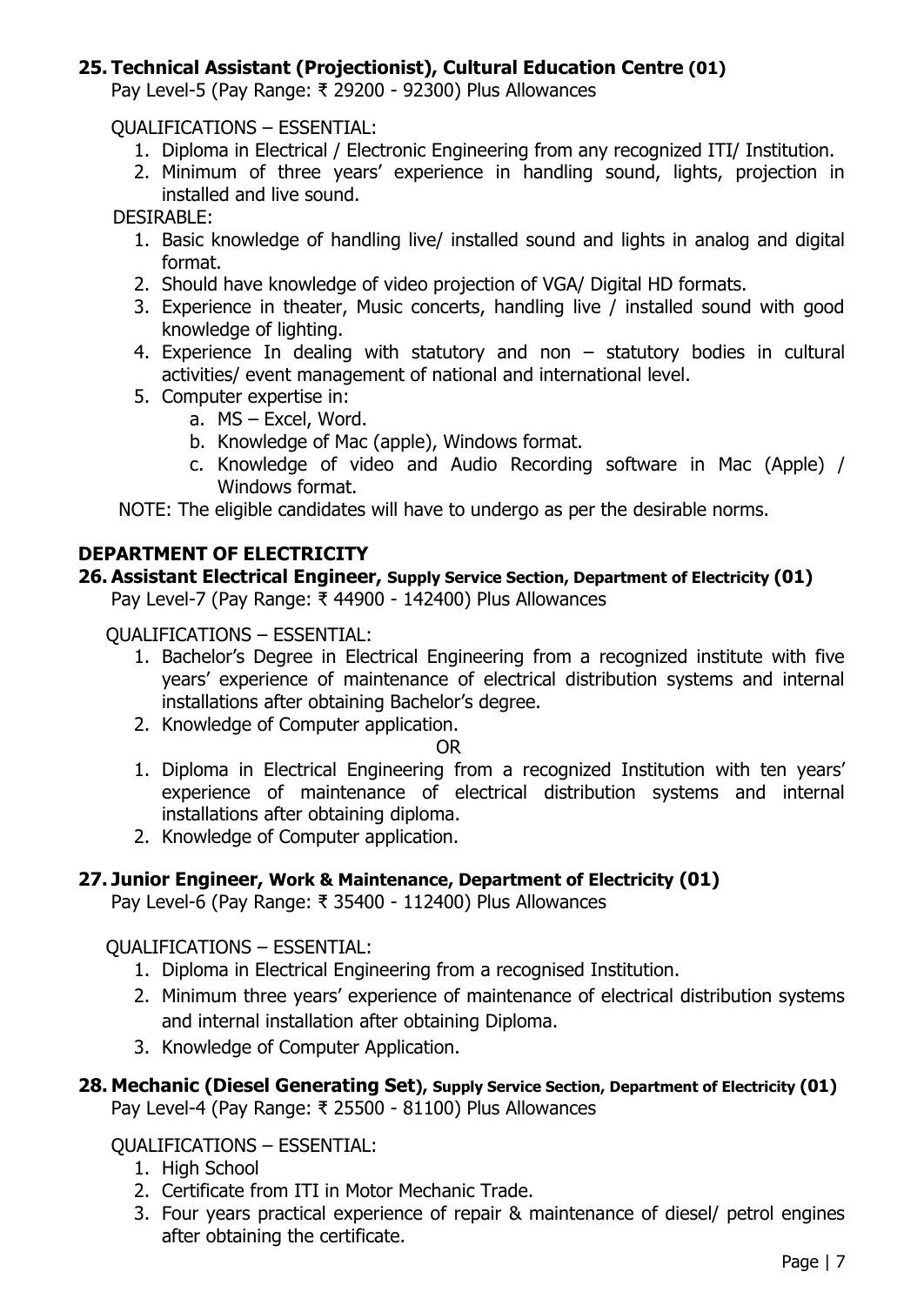## **29. Black Smith, Supply Service Section, Department of Electricity (01)**

Pay Level-3 (Pay Range: ₹ 21700 - 69100) Plus Allowances

QUALIFICATIONS – ESSENTIAL:

- 1. High School.
- 2. Certificate from ITI in Black Smith Trade with two years' experience in the relevant field after obtaining certificate.

#### **30. Sub Station Operator, Supply Service Section, Department of Electricity (04)**

Pay Level-3 (Pay Range: ₹ 21700 - 69100) Plus Allowances

QUALIFICATIONS – ESSENTIAL:

- 1. High School
- 2. Certificate from ITI in Electrician Trade.

OR

Wireman's License with six years' experience in maintenance & construction of electrical installations.

OR

Secondary School Certificate/High-School (Science) with three years' experience in maintenance and construction of electrical installations.

#### **31. Electrician, (Work & Maintenance), Department of Electricity (01)**

Pay Level-3 (Pay Range: ₹ 21700 - 69100) Plus Allowances

#### QUALIFICATIONS – ESSENTIAL:

- 1. High School with Science
- 2. Certificate from I.T.I. in Electrician Trade or Wireman License of Electrical Inspector with three years experience in the relevant field in a University/recognized academic institution/ Central or State Government/Government organization or private institution of repute after obtaining certificate.

#### **32. Fuseman, Supply Service Section, Department of Electricity (01)**

Pay Level-2 (Pay Range: ₹ 19900 - 63200) Plus Allowances

#### QUALIFICATIONS – ESSENTIAL:

Certificate from ITI in Electrician Trade and Wireman's license of Electrical Inspector.

OR

Wireman's license of electrical Inspector with six years' experience in construction and/ or maintenance of electrical installations.

OR

High School with five years' experience of working as Line Attendant (MTS) in construction and/ or maintenance of electrical external installations.

## **FINANCE & ACCOUNTS DEPARTMENT**

#### **33. System Manager, Central Account Office (01)**

Pay Level-12 (Pay Range: ₹ 78800 - 209200) Plus Allowances

#### QUALIFICATIONS**-**ESSENTIAL**:**

Masters' Degree with at least 55% of the marks or its equivalent grade 'B' in the UGC seven point scale or Post Graduate Diploma in Computer Science/Master of Computer Application/B.Tech.(Computer) or equivalent followed by five years' experience as Senior/System Programmer or equivalent in the Pay Scale of Rs. 15,600-39,100 Grade Pay 5400.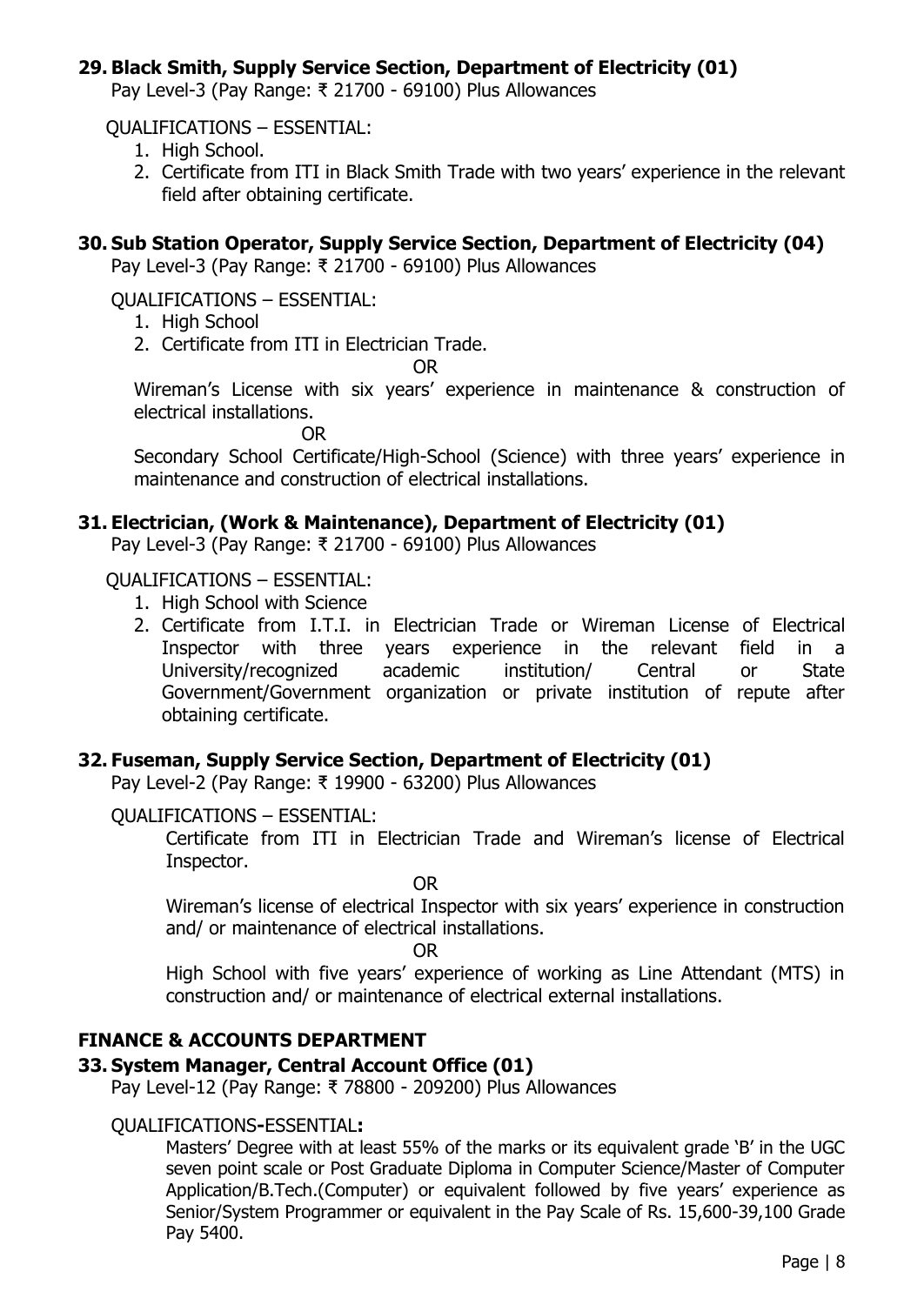## **34. Internal Audit Officer, Finance & Accounts Department (01)**

Pay Level-12 (Pay Range: ₹ 78800 - 209200) Plus Allowances

#### QUALIFICATIONS**-**ESSENTIAL**:**

Master's Degree with at least 55% of the marks or its equivalent grade of 'B' in the UGC 7 Point Scale along with.

- 1. Nine years of experience as Assistant Professor in the AGP of Rs.6000 and above with experience educational administration, or
- 2. Comparable experience in research establishment and/or other institution, of higher education
- 3. Five years of accounts experience as Assistant Finance Officer or in an equivalent accounts position.

NOTE: The minimum requirement of 55% marks at the Master's shall not be insisted upon for recruitment on the post of Deputy Finance Officer for the existing incumbents who are already in the AMU system. The minimum requirement in their case shall be at least 50% marks at the Master's level.

## **35. Assistant Finance Officer, Finance & Accounts Department (01)**

Pay Level-10 (Pay Range: ₹ 56100 - 177500) Plus Allowances

QUALIFICATIONS - ESSENTIAL:

Master's degree with at least 55% of the marks or its equivalent grade of B in the UGC seven point scale, along with a good academic record, as laid down by UGC.

#### **Note:**

- 1. A relaxation of 5% may be provided from 55% to 50% of the marks at the Master's level for the SC/ST category.
- 2. A relaxation of 5% may be provided from 55% to 50% of the marks to the Ph.D degree holders who have passed their Master's degree prior to 19th September, 1991.

## **FIKR-O-NAZAR**

#### **36. Assistant Editor, Fikr-O-Nazar (01)**

Pay Level-7 (Pay Range: ₹ 44900 - 142400) Plus Allowances

QUALIFICATIONS – ESSENTIAL:

- 1. Master's Degree in Urdu with good academic records.
- 2. Consistently good academic records.

#### DESIRABLE:

- 1. Administrative experience of five years in any capacity, preferably in managing the office of a publication.
- 2. Writing and copy editing experience in Urdu/English.
- 3. Reporting interviewing, copy editing skills.
- 4. Proficient in the use of computer and related equipments.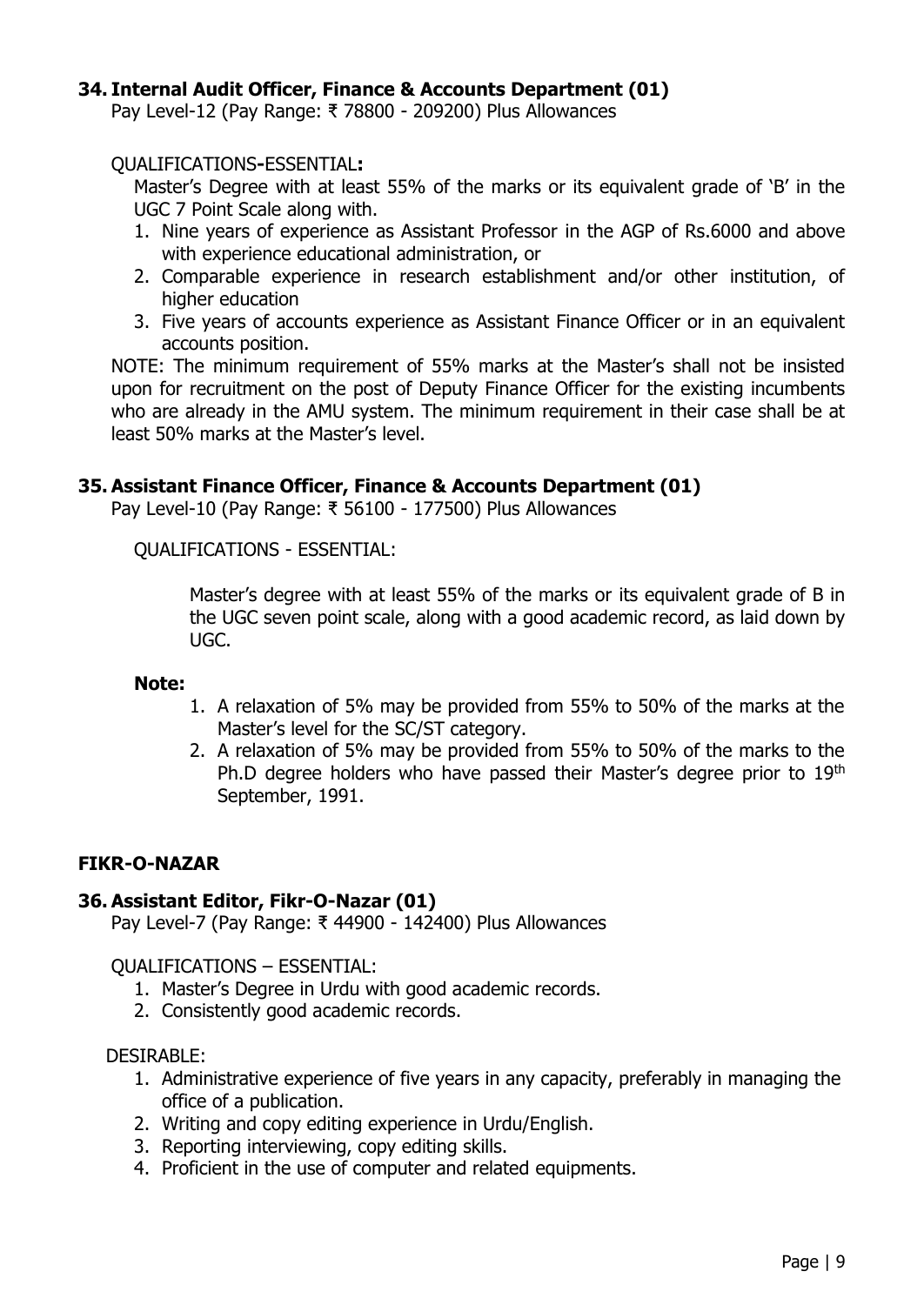## **FACULTY OF ENGINEERING & TECHNOLOGY**

#### **37. Senior Technical Assistant, Department of Applied Physics (01)**

Pay Level-6 (Pay Range: ₹ 35400 - 112400) Plus Allowances

#### QUALIFICATIONS – ESSENTIAL:

B.Tech. or its equivalent with one year experience in the relevant field after obtaining degree.

OR

B.Sc. with three years experience in the relevant field after obtaining degree.

OR

Diploma in Engg. with five years experience in the relevant field after obtaining diploma.

DESIRABLE: Basic knowledge of computer (both hardware and software)

#### **38. Technical Assistant, Department of Applied Physics (03)**

Pay Level-5 (Pay Range: ₹ 29200 - 92300) Plus Allowances

## QUALIFICATIONS – ESSENTIAL:

B.Sc. with two years experience in the relevant field after obtaining degree.

OR

Diploma in Engg. with three years experience in the relevant field after obtaining Diploma.

OR

Sr. Secondary School (Science)

Trade certificate from I.T.I. with four years experience in the relevant field after obtaining Certificate.

DESIRABLE: Basic knowledge of computer (both hardware and software)

## **39. Audio Visual Mechanic, Department of Applied Physics (01)**

Pay Level-3 (Pay Range: ₹ 21700 - 69100) Plus Allowances

#### QUALIFICATIONS – ESSENTIAL:

Diploma in Engg. in Electronics/Electrical with three years experience in the relevant field.

OR

High School with trade certificate in Audio Visual Mechanic/Electrician/ Wireman/Electronics Mechanic with five years experience of operating Public Address System and film Projector. Must be able to repair the Instrument of Audio Visual System.

## **40. Technical Assistant, Department of Applied Mathematics (01)**

Pay Level-5 (Pay Range: ₹ 29200 - 92300) Plus Allowances

#### QUALIFICATIONS – ESSENTIAL:

B.Sc./BCA with two years experience in the relevant field after obtaining degree.

OR

Diploma in Engg.with three years experience in the relevant field after obtaining Diploma.

- 1. Sr. Secondary School (Science)
- 2. Trade certificate from I.T.I. with four years' experience in the relevant field after obtaining Certificate.

DESIRABLE: Basic knowledge of computer (both hardware and software)

OR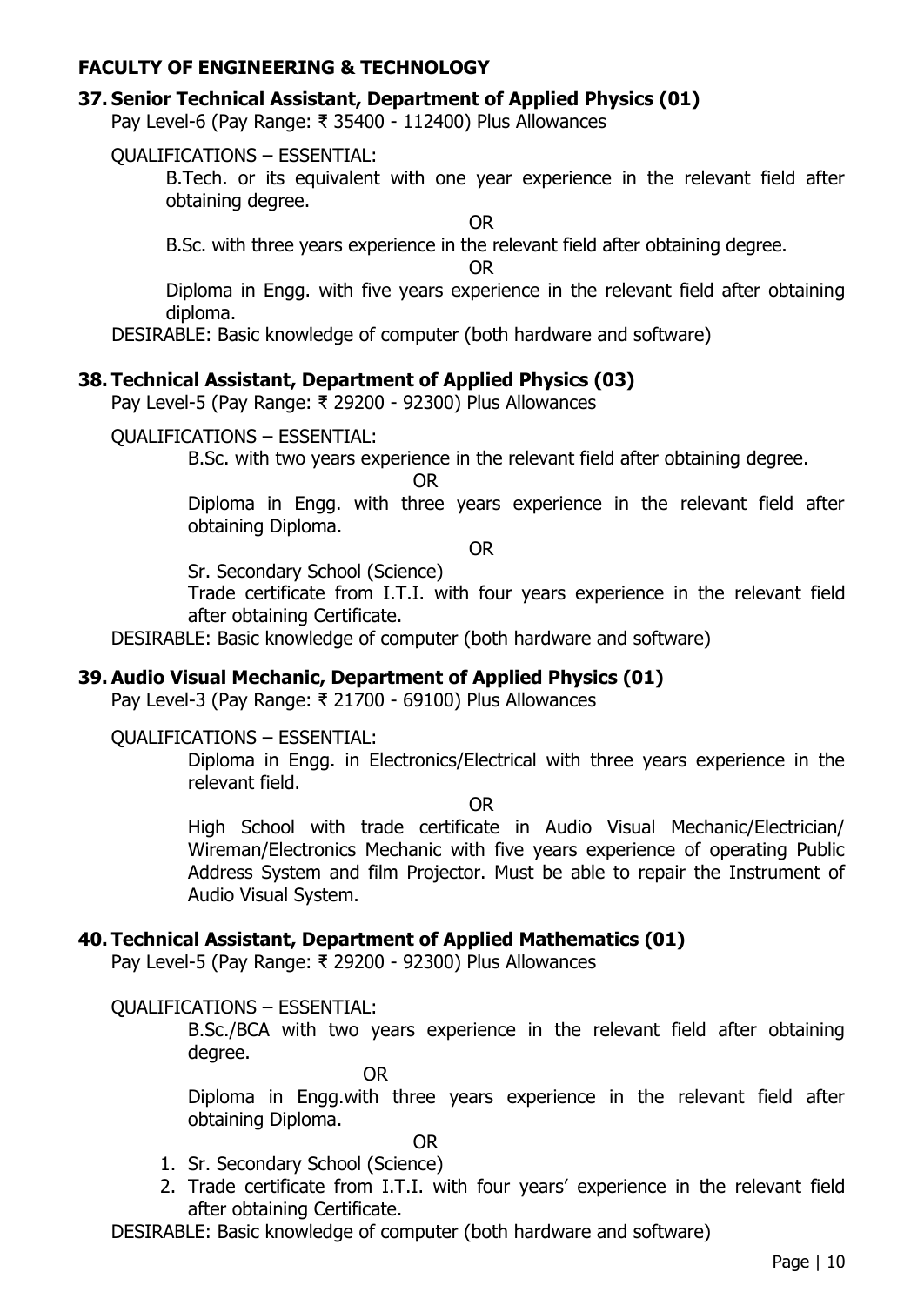## **41. Technical Assistant, Department of Electrical Engineering (05)**

Pay Level-5 (Pay Range: ₹ 29200 - 92300) Plus Allowances

#### QUALIFICATIONS – ESSENTIAL:

B.Sc. with two years' experience in the relevant field after obtaining degree.

OR

Diploma in Engg.(Electrical) with three years experience in the relevant field after obtaining Diploma.

OR

- 1. Sr. Secondary School (Science)
- 2. Trade certificate from I.T.I. with four years experience in the relevant field after obtaining Certificate.

DESIRABLE: Basic knowledge of computer (both hardware and software)

#### **42. Lab Assistant, Department of Electrical Engineering (02)**

Pay Level-4 (Pay Range: ₹ 25500 - 81100) Plus Allowances

#### QUALIFICATION – ESSENTIAL:

Sr. Secondary School/Intermediate (Sc.) with two years experience in the relevant field after obtaining SSS/Inter.

OR

Secondary School Certificate/High School (Sc.) with four years experience in relevant field after obtaining Secondary School Certificate/High School.

OR

Diploma in Engg. with one yearexperience in the relevant field after obtaining diploma.

#### **43. Electronics Engineer, Department of Electronics Engineering (01)**

Pay Level-10 (Pay Range: ₹ 56100 - 177500) Plus Allowances

#### QUALIFICATIONS – ESSENTIAL:

B.Tech. (Electronics) or its equivalent with one year experience in the relevant field after obtaining degree.

#### DESIRABLE:

Professional experience in (1) Electronics circuits and systems (2) Microcomputers, Microprocessors and Digital Systems (3) Working knowledge of modern instrumentation system.

#### **44. Technical Assistant, Department of Electronics Engineering (01)**

Pay Level-5 (Pay Range: ₹ 29200 - 92300) Plus Allowances

QUALIFICATIONS – ESSENTIAL:

B.Sc. with two years experience in the relevant field after obtaining degree.

OR

Diploma in Engg. (Electronics) with three years experience in the relevant field after obtaining diploma.

OR

Sr. Secondary School (Science)

Trade certificate from I.T.I. with four years experience in the relevant field after obtaining Certificate.

DESIRABLE: Basic knowledge of computer (both hardware and software)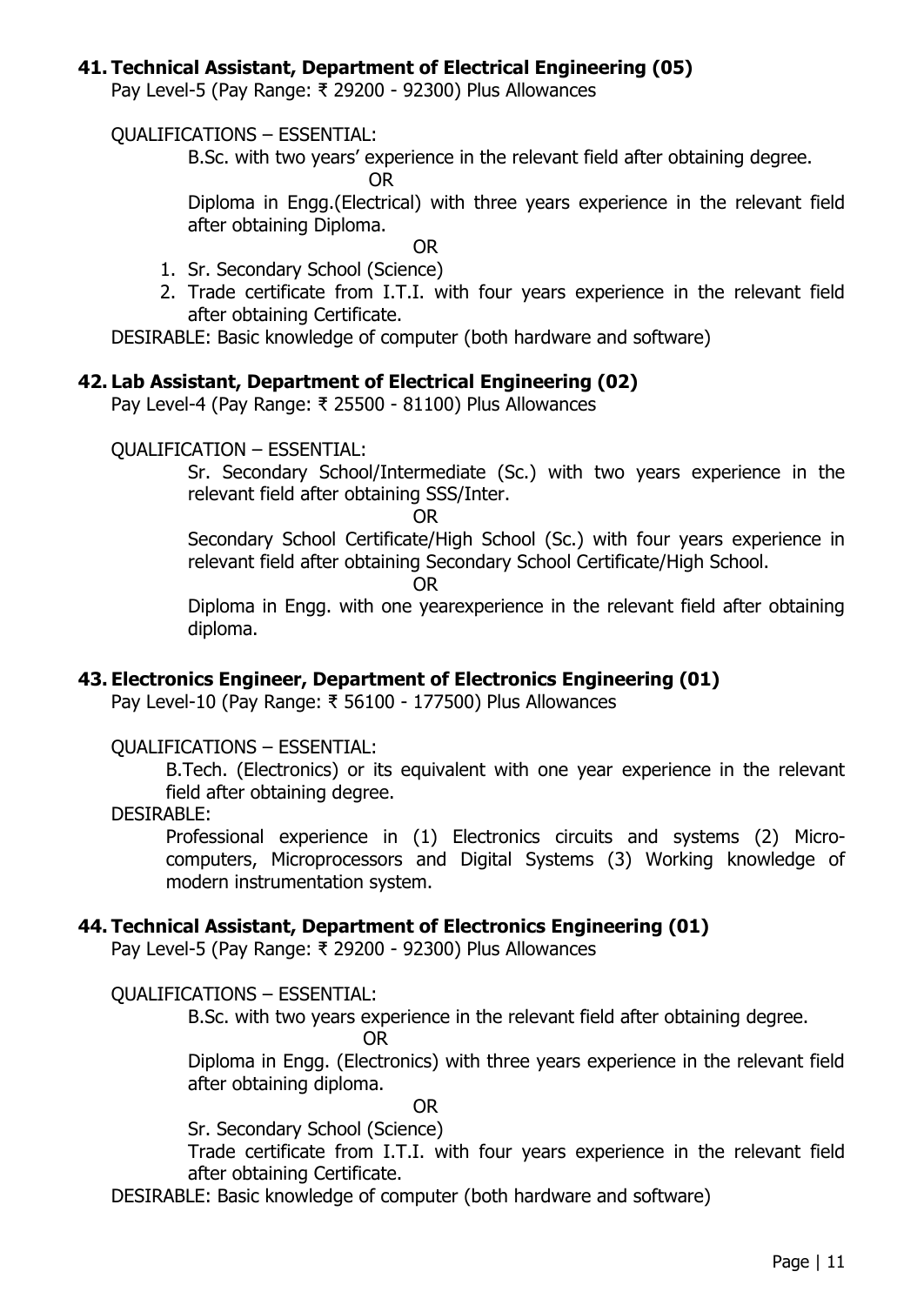#### **45. Lab Assistant, Department of Mechanical Engineering (04)**

Pay Level-4 (Pay Range: ₹ 25500 - 81100) Plus Allowances

QUALIFICATION – ESSENTIAL:

Sr. Secondary School/Intermediate (Sc.) with two years experience in the relevant field after obtaining SSS/Inter.

OR

Secondary School Certificate/High School (Sc.) with four years experience in relevant field after obtaining Secondary School Certificate/High School.

## **46. Technical Assistant, Department of Mechanical Engineering (Workshop) (05)**

Pay Level-5 (Pay Range: ₹ 29200 - 92300) Plus Allowances

QUALIFICATIONS – ESSENTIAL:

B.Sc. with two years experience in the relevant field after obtaining degree.

OR

Diploma in Engg (Mechanical) with three years experience in the relevant field after obtaining Diploma.

OR

Sr. Secondary School (Science)

Trade certificate from I.T.I. with four years experience in the relevant field after obtaining Certificate.

DESIRABLE: Basic knowledge of computer (both hardware and software)

**47. Technical Assistant (Store), Department of Mechanical Engineering (Workshop) (01)**

Pay Level-5 (Pay Range: ₹ 29200 - 92300) Plus Allowances

QUALIFICATIONS – ESSENTIAL:

- 1. B.A./B.Sc./B.Com.
- 2. Two years experience of Store Keeping and Maintenance of Stock Register.

OR

Diploma in Electronics/Electrical Engg. with three years experiences in the relevant field after obtaining diploma.

DESIRABLE: Basic knowledge of computer (both hardware and software)

## **48. Lab Assistant, Department of Mechanical Engineering (Workshop) (02)**

Pay Level-4 (Pay Range: ₹ 25500 - 81100) Plus Allowances

QUALIFICATION – ESSENTIAL:

Sr. Secondary School/Intermediate (Sc.) with two years experience in the relevant field after obtaining SSS/Inter.

OR

Secondary School Certificate/High School (Sc.) with four years experience in relevant field after obtaining Secondary School Certificate/High School.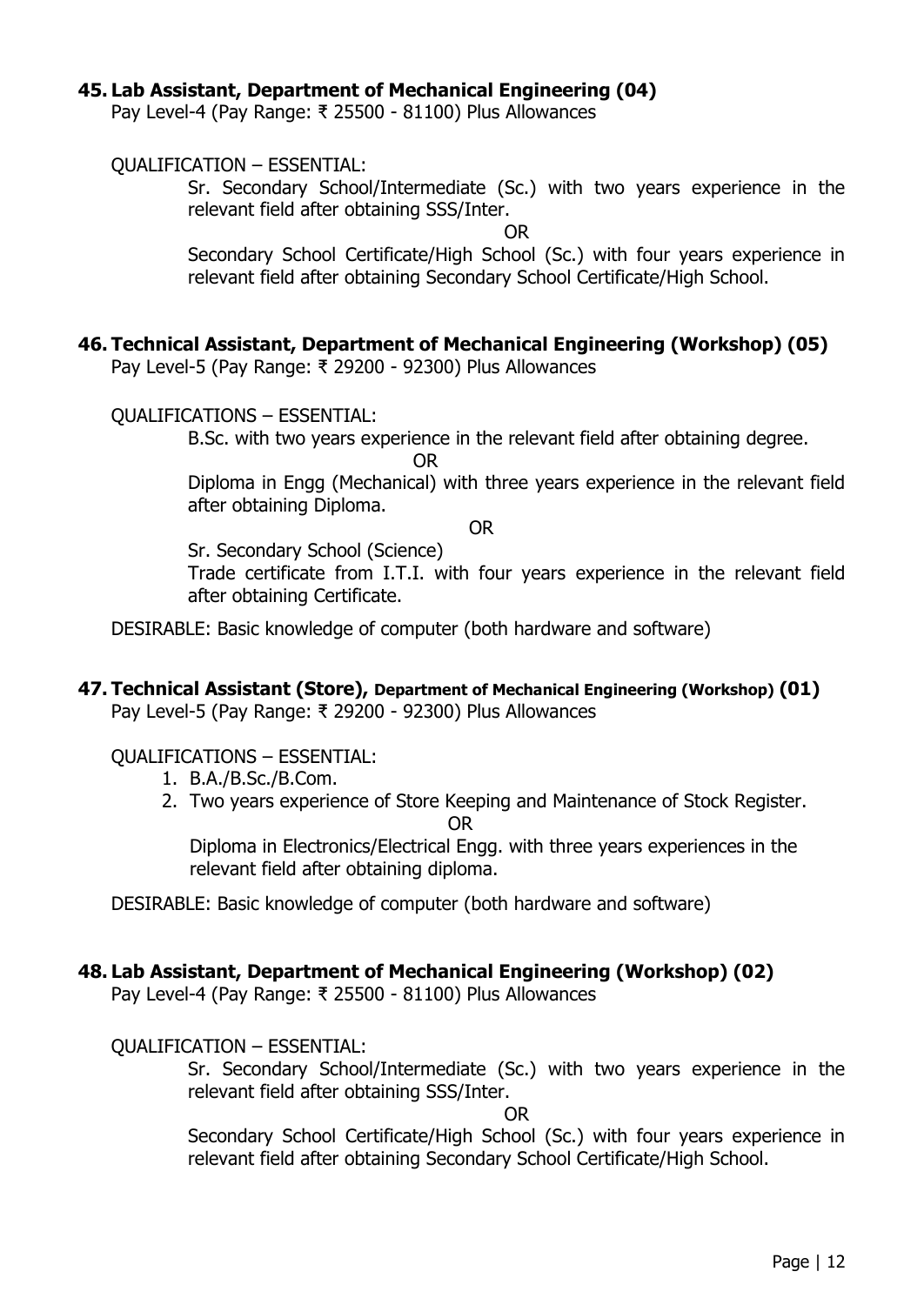#### **49. Senior Technical Assistant, University Polytechnic (Boys) (01)**

Pay Level-6 (Pay Range: ₹ 35400 - 112400) Plus Allowances

#### QUALIFICATIONS – ESSENTIAL:

B.Tech. (Electronics) or its equivalent with one year experience in the relevant field after obtaining degree.

OR

B.Sc. with three years experience in the relevant field after obtaining degree.

OR

Diploma in Engg.(Electronics) with five years experience in the relevant field after obtaining diploma.

DESIRABLE: Basic knowledge of computer (both hardware and software)

#### **50. Technical Assistant (Drawing Civil), University Polytechnic (Boys) (01)**

Pay Level-5 (Pay Range: ₹ 29200 - 92300) Plus Allowances

#### QUALIFICATIONS – ESSENTIAL:

Diploma in Architectural Assistantship or Civil Engineering

OR

Drafting and Designing (Civil) from a recognized Institution with at least three years experience in any Architectural Institution/concern after obtaining the Diploma.

OR

Two years post-metric Certificate in Draftmanship with six years experience in the relevant field after obtaining the Certificate.

#### **51. Technical Assistant, University Polytechnic (Boys) (01)**

Pay Level-5 (Pay Range: ₹ 29200 - 92300) Plus Allowances

#### QUALIFICATIONS – ESSENTIAL:

B.Sc. with two years experience in the relevant field after obtaining degree.

OR

Diploma in Engg. with three years experience in the relevant field after obtaining diploma.

OR

Sr. Secondary School (Science)

Trade certificate from I.T.I. with four years experience in the relevant field after obtaining Certificate.

OR

B.Tech/B.E./B.Sc. Engg

DESIRABLE: Basic knowledge of computer (both hardware and software)

## **52. Lab Assistant, University Polytechnic (Boys) (02)**

Pay Level-4 (Pay Range: ₹ 25500 - 81100) Plus Allowances

#### QUALIFICATION – ESSENTIAL:

Sr. Secondary School/Intermediate (Sc.) with two years experience in the relevant field after obtaining SSS/Inter.

OR

Secondary School Certificate/High School (Sc.) with four years experience in relevant field after obtaining Secondary School Certificate/High School.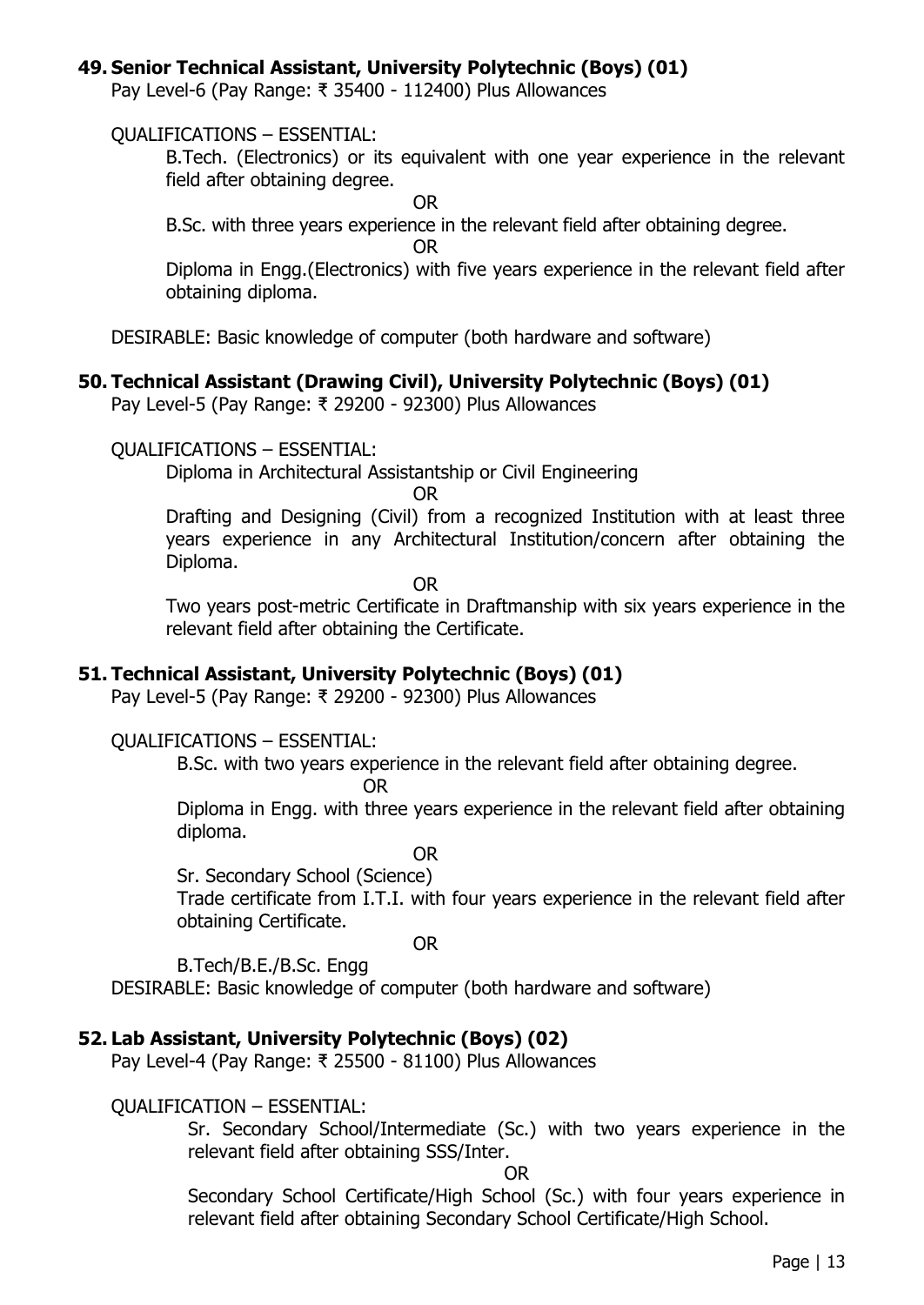## **53. Technical Assistant (Automation), University Women's Polytechnic (01)**

Pay Level-5 (Pay Range: ₹ 29200 - 92300) Plus Allowances

QUALIFICATIONS – ESSENTIAL:

Graduate with two years experience in record management, Office noting and drafting from recognized Organization.

OR

First Class Diploma in Office Assistantship & Secretarial Practice or its equivalent with five years experience in Record Management, Office Noting & Drafting in recognized Organization.

#### **54. Technical Assistant (CDDM), University Women's Polytechnic (01)**

Pay Level-5 (Pay Range: ₹ 29200 - 92300) Plus Allowances

QUALIFICATIONS – ESSENTIAL:

B.F.A. with two years experience in the relevant field after obtaining degree.

OR

Diploma in Costume Design & Dress Making / Textile Designing / Fashion Designing or its equivalent with three years experience in the relevant field after obtaining diploma.

OR

Senior Secondary School Certificate with Trade Certificate from I.T.I. with four years experience in the relevant field after obtaining Diploma.

DESIRABLE: Working knowledge of Computer.

## **55. Technical Assistant (Store), University Women's Polytechnic (01)**

Pay Level-5 (Pay Range: ₹ 29200 - 92300) Plus Allowances

#### QUALIFICATIONS – ESSENTIAL:

- 1. B.A./B.Sc./B.Com.
- 2. Two years experience of Store Keeping and Maintenance of Stock Register.

OR

Diploma in Electronics/Electrical Engg. with three years experiences in the relevant field after obtaining diploma.

DESIRABLE: Basic knowledge of computer (both hardware and software)

## **56. Lab Assistant, University Women's Polytechnic (03)**

Pay Level-4 (Pay Range: ₹ 25500 - 81100) Plus Allowances

#### QUALIFICATION – ESSENTIAL:

Sr. Secondary School/Intermediate (Sc.) with two years experience in the relevant field after obtaining SSS/Inter.

OR

Secondary School Certificate/High School (Sc.) with four years experience in relevant field after obtaining Secondary School Certificate/High School.

# **FACULTY OF INTERNATIONAL STUDIES**

**57. Documentation Officer, Department of West Asian & North African Studies (01)**

Pay Level-10 (Pay Range: ₹ 56100 - 177500) Plus Allowances

## QUALIFICATIONS – ESSENTIAL:

- 1. Master Degree in West Asia with at least 55% of the marks or its equivalent grade of B in the UGC seven point scale and Bachelor Degree in Library Information Sciences.
- 2. Five years experience in a recognized Library preferably dealing in area studies or two years experience in documentation in a specialized or Research Library.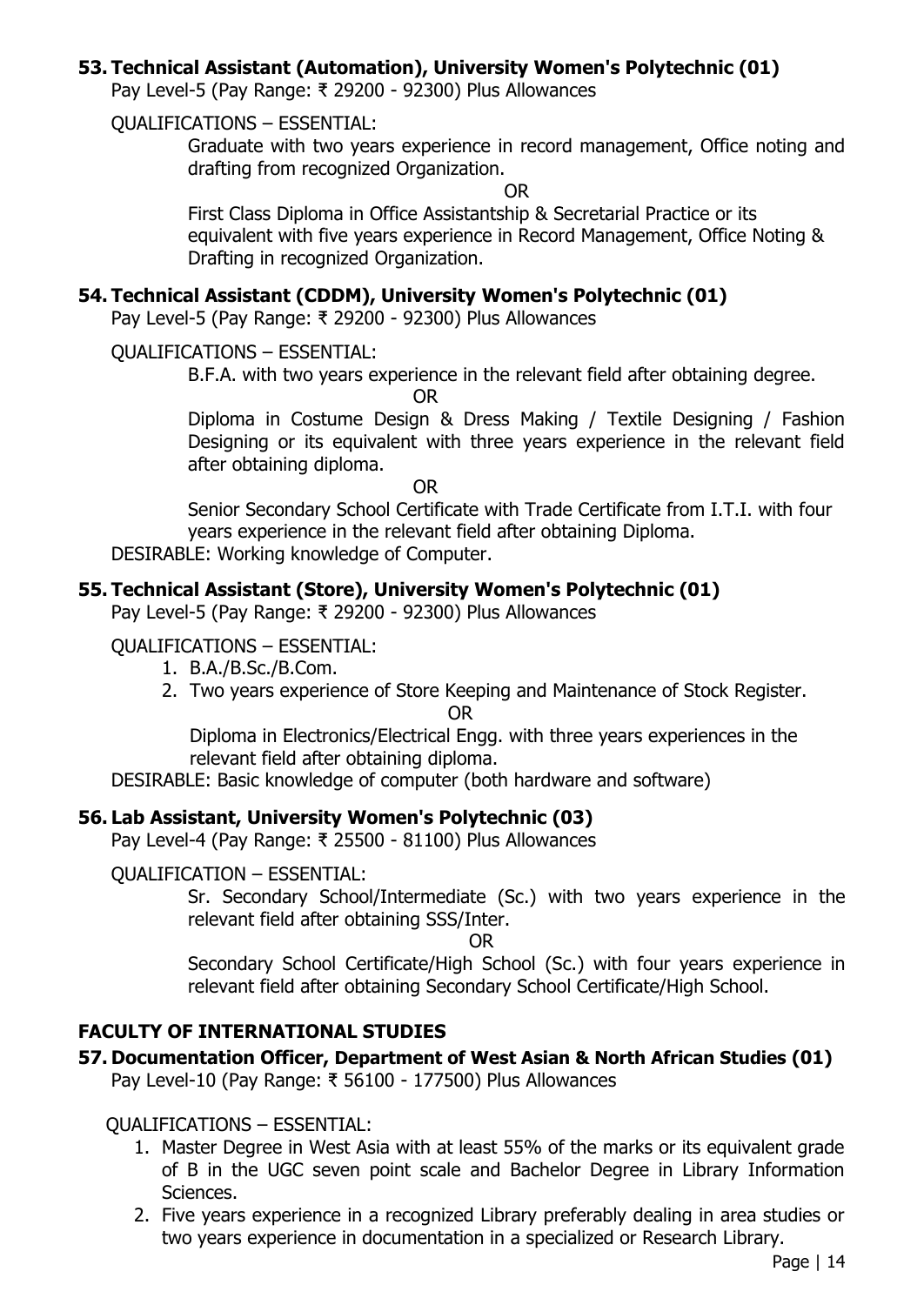## **58. STA (Cartography), Department of West Asian & North African Studies (01)**

Pay Level-6 (Pay Range: ₹ 35400 - 112400) Plus Allowances

QUALIFICATIONS - ESSENTIAL:

1. B.A./B.Sc. (Geography).

2. Three years experience in the relevant field after obtaining degree.

DESIRABLE:

Knowledge of Computer Cartography and computer typing, one year Diploma in Remote Sensing and Geographical Information System (GIS). Knowledge of Arabic or Persian.

#### **FACULTY OF LIFE SCIENCES**

#### **59. Technical Assistant (Museum), Department of Botany (01)**

Pay Level-5 (Pay Range: ₹ 29200 - 92300) Plus Allowances

QUALIFICATIONS – ESSENTIAL:

- 1. B.Sc. (with Botany as one of the subject).
- 2. Two years experience in the relevant field after obtaining degree.
	- OR
- 1. B.Sc.
- 2. Diploma in Museology
- 3. One-year experience in the relevant field after obtaining degree.

#### **FACULTY OF MEDICINE**

#### **60. Technical Assistant (Store), Department of Anaesthesiology (01)**

Pay Level-5 (Pay Range: ₹ 29200 - 92300) Plus Allowances

QUALIFICATIONS - ESSENTIAL:

1. BA/ B.Sc./B.Com.

2. Two years' experience of Store Keeping and Maintenance of Stock Register.

DESIRABLE: Basic knowledge of computer (both hardware and software).

#### **61. Lab Assistant, Department of Anaesthesiology (01)**

Pay Level-4 (Pay Range: ₹ 25500 - 81100) Plus Allowances

#### QUALIFICATIONS - ESSENTIAL:

Senior Secondary School/Intermediate (Science) with two years' experience in the relevant field after obtaining SSS/Inter.

OR

Secondary School Certificate/High School (Science) with four years' experience in relevant field after obtaining Secondary School Certificate/High School. DESIRABLE: Diploma in Anesthesia Assistance (DAA).

#### **62. Lab Assistant, Department of Bio-Chemistry (01)**

Pay Level-4 (Pay Range: ₹ 25500 - 81100) Plus Allowances

#### QUALIFICATIONS - ESSENTIAL:

Sr. Secondary School/Intermediate (Sc.) with two years experience in the relevant field after obtaining SSS/Inter.

OR

Secondary School Certificate/High School (Sc.) with four years experience in relevant field after obtaining Secondary School Certificate/High School.

DESIRABLE: Diploma in Laboratory Technology (Pathology/Microbiology/Bio-Chemistry).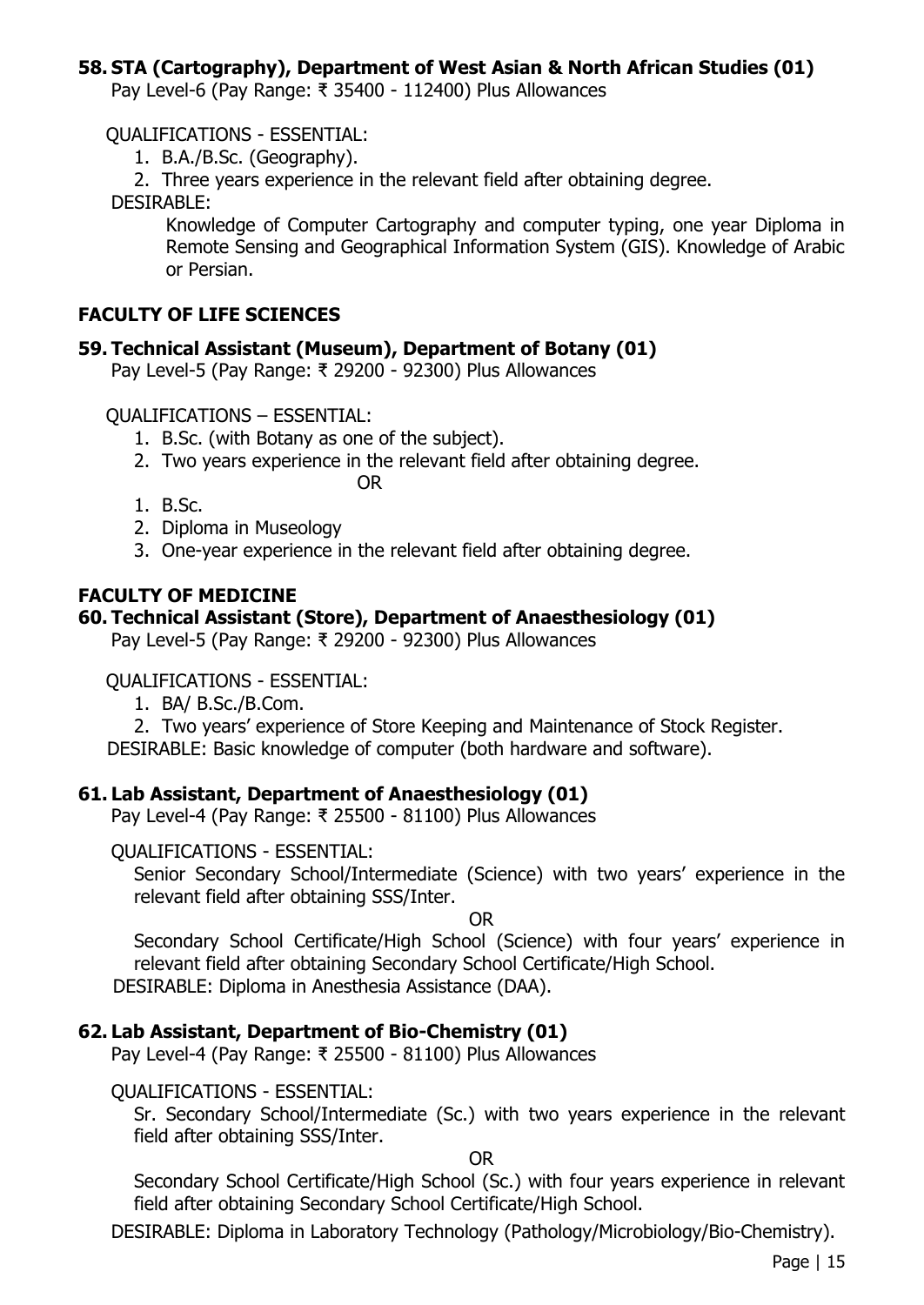# **63. Senior Technical Assistant (Record Keeper), Department of Cardiothoracic Surgery (01)**

Pay Level-6 (Pay Range: ₹ 35400 - 112400) Plus Allowances

QUALIFICATIONS - ESSENTIAL:

1. BA/B.Sc./B.Com.

2. Three year experience in the relevant field after obtaining degree. DESIRABLE: Basic knowledge of computer.

## **64. Medical Social Worker, Department of Community Medicine (01)**

Pay Level-6 (Pay Range: ₹ 35400 - 112400) Plus Allowances

QUALIFICATIONS - ESSENTIAL:

Master degree in Social Work (MSW)/Labour & Social Welfare/ Sociology/Psychology.

DESIRABLE:

- 1. Three years' experience in the relevant field after obtaining Degree.
- 2. Participation in at least four International/National Public Health Surveys.

## **65. Technician, Department of Community Medicine (01)**

Pay Level-5 (Pay Range: ₹ 29200 - 92300) Plus Allowances

QUALIFICATIONS - ESSENTIAL:

- 1. B.Sc.
- 2. Diploma in Medical Laboratory Technology in relevant field.
- 3. One year experience in the relevant field as Senior Laboratory Assistant after obtaining B.Sc. Degree.

OR

- 1. Bachelor in Medical Laboratory Technology in relevant field.
- 2. Two years' experience in the relevant field after BMLT

OR

- 1. Senior Secondary School (Science)/Intermediate Science.
- 2. Diploma in Medical Laboratory Technology in relevant field.
- 3. Four years' experience in the relevant field after DMLT.

#### **66. Lab Assistant (Store), Department of Community Medicine (01)**

Pay Level-4 (Pay Range: ₹ 25500 - 81100) Plus Allowances

#### QUALIFICATIONS - ESSENTIAL:

Senior Secondary School/Intermediate (Science) with two years' experience in the relevant field after obtaining SSS/Inter.

OR

Secondary School Certificate/High School (Science) with four years' experience in relevant field after obtaining Secondary School Certificate/High School. Store knowledge is essential.

## **67. Health Visitor, Department of Community Medicine (01)**

Pay Level-4 (Pay Range: ₹ 25500 - 81100) Plus Allowances

## QUALIFICATIONS – ESSENTIAL:

1. B.Sc./Bachelor in Social Work

2. Diploma in Health Visitor Course from a recognized Institute.

DESIRABLE: With one-year experience in community related health activates.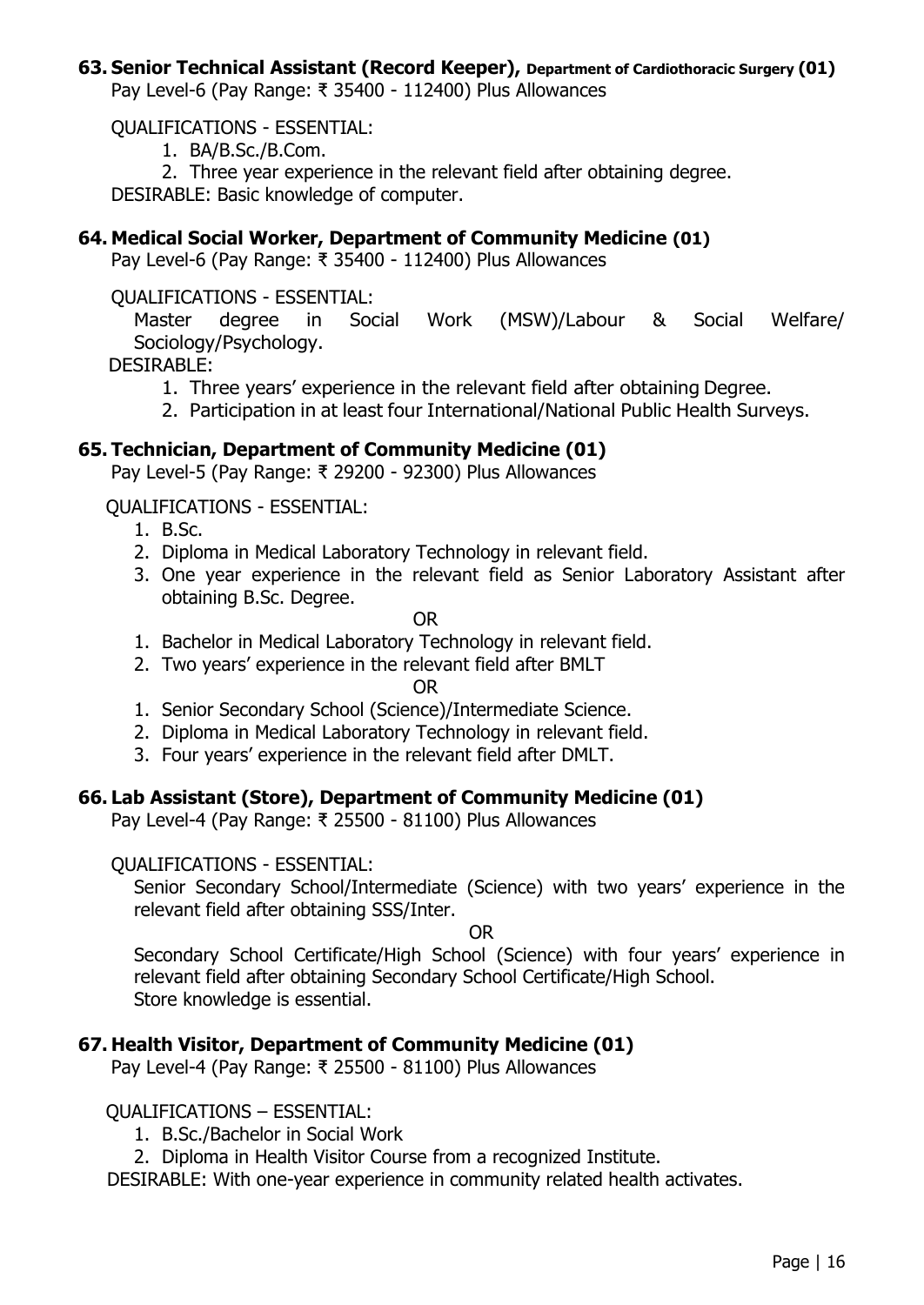# **68. Mechanic, Department of Community Medicine (01)**

Pay Level-3 (Pay Range: ₹ 21700 - 69100) Plus Allowances

QUALIFICATIONS - ESSENTIAL:

- 1. High School
- 2. ITI Certificate (Electrician/Mechanical Trade)
- 3. Two years' experience.
	- OR
- 1. High School
- 2. Four years practical experience in the University/ recognized academic institution/ Central or State Government / Government Organization

#### **69. Senior Technical Assistant (Microbiology), Institute of Ophthalmology (01)**

Pay Level-6 (Pay Range: ₹ 35400 - 112400) Plus Allowances

#### QUALIFICATIONS - ESSENTIAL:

- 1. B.Sc.
- 2. Diploma in Medical Lab. Technology (Microbiology).
- 3. Three Years' experience in the relevant field after obtaining Diploma.

OR

- 1. Bachelor degree in Medical Lab Technology.
- 2. Four years working experience after BMLT.

## **70. Senior Technical Assistant (Refractionist), Institute of Ophthalmology (02)**

Pay Level-6 (Pay Range: ₹ 35400 - 112400) Plus Allowances

#### QUALIFICATIONS - ESSENTIAL:

- 1. B.Sc. in Optometry Techniques
- 2. Three years' experience in the relevant field after obtaining Degree.

OR

- 1. B.Sc.
- 2. One year Diploma in Optometry
- 3. Three years' experience in the relevant field after obtaining Diploma.

## **71. Senior Technical Assistant (Histopathology), Institute of Ophthalmology (01)**

Pay Level-6 (Pay Range: ₹ 35400 - 112400) Plus Allowances

QUALIFICATIONS - ESSENTIAL:

- 1. B.Sc.
- 2. Diploma in Medical Lab. Technology (Pathology)
- 3. Three years' experience in the relevant field after obtaining Diploma.

OR

- 1. B.Sc. Medical Lab. Technology (Pathology)
- 2. Four years' experience in the relevant field after obtaining Degree.

## **72. Lab Assistant, Institute of Ophthalmology (02)**

Pay Level-4 (Pay Range: ₹ 25500 - 81100) Plus Allowances

#### QUALIFICATIONS - ESSENTIAL:

Senior Secondary School/Intermediate (Science) with two years' experience in the relevant field after obtaining SSS/Inter.

OR

Secondary School Certificate/High School (Science) with four years' experience in relevant field after obtaining Secondary School Certificate/High School.

DESIRABLE: Diploma in Laboratory Technology (Pathology).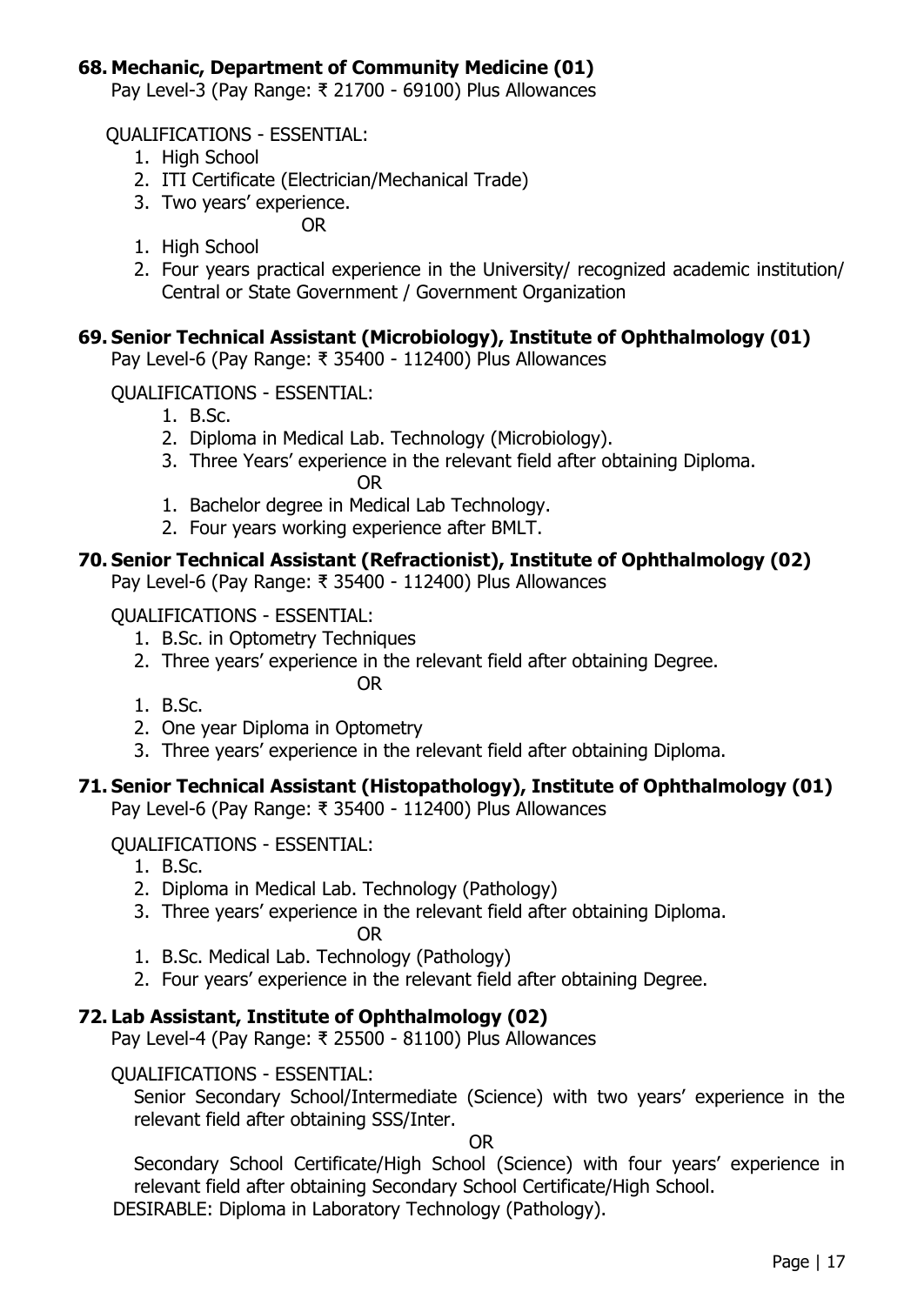## **73. Technical Assistant, Department of Forensic Medicine (01)**

Pay Level-5 (Pay Range: ₹ 29200 - 92300) Plus Allowances

QUALIFICATIONS - ESSENTIAL:

- 1. B.Sc.
- 2. Diploma in Medical Lab. Technology (Pathology)
- 3. One year experience in the relevant field after obtaining Diploma.

OR

- 1. Bachelor degree in Medical Laboratory Technology.
- 2. Two years' experience in the relevant field after obtaining degree

OR

- 1. SSSC/Intermediate Science
- 2. Diploma in Medical Lab Technology with four years' experience.

## **74. Lab Assistant, Department of Medicine (02)**

Pay Level-4 (Pay Range: ₹ 25500 - 81100) Plus Allowances

QUALIFICATIONS - ESSENTIAL:

Senior Secondary School/Intermediate (Science) with two years' experience in the relevant field after obtaining SSS/Inter.

OR

Secondary School Certificate/High School (Science) with four years' experience in relevant field after obtaining Secondary School Certificate/High School.

DESIRABLE: Diploma in Laboratory Technology (Pathology).

## **75. Senior Technical Assistant, Department of Obstetrics & Gynecology (01)**

Pay Level-6 (Pay Range: ₹ 35400 - 112400) Plus Allowances

## QUALIFICATIONS - ESSENTIAL:

- 1. B.Sc.
- 2. Diploma in Medical Lab. Technology
- 3. Three Years' experience in the relevant field after obtaining Diploma.

OR

- 1. Bachelor degree in Medical Laboratory Technology
- 2. Four years working experience after BMLT

# **76. Lab Assistant, Department of Obstetrics & Gynecology (02)**

Pay Level-4 (Pay Range: ₹ 25500 - 81100) Plus Allowances

## QUALIFICATIONS - ESSENTIAL:

Senior Secondary School/Intermediate (Science) with two years' experience in the relevant field after obtaining SSS/Inter.

OR

Secondary School Certificate/High School (Science) with four years' experience in relevant field after obtaining Secondary School Certificate/High School.

DESIRABLE: Diploma in Laboratory Technology (Pathology).

# **77. Senior Technical Assistant (Museum), Department of Pathology (01)**

Pay Level-6 (Pay Range: ₹ 35400 - 112400) Plus Allowances

# QUALIFICATIONS - ESSENTIAL:

Master's Degree in Museology with one year experience on the relevant field. OR Graduation with Diploma in Museology with two years' experience in the relevant field.

DESIRABLE: Knowledge/experience of computerized documentation.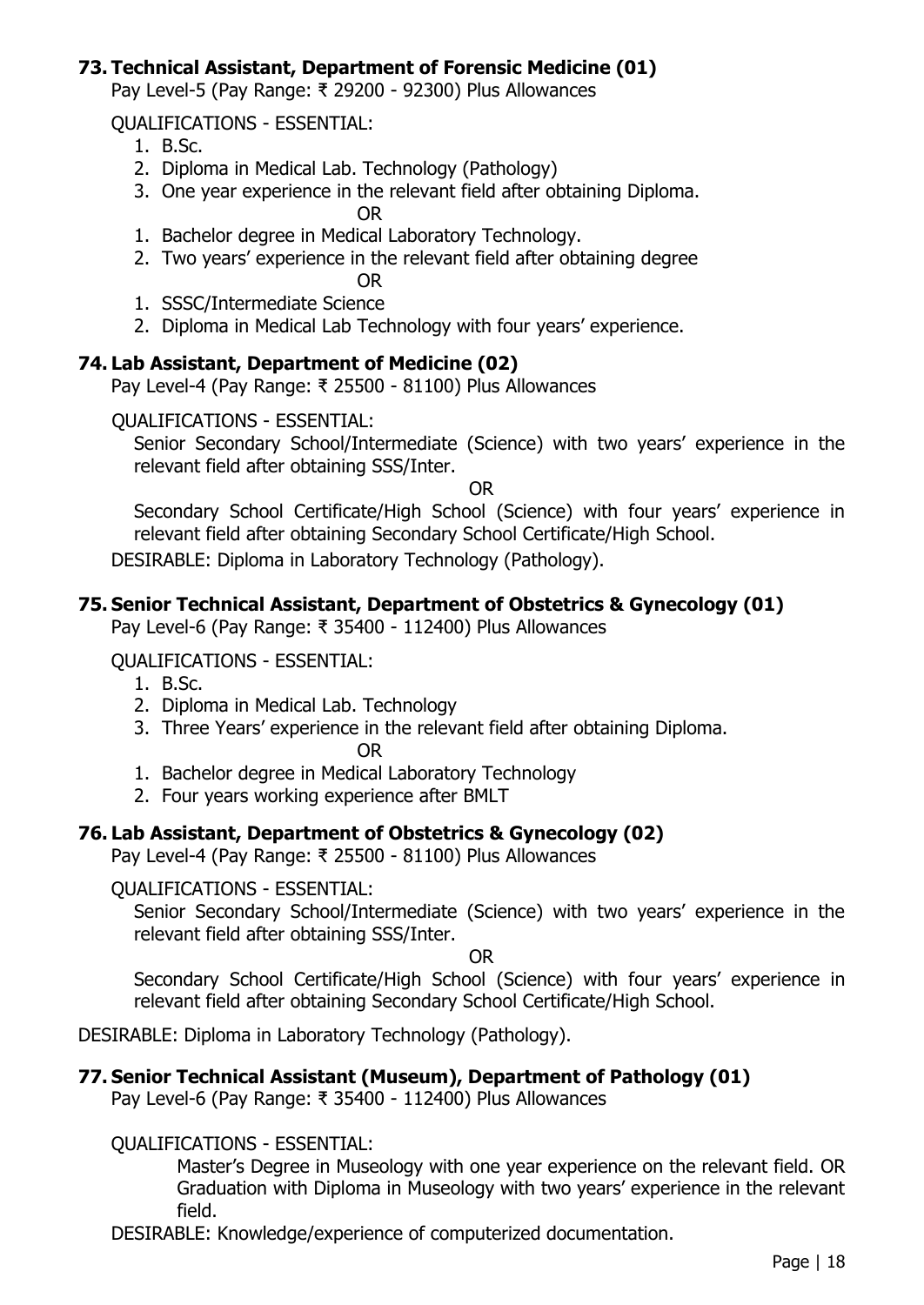#### **78. Senior Technical Assistant (Artist), Department of Pathology (01)**

Pay Level-6 (Pay Range: ₹ 35400 - 112400) Plus Allowances

QUALIFICATIONS - ESSENTIAL:

- 1. B.Sc. (Biological Science)
- 2. Three years' experience in Scientific Drawing.

OR

- 1. Four years Diploma in Fine Arts from recognized Institution/College
- 2. One year experience in Scientific Drawing.

#### **79. Technical Assistant (Store), Department of Pathology (01)**

Pay Level-5 (Pay Range: ₹ 29200 - 92300) Plus Allowances

QUALIFICATIONS - ESSENTIAL:

- 1. BA/ B.Sc./B.Com.
- 2. Two years' experience of Store Keeping and Maintenance of Stock Register.

DESIRABLE: Basic knowledge of computer (both hardware and software).

#### **80. Lab Assistant, Department of Pathology (03)**

Pay Level-4 (Pay Range: ₹ 25500 - 81100) Plus Allowances

QUALIFICATIONS - ESSENTIAL:

Senior Secondary School/Intermediate (Science) with two years' experience in the relevant field after obtaining SSS/Inter.

OR

Secondary School Certificate/High School (Science) with four years' experience in relevant field after obtaining Secondary School Certificate/High School.

DESIRABLE: Diploma in Laboratory Technology.

#### **81. Senior Technical Assistant, Department of Paediatrics (01)**

Pay Level-6 (Pay Range: ₹ 35400 - 112400) Plus Allowances

QUALIFICATIONS - ESSENTIAL:

- 1. B.Sc.
- 2. Diploma in Medical Lab. Technology
- 3. Three Years' experience in the relevant field after obtaining Diploma.

OR

- 1. Bachelor degree in Medical Laboratory Technology.
- 2. Four years working experience after BMLT.

#### **82. Lab Assistant, Department of Psychiatry (01)**

Pay Level-4 (Pay Range: ₹ 25500 - 81100) Plus Allowances

QUALIFICATIONS - ESSENTIAL:

Senior Secondary School/Intermediate (Science) with two years' experience in the relevant field after obtaining SSS/Inter.

OR

Secondary School Certificate/High School (Science) with four years' experience in relevant field after obtaining Secondary School Certificate/High School.

DESIRABLE: Diploma in Laboratory Technology.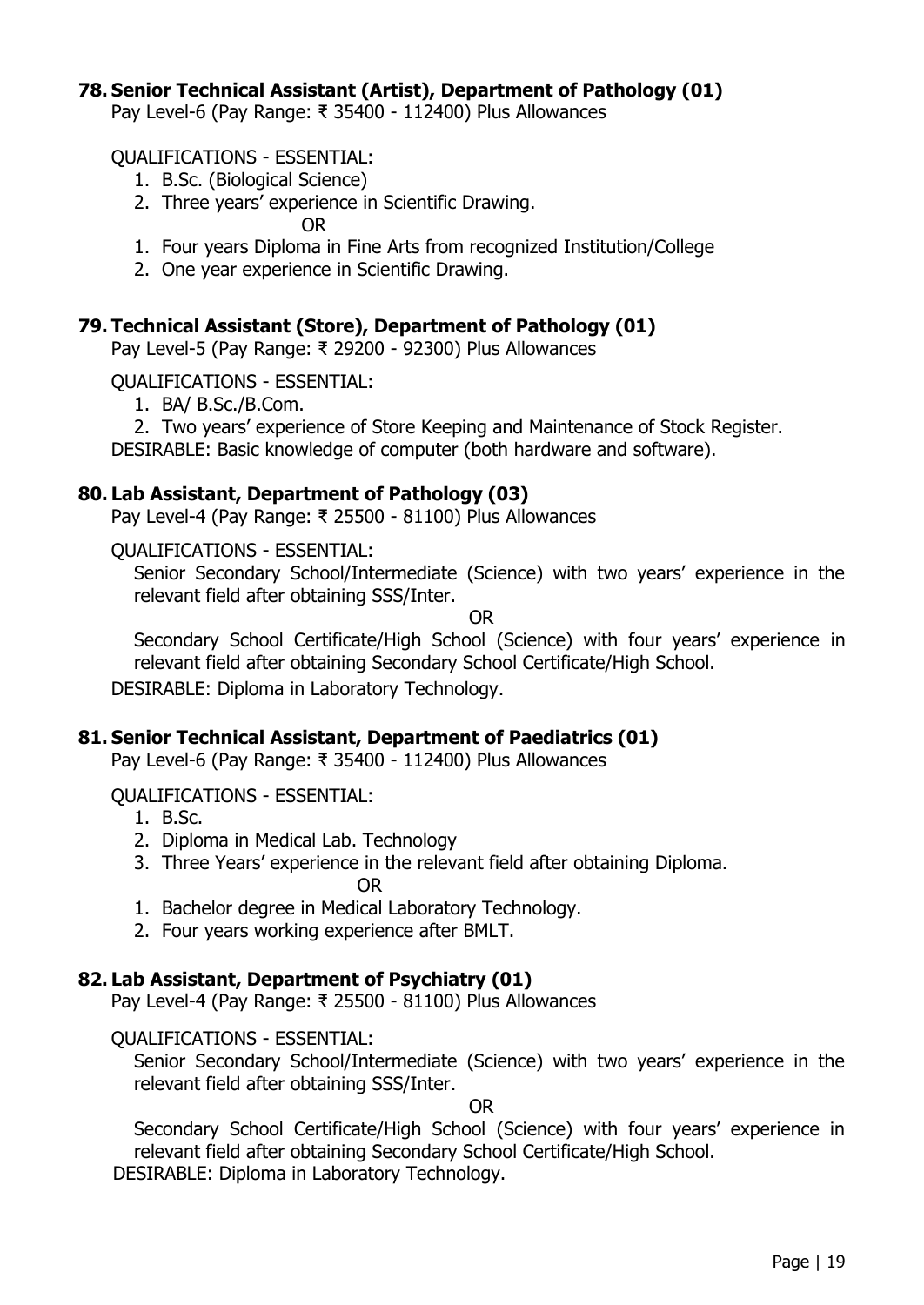## **FACULTY OF SCIENCE**

#### **83. Senior Instrumentation Officer, Department of Chemistry (01)**

Pay Level-12 (Pay Range: ₹ 78800 - 209200) Plus Allowances

QUALIFICATIONS - ESSENTIAL:

- 1. Ph.D. degree in Chemistry.
- 2. Eight years' experience in the operation, data analysis, maintenance and repairing of various sophisticated instruments such as NMR, MASS, EPR, IR, CD, ORD spectrometers, GC-MS, UV-Vis spectrophotometers etc. in a Chemical/Physical laboratory of a recognized research Institute/University/Industry.

OR

- 1. M.Sc. Degree in Chemistry from a recognized University.
- 2. Twelve years' experience in the operation, data analysis, maintenance and repairing of various sophisticated instruments such as NMR, MASS, EPR, IR, CD, ORD spectrometers, GC-MS, UV-Vis spectrophotometers etc. in a Chemical/Physical laboratory of a recognized research Institute/University/Industry.

DESIRABLE: One year Diploma in Computer applications from a recognized University/Institute.

#### **84. Junior Instrumentation Officer, Department of Chemistry (01)**

Pay Level-10 (Pay Range: ₹ 56100 - 177500) Plus Allowances

#### QUALIFICATIONS - ESSENTIAL:

- 1. Ph.D. degree in Chemistry.
- 2. Four year experience in the operation, data analysis, maintenance and repairing of various sophisticated instruments such as NMR, MASS, EPR, IR, CD, ORD spectrometers, GC-MS, UV-Vis spectrophotometers etc., in a Chemical/Physical laboratory of a recognized research Institute/University/Industry.

OR

- 1. M. Sc. Degree in Chemistry from a recognized University with at least 50% marks.
- 2. Six years' experience in the operation, data analysis, maintenance and repairing of various sophisticated instruments such as NMR, MASS, EPR, IR, CD, ORD spectrometers, GC-MS, UV-Vis spectrophotometers etc., in a Chemical/Physical laboratory of a recognized research Institute/University/Industry.

DESIRABLE: One year Diploma in computer Applications from a recognized University/Institute.

#### **85. Senior Technical Assistant, Department of Chemistry (04)**

Pay Level-6 (Pay Range: ₹ 35400 - 112400) Plus Allowances

#### QUALIFICATIONS - ESSENTIAL:

- 1. B.Sc. Degree with Chemistry as one of the subjects from a recognized University.
- 2. Three years' experience in the relevant field.

#### **86. Junior Analyst, Department of Chemistry (01)**

Pay Level-5 (Pay Range: ₹ 29200 - 92300) Plus Allowances

#### QUALIFICATIONS - ESSENTIAL:

- 1. B.Sc. Degree (with Chemistry as one of the subjects) from a recognized University.
- 2. Two years' experience in operation and maintenance of various Chemical/Physical laboratory instruments and running/handling Chemistry Laboratory.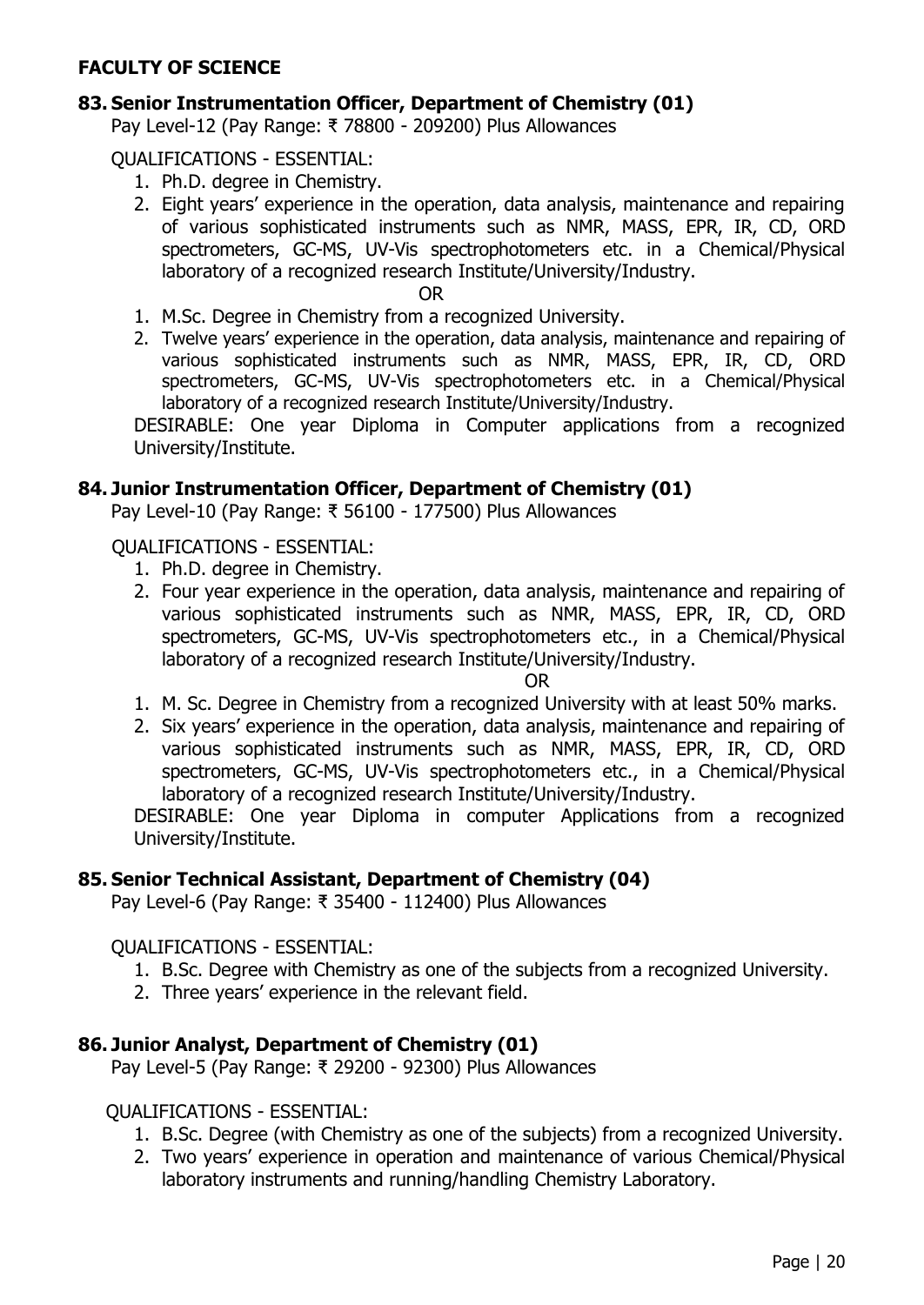## **87. Technical Assistant, Department of Chemistry (02)**

Pay Level-5 (Pay Range: ₹ 29200 - 92300) Plus Allowances

#### QUALIFICATIONS - ESSENTIAL:

- 1. B.Sc. Degree (with Chemistry as one of the subjects) from a recognized University.
- 2. Two years' experience in the relevant field.

## **88. Lab Assistant, Department of Chemistry (08)**

Pay Level-4 (Pay Range: ₹ 25500 - 81100) Plus Allowances

#### QUALIFICATIONS - ESSENTIAL:

Senior Secondary School/Intermediate (Science) with two years' experience in the relevant field after obtaining SSS/Inter.

OR

Secondary School Certificate/High School (Science) with four years' experience in relevant field after obtaining Secondary School Certificate/High School.

## **89. Drawing Instructor, Department of Geology (01)**

Pay Level-5 (Pay Range: ₹ 29200 - 92300) Plus Allowances

## QUALIFICATIONS – ESSENTIAL:

- 1. Three years Diploma in Drafting & Designing.
- 2. Three years' experience in the relevant field after Diploma.
- 3. Working experience of Drawing & Plotting Software & handling and maintenance of survey equipment etc.

OR

- 1. One year Diploma in Cartography.
- 2. Five years' experience in the relevant field after Diploma.
- 3. Working experience of Auto CAD software & handling and maintenance of survey equipment etc.

## **90. Museum Curator, Department of Geology (01)**

Pay Level-5 (Pay Range: ₹ 29200 - 92300) Plus Allowances

## QUALIFICATIONS – ESSENTIAL:

- 1. B.Sc. (with Geology).
- 2. Two years' experience of handling & dressing Geological specimen.
- 3. Working knowledge of common rocks, minerals, fossils, crystal models etc. OR
- 1. B.Sc. (with Geology)
- 2. One year Diploma in Museology.
- 3. One year experience in the relevant field after Diploma.
- 4. Working knowledge of common rocks, minerals, fossils, crystal models etc.

## **91. Technical Assistant (Section Cutter), Department of Geology (01)**

Pay Level-5 (Pay Range: ₹ 29200 - 92300) Plus Allowances

## QUALIFICATIONS – ESSENTIAL:

- 1. Graduate.
- 2. At least two years experience in recognized institute in the techniques of preparing rock and mineral thin section, polishing, cutting and mounting of mineral grains.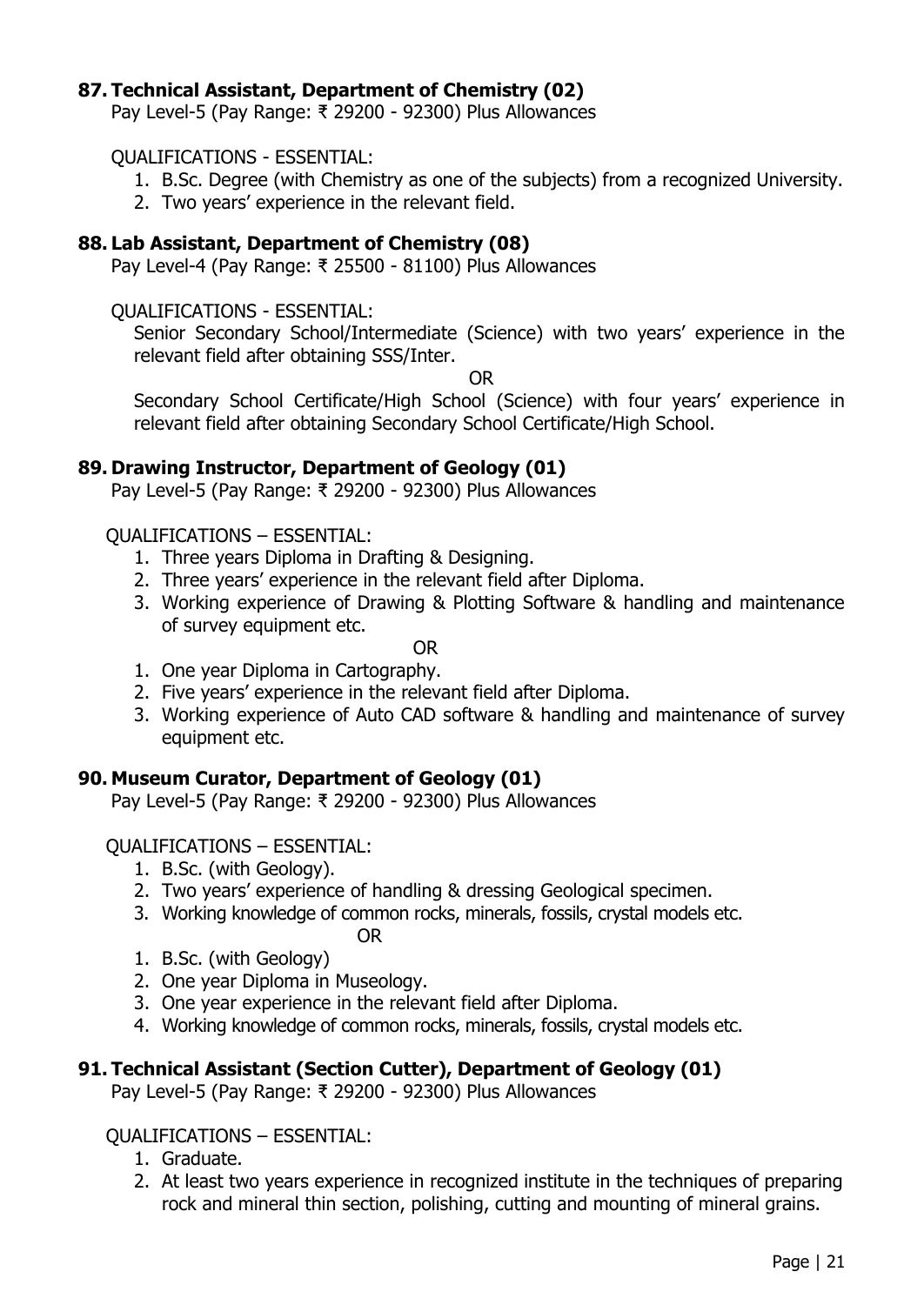#### **92. Lab Assistant, Department of Geology (04)**

Pay Level-4 (Pay Range: ₹ 25500 - 81100) Plus Allowances

#### QUALIFICATION – ESSENTIAL:

Senior Secondary School/Intermediate (Science) with two years experience in the relevant field after obtaining SSS/Inter.

OR

Secondary School Certificate/High School (Science) with four years experience in relevant field after obtaining Secondary School Certificate/High School.

#### **93. Senior Technical Assistant, Department of Geography (03)**

Pay Level-6 (Pay Range: ₹ 35400 - 112400) Plus Allowances

#### QUALIFICATIONS - ESSENTIAL:

- 1. BA/B.Sc. (Geography).
- 2. Three years' experience in the relevant field after obtaining degree.

DESIRABLE: Knowledge of Computer Cartography and computer typing.

#### **94. Technical Assistant, Department of Geography (01)**

Pay Level-5 (Pay Range: ₹ 29200 - 92300) Plus Allowances

#### QUALIFICATIONS - ESSENTIAL:

- 1. BA/B.Sc. (Geography)
- 2. Two years' experience in the relevant field after obtaining degree.

#### **95. Senior Scientific Officer, Department of Physics (01)**

Pay Level-12 (Pay Range: ₹ 78800 - 209200) Plus Allowances

#### QUALIFICATIONS - ESSENTIAL:

- 1. Ph.D. degree in Physics from recognized University.
- 2. Five years' experience of teaching and research excluding the period spend for obtaining the research degree.

OR

- 1. M.Sc. Degree in Physics from a recognized University.
- 2. Eight years' experience of teaching and research excluding the period spend for obtaining the research degree.

DESIRABLE: Contribution to educational innovation/ design of new courses and curricula/experience of development of laboratory with some knowledge of computer application.

#### **96. Research Officer, Department of Physics (01)**

Pay Level-10 (Pay Range: ₹ 56100 - 177500) Plus Allowances

#### QUALIFICATIONS - ESSENTIAL:

- 1. Master's degree in the Physics or equivalent form a University in India or abroad.
- 2. At least three years' experience of teaching in Physics or two years' experience of research.
- DESIRABLE: Experience of handling software and data base.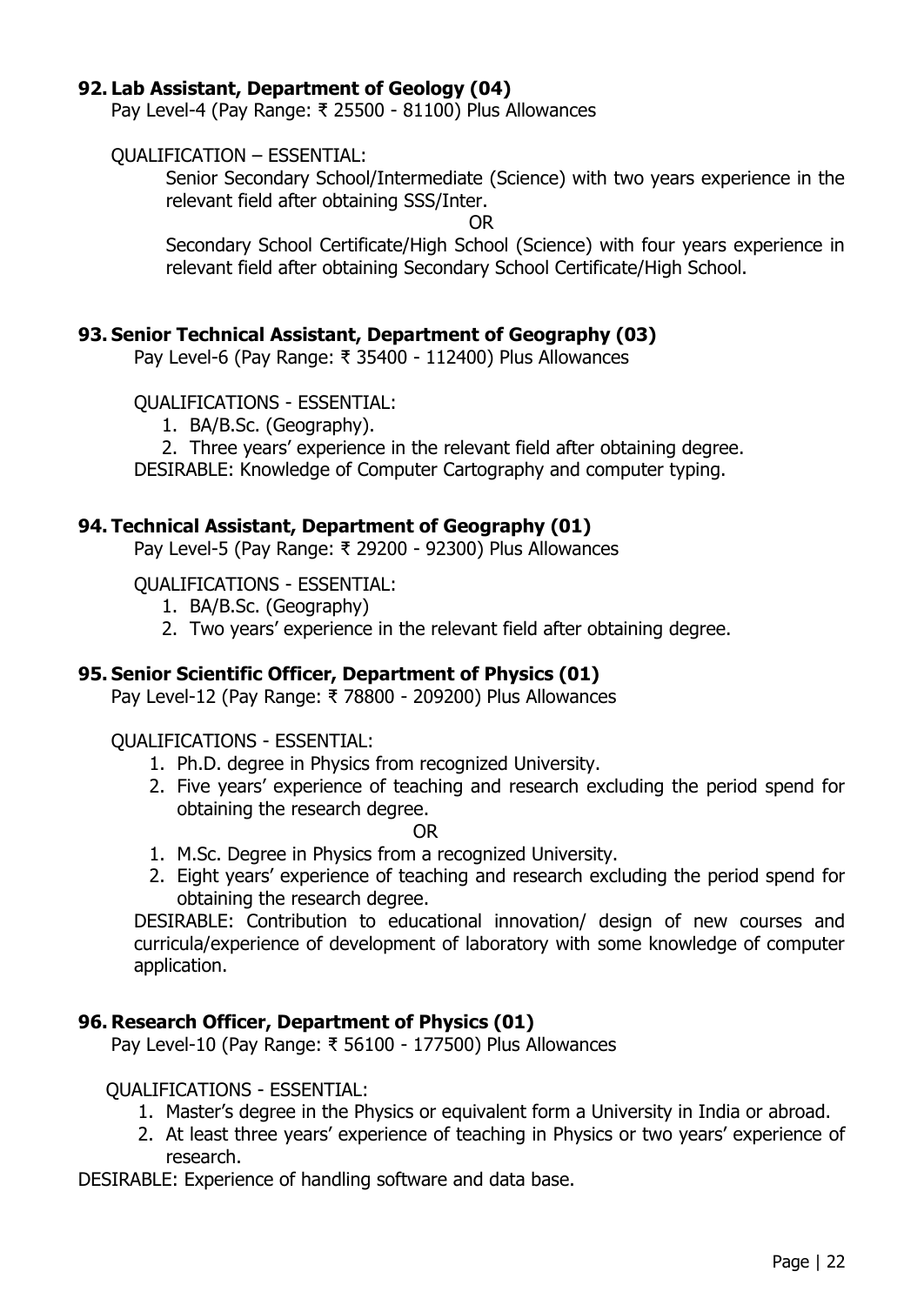# **97. Technician 'E' (Glass Blower), Department of Physics (01)**

Pay Level-6 (Pay Range: ₹ 35400 - 112400) Plus Allowances

QUALIFICATIONS - ESSENTIAL:

- 1. Diploma in Engineering (Electrical/Mechanical).
- 2. Five years' experience in the relevant field after obtaining Diploma.
	- OR

- 1. B.Sc.
- 2. Two years' experience in the relevant field after obtaining degree.

OR

- 1. SSSC (Science).
- 2. Trade Certificate (Electrical/Mechanical) from ITI.
- 3. Eight years' experience in the relevant field after obtaining Trade Certificate.

## **98. Research Assistant, Department of Physics (01)**

Pay Level-5 (Pay Range: ₹ 29200 - 92300) Plus Allowances

QUALIFICATIONS - ESSENTIAL:

- 1. M.Sc. in Physics.
- 2. Research experience of at least one year.
- 3. Proficiency in Computer.

## **99. Technical Assistant, Department of Physics (03)**

Pay Level-5 (Pay Range: ₹ 29200 - 92300) Plus Allowances

QUALIFICATIONS - ESSENTIAL:

- 1. B. Sc. (Physics)
- 2. Two years' experience in the relevant field after obtaining degree.
	- OR
- 1. Diploma in Engineering (Electrical/Mechanical/Electronics)
- 2. Three years' experience in the relevant field after obtaining diploma. OR
- 1. Senior Secondary School Certificate (Science)
- 2. Trade Certificate from ITI
- 3. Four years' experience in the relevant field after obtaining trade Certificate.

## **100. Lab Assistant, Department of Physics (05)**

Pay Level-4 (Pay Range: ₹ 25500 - 81100) Plus Allowances

## QUALIFICATIONS - ESSENTIAL:

Senior Secondary School/Intermediate (Science) with two years' experience in the relevant field after obtaining SSS/Inter.

OR

Secondary School Certificate/High School (Science) with four years' experience in relevant field after obtaining Secondary School Certificate/High School.

## **FACULTY OF SOCIAL SCIENCE**

## **101. Documentation Officer, Department of History (02)**

Pay Level-10 (Pay Range: ₹ 56100 - 177500) Plus Allowances

## QUALIFICATIONS – ESSENTIAL:

- 1. M.A. in Medieval Indian History.
- 2. M.Phil./Ph.D. in History/Persian.
- 3. Evidence of having knowledge in Persian.
- 4. Three years' experience in documentation archival experience or deciphering Persian manuscripts. At least three publications.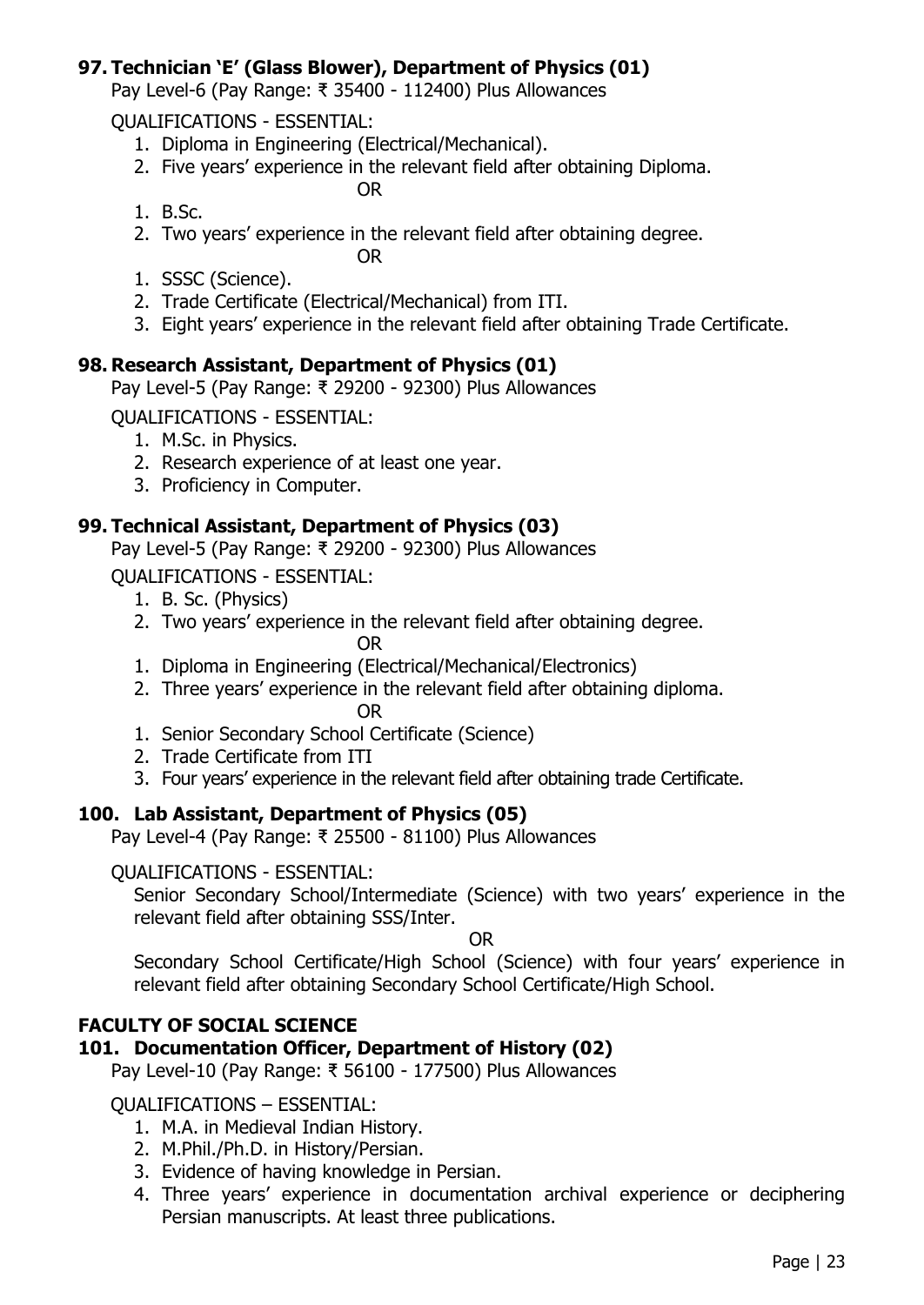## **102. Junior Scientific Officer (Chemist), Department of History (01)**

Pay Level-7 (Pay Range: ₹ 44900 - 142400) Plus Allowances

QUALIFICATIONS - ESSENTIAL:

- 1. M.Sc. Chemistry with at least II division.
- 2. At least three years' experience in a recognized Scientific Laboratory.

DESIRABLE: M.Phil./Ph.D. degree in Chemistry, some training in conservation.

# **103. Senior Technical Assistant (Antiquity), Department of History (01)**

Pay Level-6 (Pay Range: ₹ 35400 - 112400) Plus Allowances

## QUALIFICATIONS - ESSENTIAL:

- 1. M.A. in Medieval Indian History/ Ancient Indian History.
- 2. One year experience of archaeological excavations.

# **104. Senior Technical Assistant (Pottery), Department of History (01)**

Pay Level-6 (Pay Range: ₹ 35400 - 112400) Plus Allowances

QUALIFICATIONS - ESSENTIAL:

- 1. M.A. in Medieval Indian History/ Ancient Indian History, Culture and Archaeology.
- 2. One year experience of archaeological excavations/ explorations.

## **105. Senior Technical Assistant (Draftsman), Department of History (01)**

Pay Level-6 (Pay Range: ₹ 35400 - 112400) Plus Allowances

## QUALIFICATIONS - ESSENTIAL:

Bachelor's degree in Fine Arts with at least three years' experience of archaeological recording and drawing.

OR

Diploma in Drafting & Designing with at least four years' experience of archaeological/architectural recording and drawing.

# **106. Senior Technical Assistant (Photographer), Department of History (01)**

Pay Level-6 (Pay Range: ₹ 35400 - 112400) Plus Allowances

QUALIFICATIONS - ESSENTIAL:

- 1. Graduate
- 2. Three years' experience of Scientific Photography, Photo Development, Printing & Enlargement.

OR

- 1. Graduate
- 2. Diploma in Photography
- 3. Two years' experience in the relevant field after obtaining Diploma in Photography.

# **107. Lab Assistant, Department of History (01)**

Pay Level-4 (Pay Range: ₹ 25500 - 81100) Plus Allowances

## QUALIFICATIONS - ESSENTIAL:

Senior Secondary School/Intermediate (Science) with two years' experience in the relevant field after obtaining SSS/Inter.

OR

Secondary School Certificate/High School (Science) with four years' experience in relevant field after obtaining Secondary School Certificate/High School.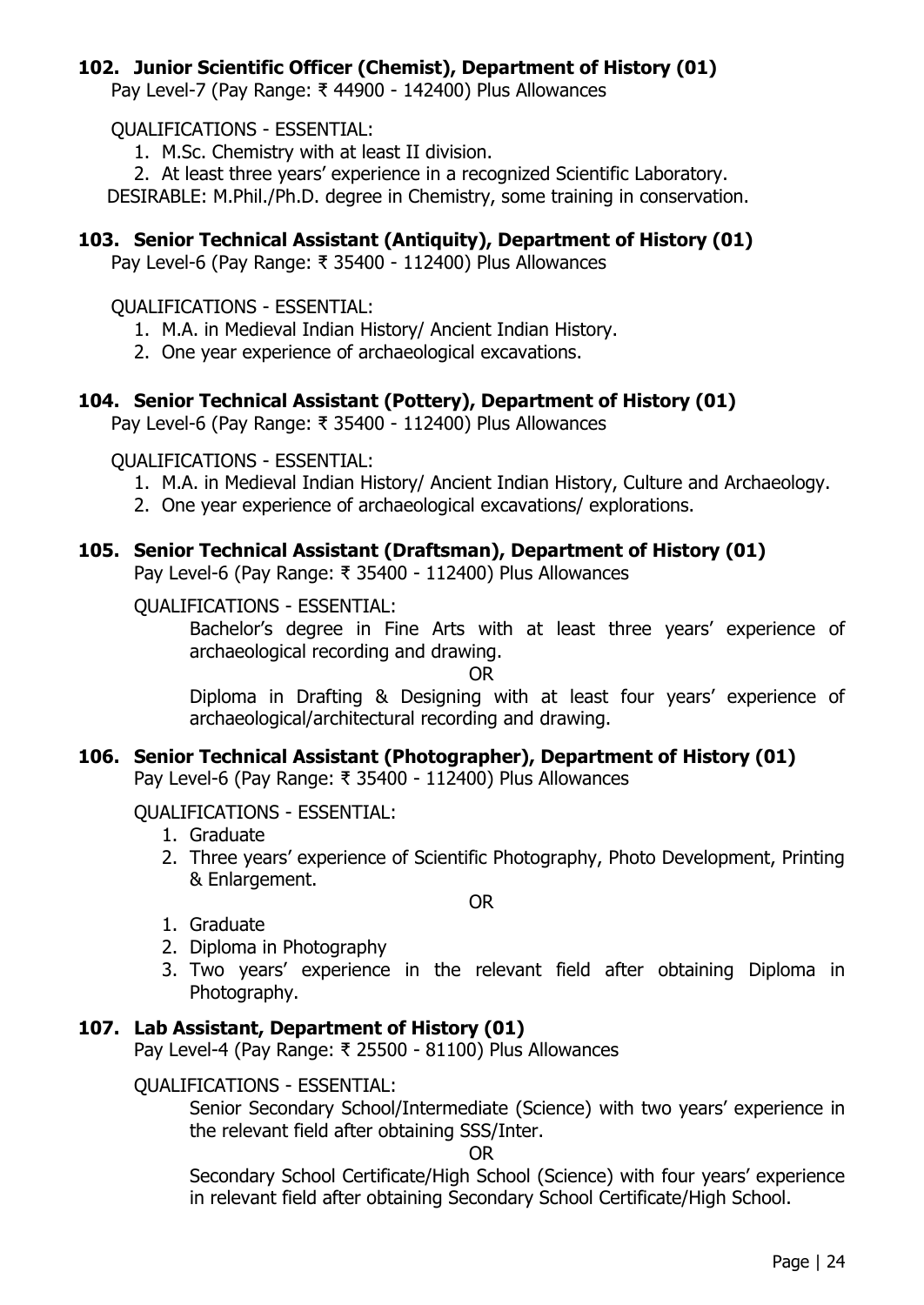## **108. Lab Assistant (Cartographer), Department of History (01)**

Pay Level-4 (Pay Range: ₹ 25500 - 81100) Plus Allowances

QUALIFICATIONS - ESSENTIAL:

Senior Secondary School/Intermediate (Science) with two years' experience in the relevant field after obtaining SSS/Inter.

OR

Secondary School Certificate/High School (Science) with four years' experience in relevant field after obtaining Secondary School Certificate/High School. DESIRABLE: Certificate in Cartography.

## **109. Student Counselor, Department of Psychology (01)**

Pay Level-10 (Pay Range: ₹ 56100 - 177500) Plus Allowances

QUALIFICATION – ESSENTIAL:

- 1. Master's Degree in Psychology with a least 55% marks (or equivalent grade in a point scale wherever grading system is followed).
- 2. PG Diploma in Guidance and Counseling.
- 3. Extensive experience of measuring aptitude, interest, motivation and personality.
- 4. Experience of career information dissemination, arranging Career Talks and Designing Training Programmes.

DESIRABLE: Ph.D.

## **110. Lab Assistant, Department of Psychology (02)**

Pay Level-4 (Pay Range: ₹ 25500 - 81100) Plus Allowances

#### QUALIFICATIONS - ESSENTIAL:

Senior Secondary School/Intermediate (Science) with two years' experience in the relevant field after obtaining SSS/Inter.

OR

Secondary School Certificate/High School (Science) with four years' experience in relevant field after obtaining Secondary School Certificate/High School.

## **FACULTY OF UNANI MEDICINE**

## **111. Technical Assistant, Department of Kulliyat (01)**

Pay Level-5 (Pay Range: ₹ 29200 - 92300) Plus Allowances

#### QUALIFICATIONS - ESSENTIAL:

- 1. B.Sc.
- 2. Diploma in Medical Laboratory Technology in relevant field
- 3. One year working experience after DMLT.
	- OR
- 1. BUMS

## **112. Lab Assistant, Department of Tashreeh Wa Munafeul Aza (01)**

Pay Level-4 (Pay Range: ₹ 25500 - 81100) Plus Allowances

QUALIFICATIONS - ESSENTIAL:

Senior Secondary School/ Intermediate (Science) with two years experience in the relevant field after obtaining SSS/Inter.

OR

Secondary School Certificate/High School (Science) with four years experience in the relevant field after obtaining Secondary School Certificate/High School.

DESIRABLE**:** Diploma in Medical Laboratory Technology in relevant field.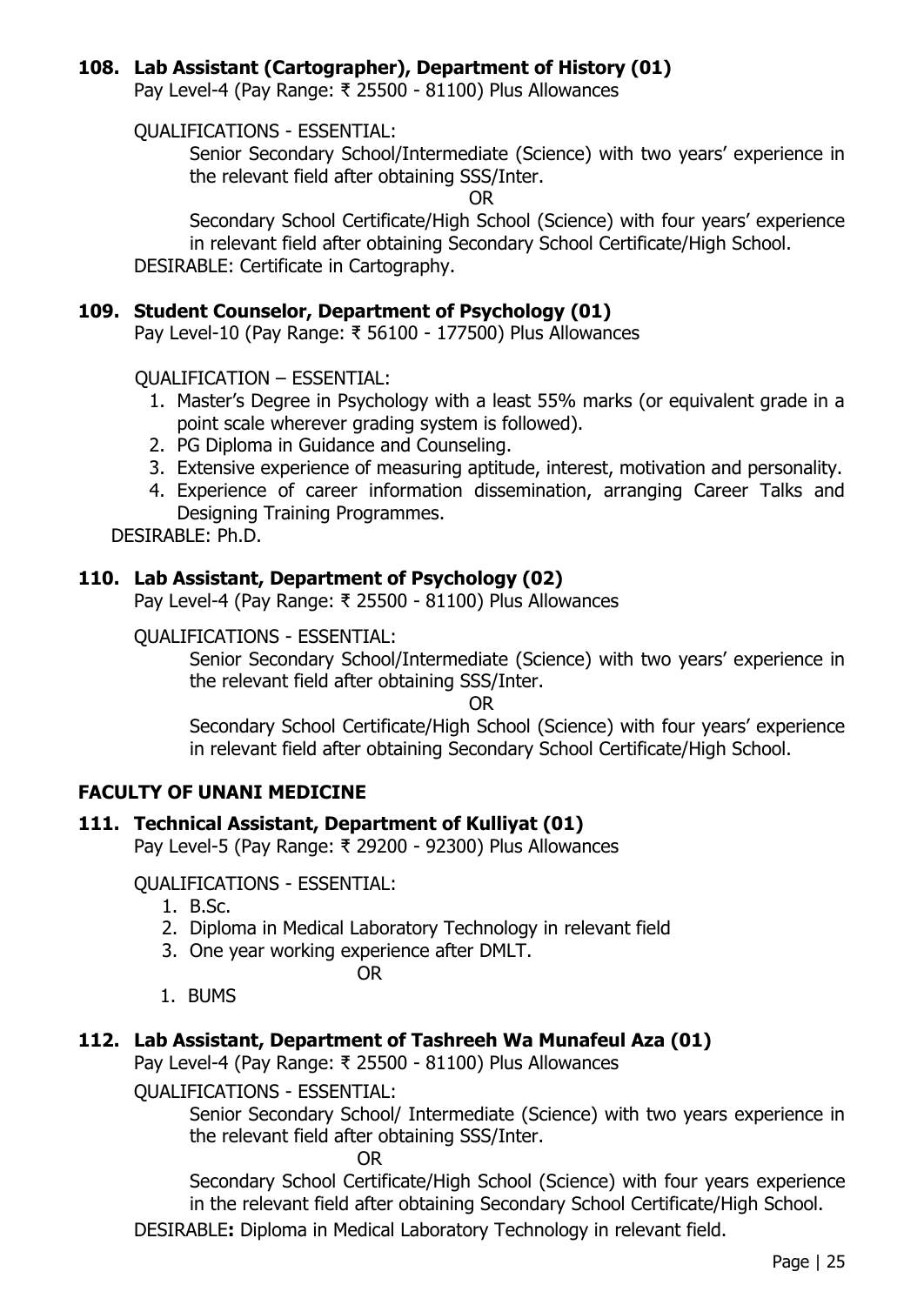## **113. Lab Assistant, Department of Ilmul Advia (02)**

Pay Level-4 (Pay Range: ₹ 25500 - 81100) Plus Allowances

QUALIFICATIONS - ESSENTIAL:

Sr. Secondary School/Intermediate (Sc.) with two years experience in the relevant field after obtaining SSS/Inter.

OR

Secondary School Certificate/High School (Sc.) with four years experience in the relevant field after obtaining Secondary School Certificate/High School.

DESIRABLE**:** Diploma in Medical Laboratory Technology in relevant field.

## **HALLS OF RESIDENCE**

#### **114. Electrician Cum Tube Well Operator, Mohd Habib Hall (01)**

Pay Level-3 (Pay Range: ₹ 21700 - 69100) Plus Allowances

QUALIFICATIONS - ESSENTIAL:

- 1. High School.
- 2. Certificate from ITI in Electrician Trade OR Wireman License of Electrical Inspector.
- 3. Five years' experience in the relevant field in a University / recognized academic Institution / Central or State Govt./Govt. Organization or Private Institution of repute after obtaining Certificate.

#### **115. Electrician Cum Tube Well Operator, Sir Ross Masood Hall (01)**

Pay Level-3 (Pay Range: ₹ 21700 - 69100) Plus Allowances

QUALIFICATIONS - ESSENTIAL:

- 1. High School.
- 2. Certificate from ITI in Electrician Trade OR Wireman License of Electrical Inspector.
- 3. Five years' experience in the relevant field in a University / recognized academic Institution / Central or State Govt./Govt. Organization or Private Institution of repute after obtaining Certificate.

## **116. Plumber, Abdullah Hall (01)**

Pay Level-3 (Pay Range: ₹ 21700 - 69100) Plus Allowances

#### QUALIFICATIONS - ESSENTIAL:

Secondary School Certificate / High School with Certificate in Plumbing Trade from ITI or a recognized Technical Institution.

OR

Secondary School Certificate (Class X)/ High School with Eight Years' experience in the relevant field after passing Secondary School Certificate (Class X) High School

## **J.N. MEDICAL COLLEGE HOSPITAL**

## **117. Medical Superintendent, J.N. Medical College Hospital (01)**

Pay Level-12 (Pay Range: ₹ 78800 - 209200) Plus Allowances

#### QUALIFICATIONS - ESSENTIAL:

- 1. M.B.B.S. from a recognized University
- 2. MD/MS qualifications in a clinical subject.
- 3. At least three years in Hospital Administration on full time basis in a supervisory capacity in a Central or State Government Hospital, preferably in a teaching Hospital.

DESIRABLE: Degree/Diploma in Hospital Administration.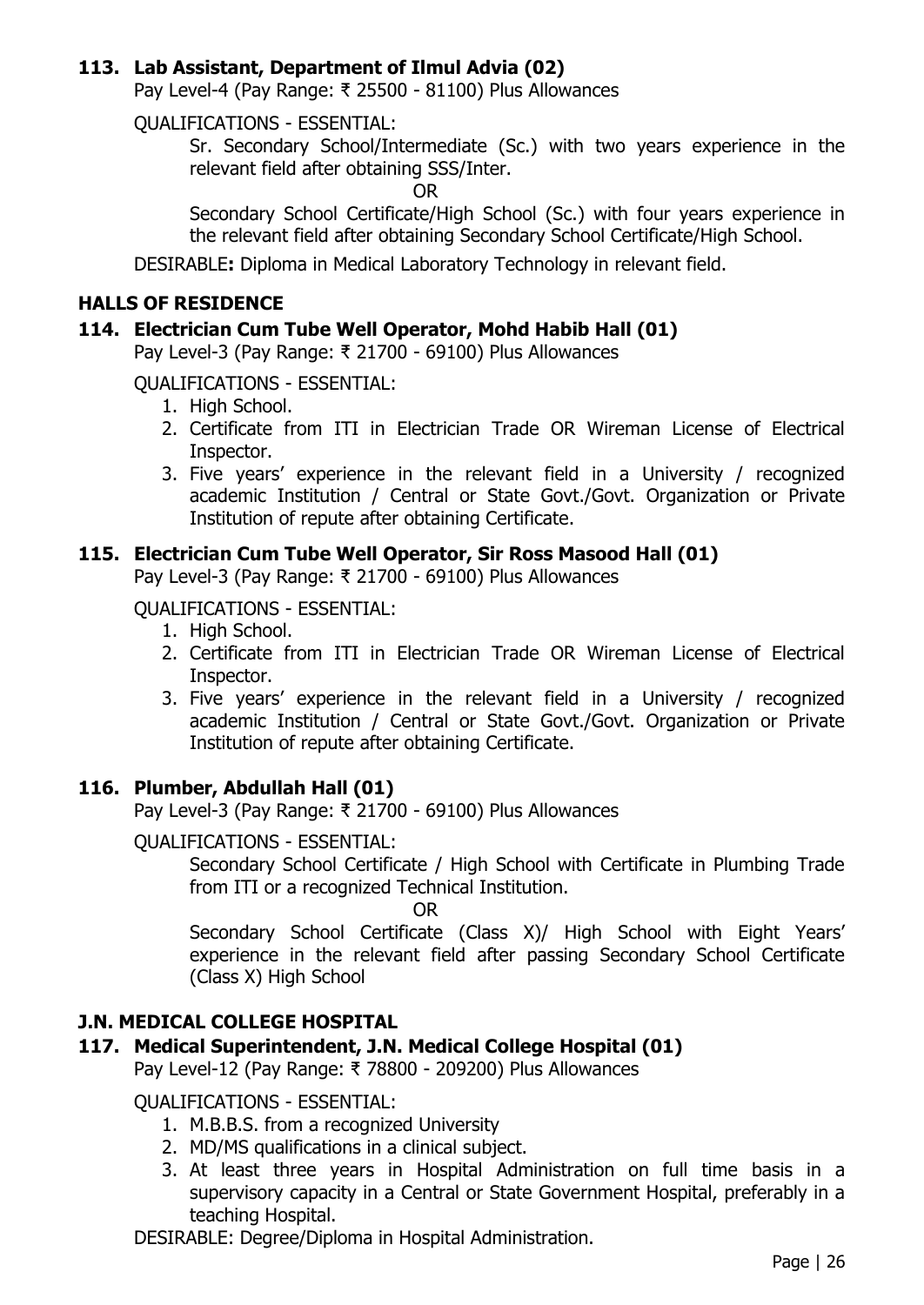#### **118. Deputy Medical Superintendent, J.N. Medical College Hospital (01)**

Pay Level-10 (Pay Range: ₹ 56100 - 177500) Plus Allowances

QUALIFICATIONS - ESSENTIAL:

- 1. MBBS from a recognized University with MD/MS qualification in clinical subject.
- 2. At least 2 years' experience on full time basis in Hospital Administration in a supervisory capacity in Central or State Government Hospital, preferably in a teaching Hospital.

DESIRABLE: Degree/Diploma in Hospital Administration.

#### **119. Record Technician, J.N. Medical College Hospital (01)**

Pay Level-5 (Pay Range: ₹ 29200 - 92300) Plus Allowances

QUALIFICATIONS - ESSENTIAL:

- 1. Graduate in statistics.
- 2. Training in Medical Records.
- 3. Two years' experience of working in the Medical Records Section of teaching Hospital after obtaining training.

DESIRABLE:

- 1. Computer knowledge
- 2. Knowledge of Patient Data Base recording.

#### **120. Technical Assistant (Child Psychology), J.N. Medical College Hospital (01)**

Pay Level-5 (Pay Range: ₹ 29200 - 92300) Plus Allowances

QUALIFICATIONS - ESSENTIAL:

- 1. Graduate.
- 2. Diploma in Clinical Psychology.
- 3. One-year working experience in relevant field after Diploma.

#### **LAND & GARDENS**

#### **121. Horticulturist (Manager), Land & Gardens (01)**

Pay Level-7 (Pay Range: ₹ 44900 - 142400) Plus Allowances

#### QUALIFICATIONS - ESSENTIAL:

Graduate with at least ten years' experience in an administrative/ supervisory capacity relating to horticulture work in any Government recognized institution.

DESIRABLE:

Graduate in Agriculture or Horticulture or Science graduate with Diploma in Horticulture.

#### **122. Horticulture Supervisor, Land & Gardens (02)**

Pay Level-3 (Pay Range: ₹ 21700 - 69100) Plus Allowances

#### QUALIFICATIONS - ESSENTIAL:

At least  $2^{nd}$  Class B.Sc. (Ag) from a recognized University with three years experience in maintenance of Nursery/ gardens in a Govt. Organization or institution of repute.

OR

Senior Secondary School with Agriculture or Diploma in Horticulture or equivalent and at least five years of experience of maintenance of Nursery / Gardens in Govt. Organization or Institution of repute.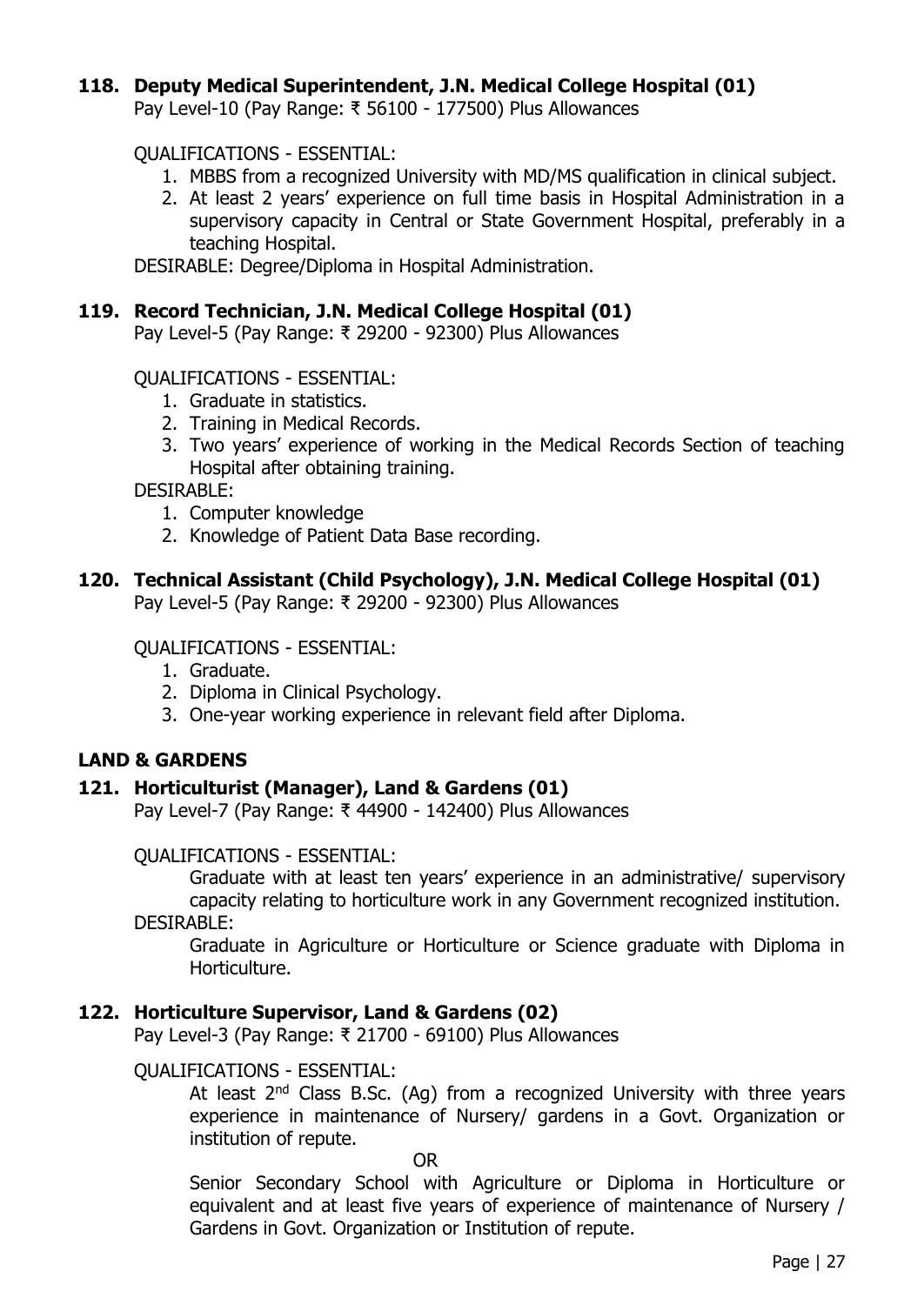#### **MAULANA AZAD LIBRARY**

# **123. Curator, Maulana Azad Library (01)**

Pay Level-12 (Pay Range: ₹ 78800 - 209200) Plus Allowances

# QUALIFICATIONS - ESSENTIAL:

- 1. Master's degree in Library Science or in Documentation.
- 2. One year's specialization in Archives and MSS keeping.
- 3. 8 years' experience as Assistant Librarian in a University/College or College Library/Institution of National Importance or equivalent level.

OR

- 1. B. Lib. Science.
- 2. M.A. in Arabic/Persian/Islamic Studies/Medieval History
- 3. One year specialization in Archives and MSS keeping or equivalent.
- 4. 8 Years' experience as Assistant Librarian of a University
- 5. Library/College Library/Libraries of national importance 4 years of which should be in the MSS division.

#### DESIRABLE:

Ph.D. in the area of Arabic/Persian/Medieval History/Islamic Studies.

## **124. Deputy Librarian, Maulana Azad Library (03)**

Pay Level-AL-12 (Pay Range: ₹ 79800 - 211500) Plus Allowances

QUALIFICATIONS - ESSENTIAL:

- 1. A Master's Degree in Library Science/Information Science/Documentation Science, with at least 55% marks or an equivalent grade in a point-scale, wherever grading system is followed.
- 2. Eight years experience as an Assistant University Librarian/College Librarian.
- 3. Evidence of innovative library service including integration of ICT in library.
- 4. A Ph.D. Degree in Library Science/Information Science/Documentation Science/Archives and Manuscript Keeping/computerization of Library.

#### **NOTE:**

- 1. A relaxation of 5% shall be allowed at the Bachelor's as well as at the Master's level for the candidates belonging to Scheduled Caste/Scheduled Tribe/Other Backward Classes (OBC)(Non-creamy Layer)/Differently-abled ((a) Blindness and low vision; (b) Deaf and Hard of Hearing; (c) Locomotor disability including cerebral palsy, leprosy cured, dwarfism, acid-attack victims and muscular dystrophy; (d) Autism, intellectual disability, specific learning disability and mental illness; (e) Multiple disabilities from amongst persons under (a) to (d) including deaf-blindness) for the purpose of eligibility and assessing good academic record for direct recruitment. The eligibility marks of 55% marks (or an equivalent grade in a point scale wherever the grading system is followed) and the relaxation of 5% to the categories mentioned above are permissible, based only on the qualifying marks without including any grace mark procedure.
- 2. A relaxation of 5% shall be provided, (from 55% to 50% of the marks) to the Ph.D. Degree holders who have obtained their Master's Degree prior to19 September, 1991.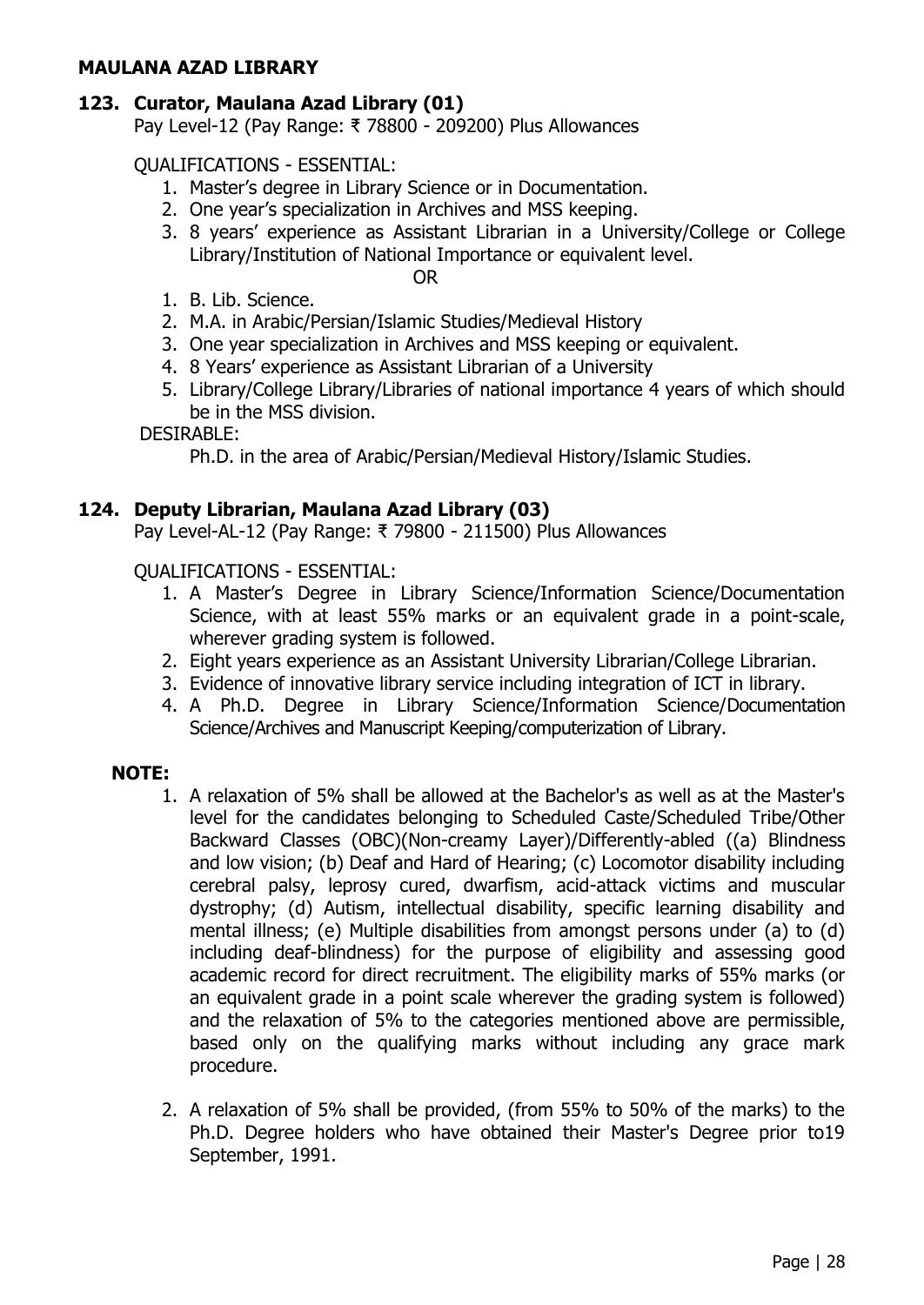## **125. Assistant Librarian, Maulana Azad Library (14)**

Pay Level-AL-10 (Pay Range: ₹ 57700 - 182400) Plus Allowances

QUALIFICATIONS - ESSENTIAL:

- 1. A Master's Degree in Library Science, Information Science or Documentation Science or an equivalent professional degree, with at least 55% marks (or an equivalent grade in a point-scale, wherever the grading system is followed).
- 2. A consistently good academic record, with knowledge of computerization of a library.
- 3. Besides fulfilling the above qualifications, the candidate must have cleared the National Eligibility Test (NET) conducted by the UGC, CSIR or similar test accredited by the UGC like SLET/SET or who are or have been awarded a Ph.D. degree in accordance with the University Grants Commission (Minimum standards and Procedure for award of M.Phil/Ph.D. Degree) Regulations, 2009 or 2016 and their amendments from time to time as the case may be:

Provided that the, candidates registered for the Ph.D degree prior to July 11, 2009, shall be governed by provisions of the then existing Ordinances/Byelaws/Regulations of the Institution awarding the degree, and such Ph.D. candidates shall be exempted from the recruitment of NET/SLET/SET for recruitment and appointment of Assistant Professor or equivalent positions in University Subject to the fulfilment of the following conditions:-

**a)** The Ph.D degree of the candidate has been awarded in the regular mode;

- **b**) The Ph.D. thesis has been evaluated by at least two external examiners;
- **c)** Open Ph.D. viva voce of the candidate has been conducted;

**d)** The candidate has published two research papers from his/her Ph.D. work out of which at least one is in a refereed journal;

**e)** The candidate has presented at least two papers based on his/her Ph.D. work in conferences/seminars sponsored/funded/supported by the UGC/ICSSR /CSIR or any similar agency.

## **NOTE:**

- (i) The fulfilment of these conditions is to be certified by the Controller of Examinations/Registrar of the University.
- (ii)NET/SLET/SET shall also not be required for candidates in such Master's Programmes for which NET/SLET/SET is not conducted by the UGC, CSIR or similar test accredited by the UGC like SLET/SET.

## **NOTE:**

- 1. A relaxation of 5% shall be allowed at the Bachelor's as well as at the Master's level for the candidates belonging to Scheduled Caste/Scheduled Tribe/Other Backward Classes (OBC)(Non-creamy Layer)/Differently-abled ((a) Blindness and low vision; (b) Deaf and Hard of Hearing; (c) Locomotor disability including cerebral palsy, leprosy cured, dwarfism, acid-attack victims and muscular dystrophy; (d) Autism, intellectual disability, specific learning disability and mental illness; (e) Multiple disabilities from amongst persons under (a) to (d) including deaf-blindness) for the purpose of eligibility and assessing good academic record for direct recruitment. The eligibility marks of 55% marks (or an equivalent grade in a point scale wherever the grading system is followed) and the relaxation of 5% to the categories mentioned above are permissible, based only on the qualifying marks without including any grace mark procedure.
- 2. A relaxation of 5% shall be provided, (from 55% to 50% of the marks) to the Ph.D. Degree holders who have obtained their Master's Degree prior to19 September, 1991.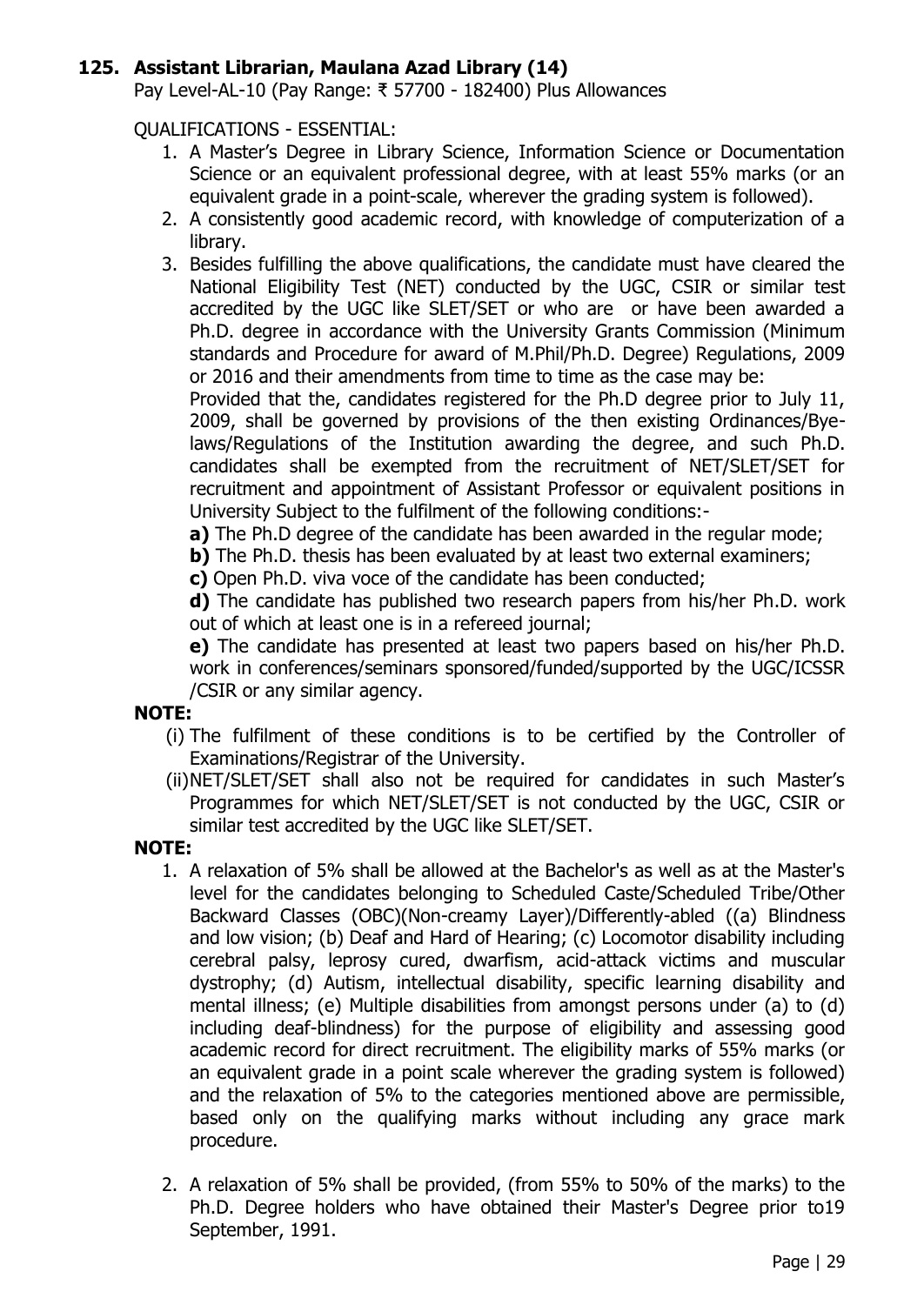## **126. Senior Technical Assistant, Maulana Azad Library (01)**

Pay Level-6 (Pay Range: ₹ 35400 - 112400) Plus Allowances

#### QUALIFICATIONS - ESSENTIAL:

B.Sc. with three years' experience in the relevant field after obtaining degree.

OR

Diploma in Engineering with five years' experience in the relevant field after obtaining diploma.

OR

B.Tech with two years' experience

## **127. Senior Technical Assistant (Electrical), Maulana Azad Library (01)**

Pay Level-6 (Pay Range: ₹ 35400 - 112400) Plus Allowances

QUALIFICATIONS - ESSENTIAL:

Diploma in Electrical Engineering / Instrumentation and Control / equivalent with five years experience in the relevant field after obtaining diploma.

OR

B.Tech with two years experience

## **128. Professional Assistant, Maulana Azad Library (03)**

Pay Level-6 (Pay Range: ₹ 35400 - 112400) Plus Allowances

QUALIFICATIONS - ESSENTIAL:

BA/B.Sc./B.Com. with B. Lib. Sc. or one year Diploma in Library Science with 4 years' experience of working as Semi-Professional in a Library of a University or of Institution of Higher Learning.

OR

M.A./M.Sc./M.Com. with B. Lib. Sc. or one year Diploma in Library Science and two years working experience as Semi Professional.

#### DESIRABLE:

- (a) Some experience of working of Semi-Professional in a Library of a University or of Institution of high learning for persons having post graduate qualification.
- (b) Knowledge and experience of typing catalogues in Hindi/English/ Urdu/Persian/Arabic.

## **129. Semi Professional Assistant, Maulana Azad Library (18)**

Pay Level-5 (Pay Range: ₹ 29200 - 92300) Plus Allowances

QUALIFICATIONS - ESSENTIAL:

B. Lib Science or Integrated Masters degree in Library Science.

DESIRABLE: One year Diploma in Computer Application/PGDCA/PGDLAN.

#### **130. Senior Binder, Maulana Azad Library (02)**

Pay Level-4 (Pay Range: ₹ 25500 - 81100) Plus Allowances

QUALIFICATIONS - ESSENTIAL:

- 1. Senior Secondary School.
- 2. At least ten years' experience of binding of rare books and manuscripts in a Library of repute.

OR

- 1. High School or equivalent.
- 2. At least ten years' experience of binding of rare books and manuscripts in a Library of repute.
- DESIRABLE: Practical training at National Archives of India in the art of lamination and preservation of old manuscripts.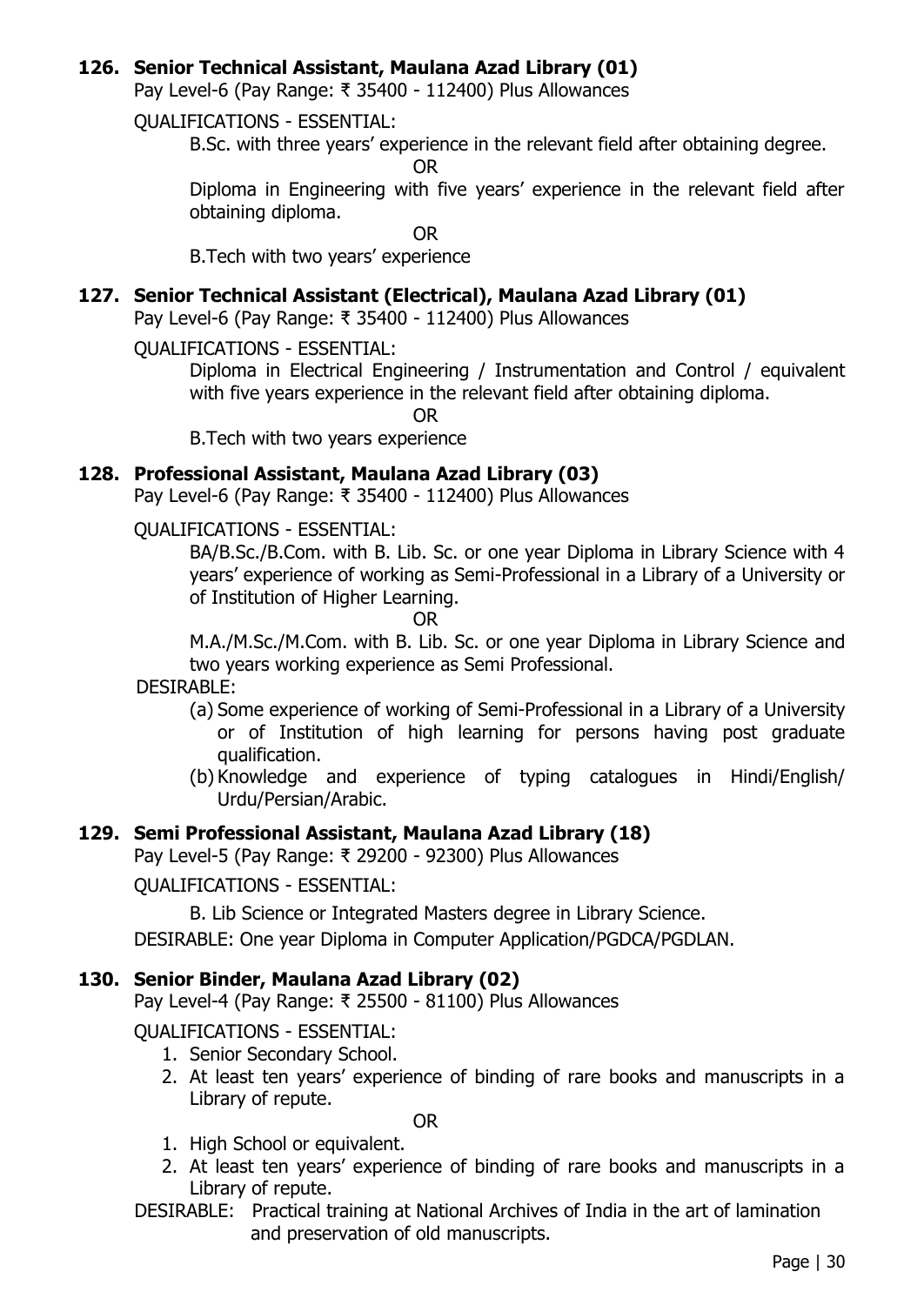# **131. Calligraphist, Maulana Azad Library (02)**

Pay Level-4 (Pay Range: ₹ 25500 - 81100) Plus Allowances

QUALIFICATIONS - ESSENTIAL:

- 1. Bachelor degree from a recognized University with knowledge of English calligraphy art.
- 2. Experience of work with regard to writing documents (like degree and certificates) handling confidential records in an academic institution.

DESIRABLE: Diploma in Art OR Knowledge of calligraphy related computer software.

# **MODERN TRAUMA CENTRE, J.N. MEDICAL COLLEGE HOSPITAL**

**132. Deputy Nursing Superintendent, Modern Trauma Centre, J.N. Medical College Hospital (01)** Pay Level-7 (Pay Range: ₹ 44900 - 142400) Plus Allowances

QUALIFICATIONS - ESSENTIAL:

- 1. Registered Nurse and Registered Midwife.
- 2. Diploma in Nursing Education and Administration/B.Sc. (Nursing)/ Post Basic Degree in Nursing.
- 3. Five years' experience as Ward Sister.

DESIRABLE:

- 1. Computer Knowledge.
- 2. Experience of working as Deputy Nursing Superintendent or ANS in a reputed hospital having more than 500 beds.

#### **133. Assistant Nursing Superintendent, Modern Trauma Centre, J.N. Medical College Hospital (02)** Pay Level-7 (Pay Range: ₹ 44900 - 142400) Plus Allowances

#### QUALIFICATIONS - ESSENTIAL:

- 1. Registered Nurse and Registered Midwife.
- 2. Diploma in Nursing Education and Administration/B.Sc. (Nursing)/ Post Basic Degree in Nursing.
- 3. Five years' experience as Ward Sister.

DESIRABLE:

- 1. Computer Knowledge.
- 2. Experience of working as Assistant Nursing Superintendent in a reputed hospital having more than 500 beds.

## **NAZIM SUNNI THEOLOGY**

## **134. Qari, Nazim Sunni Theology (01)**

Pay Level-7 (Pay Range: ₹ 44900 - 142400) Plus Allowances

QUALIFICATIONS - ESSENTIAL:

- 1. Qirat- e Saba from the reputed Madarsa.
- 2. Hafiz-e-Quran.
- 3. Fazile of Madarsa which has been recognized by the University.

DESIRABLE:

- 1. Diploma in Qirat from AMU
- 2. Teaching experience of Qirat

## **135. Imam, Nazim Sunni Theology (01)**

Pay Level-6 (Pay Range: ₹ 35400 - 112400) Plus Allowances

QUALIFICATIONS - ESSENTIAL:

- 1. Fazil of Madarsa which has been recognized by the University as such.
- 2. Hafiz-e-Quran
- 3. Qari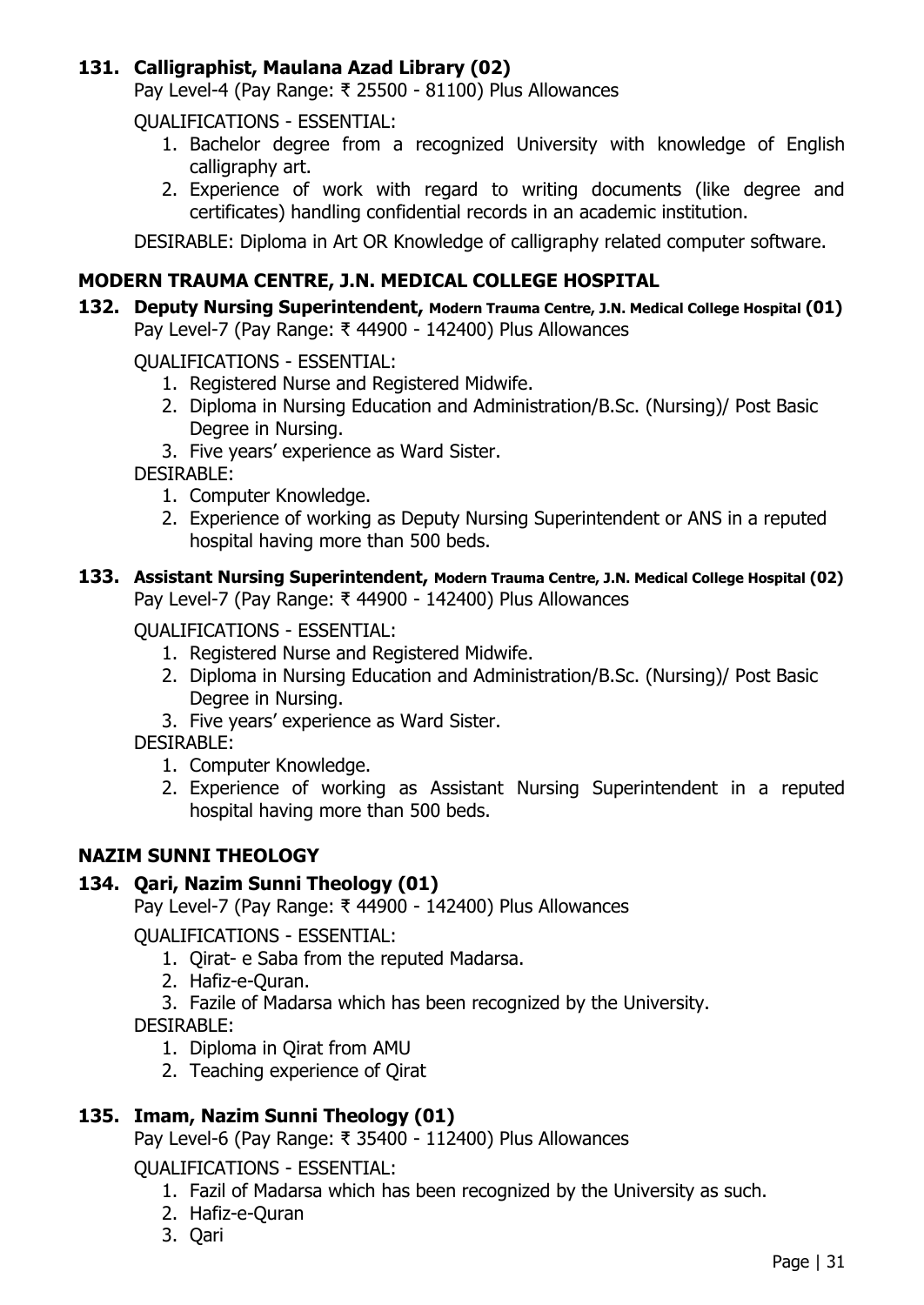# **136. Moazzin, Nazim Sunni Theology (01)**

Pay Level-4 (Pay Range: ₹ 25500 - 81100) Plus Allowances

QUALIFICATIONS - ESSENTIAL:

- 1. Hafiz-e-Quran
- 2. Qari
- 3. Alim of Madarasa recognized by the University

## **PROPERTY DEPARTMENT**

# **137. Superintendent (Record & Rectification), Property Department (01)**

Pay Level-7 (Pay Range: ₹ 44900 - 142400) Plus Allowances

QUALIFICATIONS - ESSENTIAL:

- 1. Bachelor's Degree from a recognized University in Law.
- 2. Five years or more experience in the relevant field or maintaining/storage of land/ revenue records preferable in Tehsil.
- 3. Fully conversant in dealing with Urdu, Hindi and English old documents

#### **138. Security Officer, Properties & Waqfs Department (01)**

Pay Level-7 (Pay Range: ₹ 44900 - 142400) Plus Allowances

#### QUALIFICATIONS – ESSENTIAL:

- 1. Graduate with minimum 50% marks.
- 2. Minimum 15 years' experience as Security Manager/Supervisor/Non-Commissioned Officer (NCO)/Junior Commissioned Officer (JCO).
- 3. Possession of valid small Arms license and Weapons.
- 4. Knowledge of Urdu, Hindi and English.

AGE: Not less than 35 years and not more than 50 years

#### DESIRABLE:

- 1. Knowledge of Computers.
- 2. Should be medically and physically fit.
- 3. Preferably Ex-Serviceman.

DURATION: As per laid down terms and conditions.

#### JOB DESCRIPTION:

- 1. Dealing on day to day basis with land issues.
- 2. Experience of handling security concerns, volatile situations, security staff, encroachers, illegal/unauthorized occupants and cases.
- 3. Pursuing all kinds of police cases, measurement of properties and land, etc.
- 4. Dealing with Waqf cases and Waqf boards.
- 5. Preparation and filling of cases, FIR and other legal formalities.
- 6. Post involves pan India day and night movement on frequent intervals for all of the above tasks and duties.

## **139. Security Inspector, Properties & Waqfs Department (01)**

Pay Level-5 (Pay Range: ₹ 29200 - 92300) Plus Allowances

## QUALIFICATIONS – ESSENTIAL:

- 1. Graduate with minimum 50% marks.
- 2. Minimum 10 years' experience as Security Manager/Supervisor/Non-Commissioned Officer (NCO).
- 3. Possession of valid Small Arms license and Weapon.
- 4. Knowledge of Urdu, Hindi and English.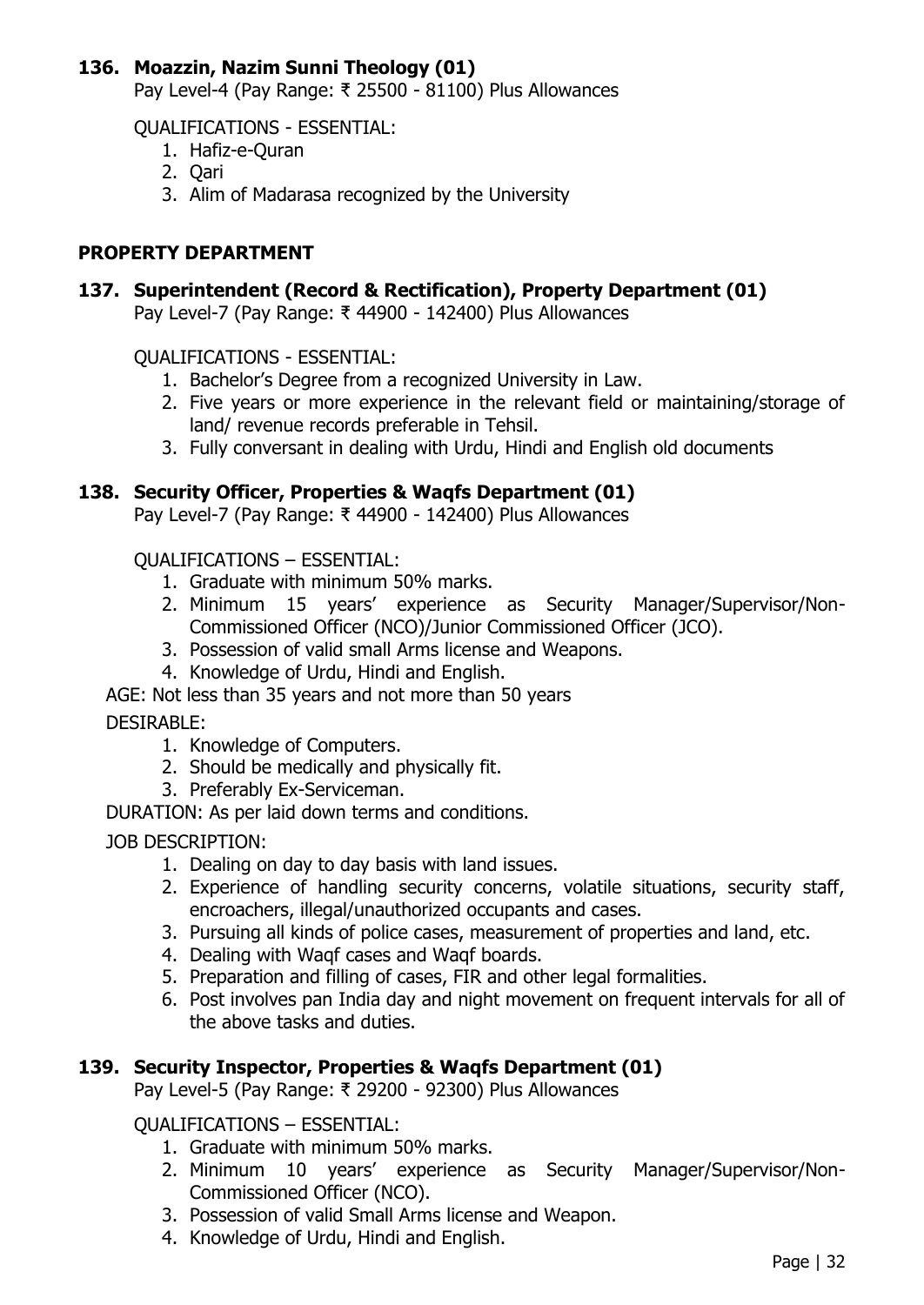AGE: Not less than 30 years and not more than 45 years DESIRABLE:

- 1. Knowledge of Computers.
- 2. Should be medically and physically fit.
- 3. Preferably Ex-Servicemen.

DURATION: As per laid down terms and conditions.

JOB DESCRIPTION:

- 1. Dealing on day to day basis with land issues.
- 2. Experience of handling security concerns, volatile situations, security staff, encroachers, illegal/unauthorized occupants and cases.
- 3. Pursuing all kinds of police cases, measurement of properties and land, physical rounds, watch and ward duties, etc.
- 4. Dealing with Waqf cases and Waqf boards.
- 5. Preparation and filling of cases, FIR and other formalities.
- 6. Post involves pan India day and night movement on frequent intervals for all of the above tasks and duties.

## **140. Security Assistant, Properties & Waqfs Department (02)**

Pay Level-2 (Pay Range: ₹ 19900 - 63200) Plus Allowances

QUALIFICATIONS – ESSENTIAL:

- 1. 10+2/its equivalent
- 2. Experience authorized small Arms holder
- 3. Age Limit: 40 years
- 4. Must be medically & physically fit
- 5. Preference will be given to Ex–serviceman

# **PROF. M. N. FAROOQUI COMPUTER CENTRE**

**141. System Manager, Prof. M. N. Farooqui Computer Centre (01)**  Pay Level-12 (Pay Range: ₹ 78800 - 209200) Plus Allowances

QUALIFICATIONS**-**ESSENTIAL**:** 

- 1. 1(a) M.Tech. (IT/CSE/ECE/EEE)
	- 1(b) Master of Computer Applications/
	- 1(c) M.Sc. (Information Technology/Comp. Science) from reputed University with minimum 55% marks.
- 2. **In case of applicants from IT industry:** Minimum of five years/seven years of relevant experience  $\{(for 1(a)/1(b) \& 1(c)$  respectively)} in an organization having CMM Level 5 or equivalent level of quality certifications.

**In case of applicants from educational institutions:** Minimum of five years/seven years of relevant experience  $\{(for 1(a)/1(b) \& 1(c)$  respectively)} in IT Service Department (Pay scale of Rs. 15600-39100 GP Rs. 5,400) in reputed university having at least 20000 users.

#### **OR**

- 1. 1(a) B.Tech. (IT/CSE/ECE/EEE)
	- 1(b) Bachelor of Computer Applications
	- 1(c) B.Sc. (Information Technology/Comp. Science) from reputed University with minimum 55% marks.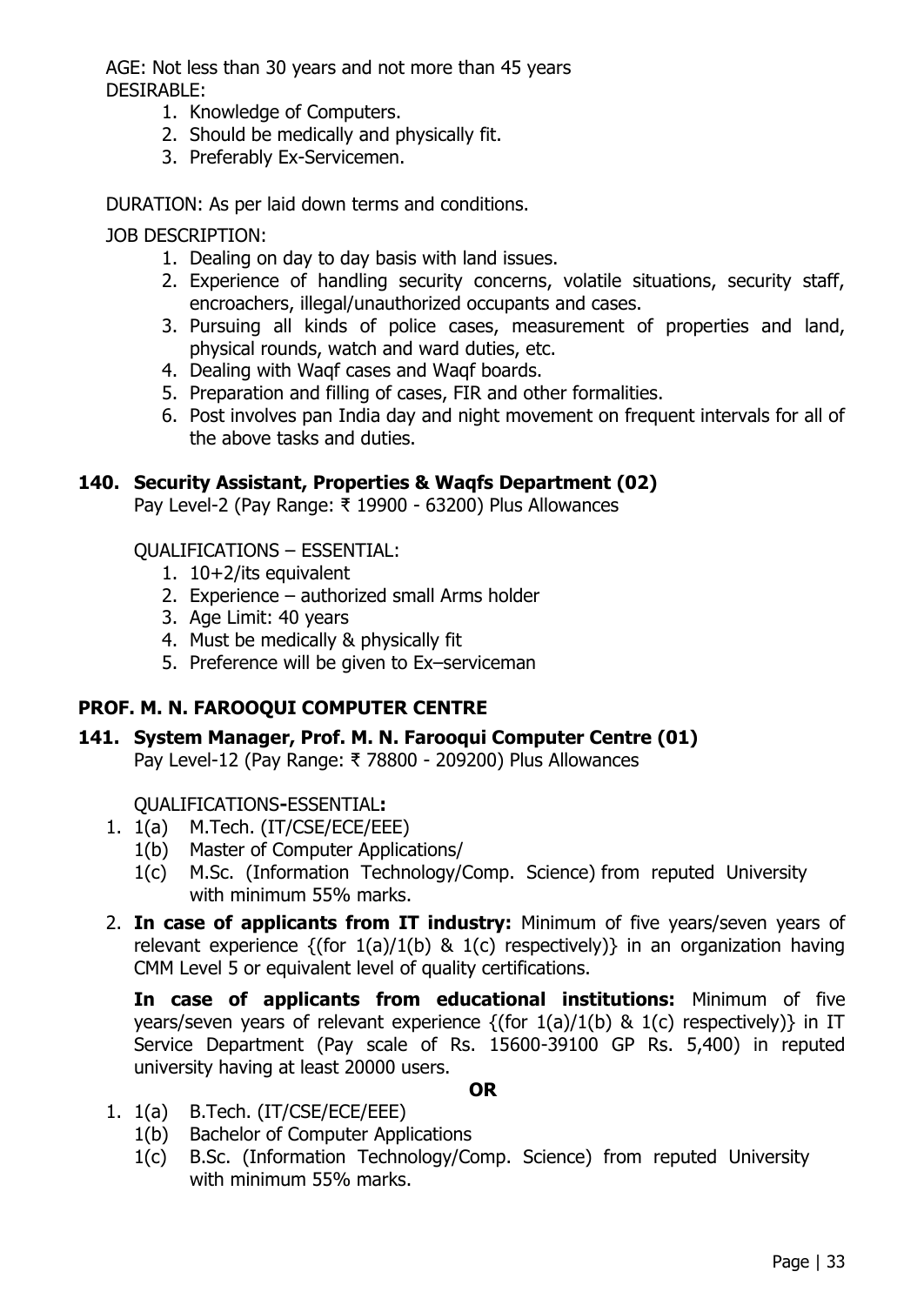2. **In case of applicants from IT industry:** Minimum of eight years/ten years or relevant experience  $\{(for 1(a) / 1(b) \& 1(c)$  respectively} in an organization having CMM Level 5 or equivalent level of quality certifications.

**In case of applicants from educational institutions:** Minimum of eight years/ ten years of relevant experience  $\{(for 1(a) / 1(b) \& 1(c)$  respectively in IT Service Department (Pay Scale of Rs. 15600-39100 GP Rs. 5400) in reputed university having at least 20000 users.

DESIRABLE: Knowledge of software programming.

**142. System Analyst Grade-I, Prof. M. N. Farooqui Computer Centre (01)** Pay Level-12 (Pay Range: ₹ 78800 - 209200) Plus Allowances

QUALIFICATIONS – ESSENTIAL:

- 1. 1(a) M.Tech (IT/CSE/ECE/EEE)
	- 1(b) Master of Computer Applications/
	- 1(c) M.Sc. (Information Technology/Comp. Science) from reputed University with Minimum 55% marks.
- 2. **In case of applicants from IT industry:** Minimum of five years/seven years of relevant experience  $\{(for 1(a)/1(b) \& 1(c)$  respectively)} in an organization having CMM Level 5 or equivalent level of quality certifications.

**In case of applicants from educational institutions:** Minimum of five years/seven years of relevant experience  $\{(for 1(a)/1(b) \& 1(c)$  respectively)} in IT Service Department (Pay scale of Rs. 15600-39100 GP Rs. 5,400) in reputed university having at least 20000 users.

**OR**

- 1. 1(a) B.Tech. (IT/CSE/ECE/EEE)
	- 1(b) Bachelor of Computer Applications
	- 1(c) B.Sc. (Information Technology/Comp. Science) from reputed University with minimum 55% marks.
- 2. **In case of applicants from IT industry:** Minimum of eight years/ten years or relevant experience  $\{(for 1(a) / 1(b) \& 1(c)$  respectively} in an organization having CMM Level 5 or equivalent level of quality certifications.

**In case of applicants from educational institutions:** Minimum of eight years/ ten years of relevant experience  $\{(for 1(a) / 1(b) \& 1(c)$  respectively} in IT Service Department (Pay Scale of Rs. 15600-39100 GP Rs. 5400) in reputed university having at least 20000 users.

## **143. System Engineer, Prof. M. N. Farooqui Computer Centre (01)**

Pay Level-12 (Pay Range: ₹ 78800 - 209200) Plus Allowances

QUALIFICATIONS – ESSENTIAL:

- 1. 1(a) M.Tech. (IT/CSE/ECE/EEE)
	- 1(b) Master of Computer Applications/
	- 1(c) M.Sc. (Information Technology/Comp. Science) from reputed University with minimum 55% marks.
- 2. **In case of applicants from IT industry:** Minimum of five years/seven years of relevant experience  $\{(for 1(a)/1(b) \& 1(c)$  respectively)} in an organization having CMM Level 5 or equivalent level of quality certifications.

**In case of applicants from educational institutions:** Minimum of five years/seven years of relevant experience  $\{(for 1(a)/1(b) \& 1(c)$  respectively) $\}$  in IT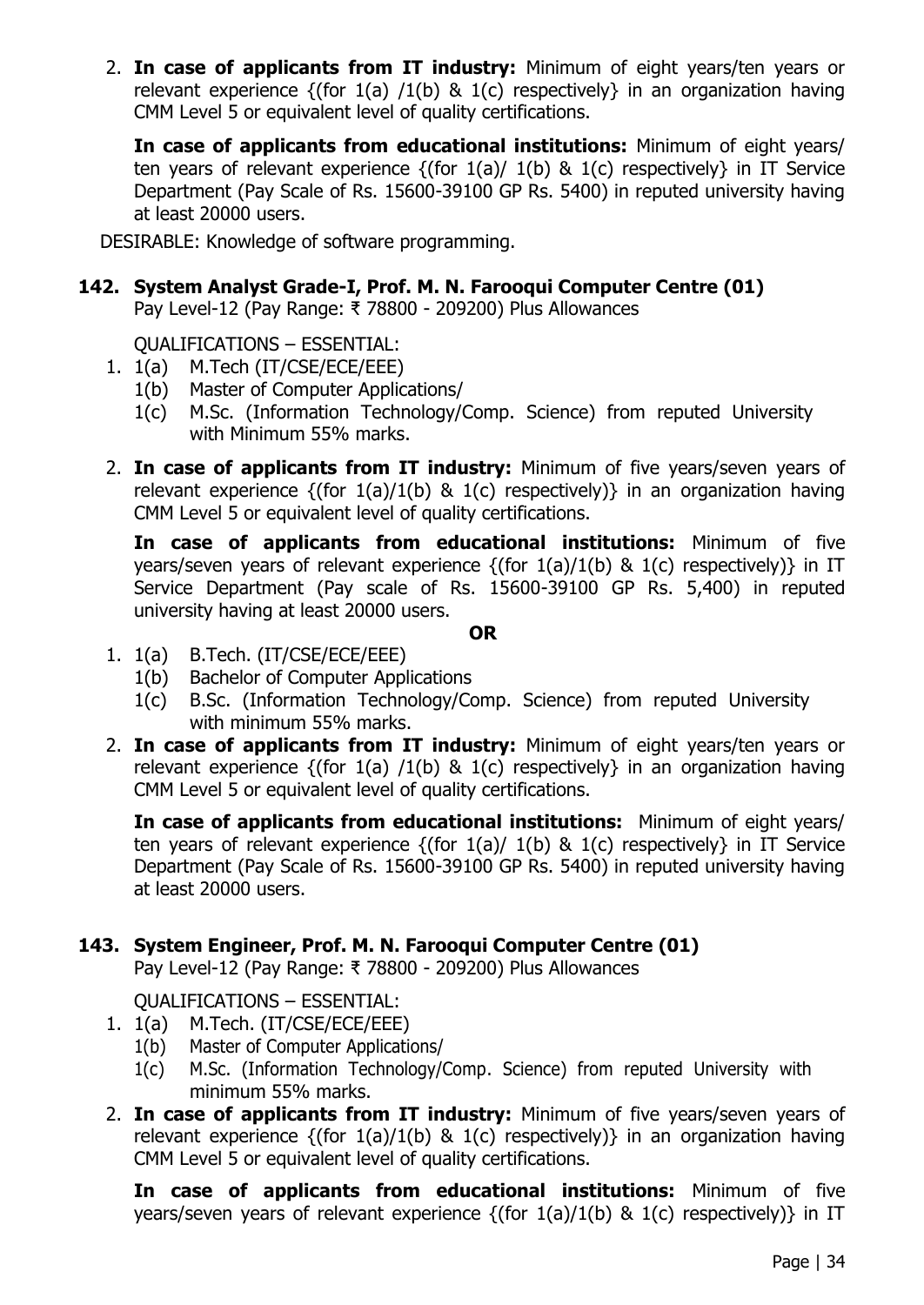Service Department (Pay scale of Rs. 15600-39100 GP Rs. 5400) in reputed university having at least 20000 users.

## **OR**

- 1. 1(a) B.Tech. (IT/CSE/ECE/EEE)
	- 1(b) Bachelor of Computer Applications.
	- 1(c) B.Sc. (Information Technology/Comp. Science) from reputed University with minimum 55% marks.
- 2. **In case of applicants from IT industry:** Minimum of eight years/ten years or relevant experience  $\{(for 1(a) / 1(b) \& 1(c)$  respectively} in an organization having CMM Level 5 or equivalent level of quality certifications.

**In case of applicants from educational institutions:** Minimum of eight years/ ten years of relevant experience  $\{(for 1(a) / 1(b) \& 1(c)$  respectively in IT Service Department (Pay Scale of Rs. 15600-39100 GP Rs. 5400) in reputed university having at least 20000 users.

#### **144. System Programmer, Prof. M. N. Farooqui Computer Centre (04)**  Pay Level-10 (Pay Range: ₹ 56100 - 177500) Plus Allowances

QUALIFICATIONS – ESSENTIAL:

- 1. 1(a) M.Tech. (IT/CSE/ECE/EEE)/B.Tech. (IT/CSE/ECE/EEE)
	- 1(b) Master of Computer Applications/

OR

M.Sc. (Information Technology/Comp. Science) with minimum 5 years of additional relevant experience, over and above experience prescribed in 2 from reputed university with minimum 55% marks.

2. **In case of IT industry applicants:** Minimum of four years of relevant experience in an organization having CMM Level 5 or equivalent level of quality certifications.

**In case of applicants from educational institutions:** Minimum of four years of relevant experience in Core IT service Department as a System Analyst II/ Programmer/ STA/Sr. Computer Operator in a reputed University having at least 20,000 users.

DESIRABLE: Knowledge of developing new application of software, experience in network operation and development.

# **145. Senior Computer Operator-STA, Prof. M. N. Farooqui Computer Centre (01)**

Pay Level-6 (Pay Range: ₹ 35400 - 112400) Plus Allowances

QUALIFICATIONS – ESSENTIAL:

- **1.** 1(a) Diploma Engineering (IT/Computer/Electronics)
	- 1(b) Bachelor of Information technology/
	- 1(c) Bachelor of Computer Application/
	- 1(d) B.Sc (Information technology/Comp. Science)

1(e) Post Graduation Degree (along-with Post Graduate Diploma in EDP or DCP) along-with relevant experience of more than fifteen years in the capacity of JCO/TA/TPA or equivalent from reputed university with Minimum 55% marks.

**2. In case of IT industry applicants:** Minimum of six years {for 1(a)}/four years {for  $1(b)$  or  $1(c)$ }/ or  $1(d)$  /fifteen years {for  $1(e)$ } of relevant experience in IT industry.

Page | 35 **In case of applicants from educational institutions:** Minimum of six years {for 1(a)} / four years{for 1(b) or 1(c) or 1(d) }/ fifteen years {for 1(e) } of relevant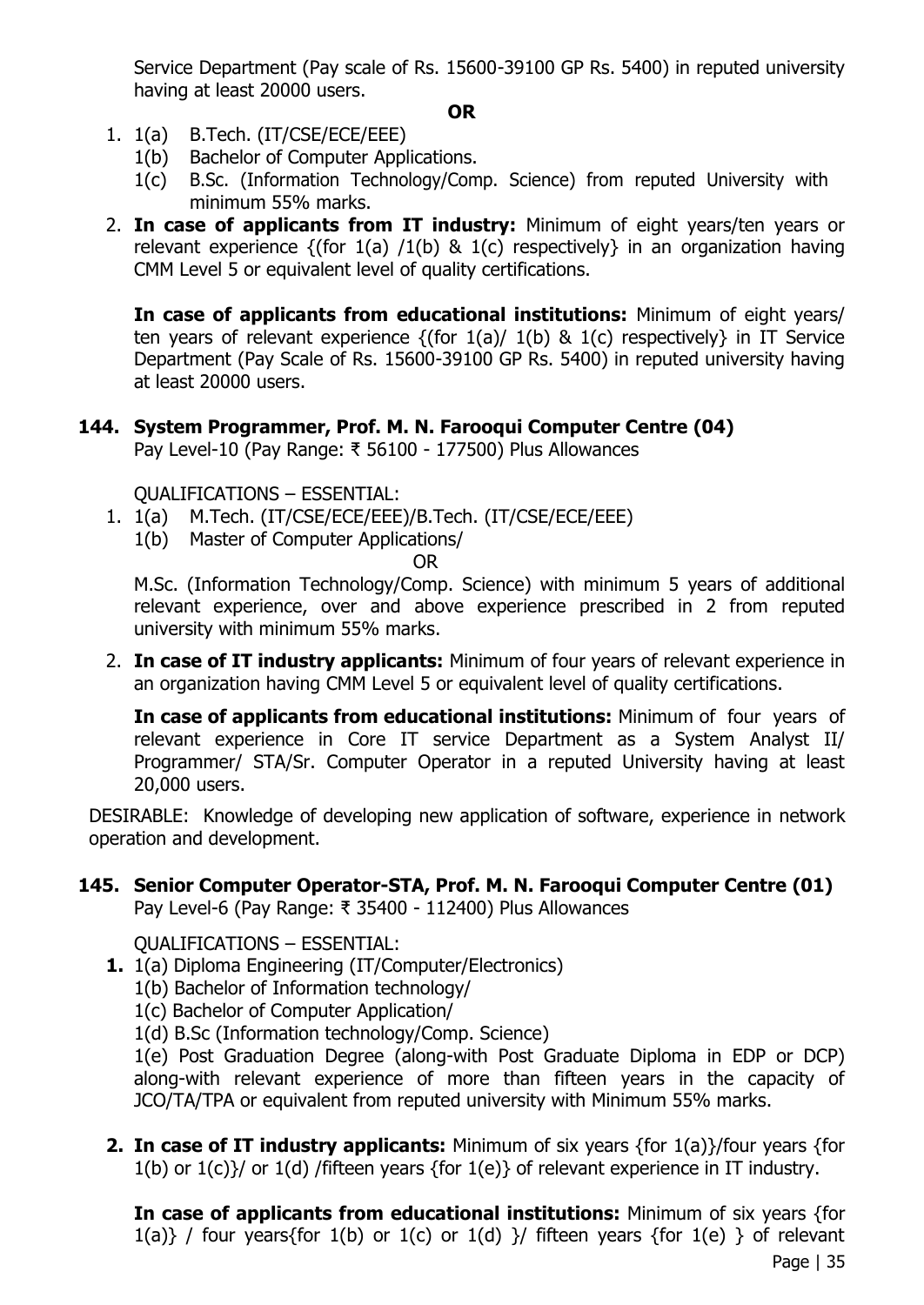experience in Core IT service Department as a junior computer operator/Technical Assistant/STA/Technical Personal Assistant (Computer)/Tape Disk Librarian in reputed university serving at least 20,000 Users.

**NOTE: Academic Qualifications may be relaxed in case of candidates who have passed high school by year 1984 or earlier and possess at least ten yrs. of experience managing & troubleshooting of Internet services / Optical fiber networks.** 

**146. Senior Technical Assistant, Prof. M. N. Farooqui Computer Centre (01)**

Pay Level-6 (Pay Range: ₹ 35400 - 112400) Plus Allowances

QUALIFICATIONS – ESSENTIAL:

- **1.** 1(a) Diploma Engineering (Mechanical/Electrical) 1(b) ITI with specialization in Air Conditioning Systems and Generators from reputed university/institutions with Minimum 55% marks.
- **2.** 2) Minimum five years {for 1(a)}/seven years (for 1(b)} of relevant and hands-on experience in installation / Maintenance /Repair and management of various type of Air Conditioning Systems.

#### **OR**

- **1.** B.Tech (Mechanical Engineering/Electrical) from reputed university/institutions.
- **2.** Minimum three years of relevant and hands-on experience in installation/Maintenance /Repair and management of various type of Air Conditioning Systems.

DESIRABLE: Exposure in managing AC units for Internet POPs/server rooms with centralized monitoring capabilities.

## **147. System Analyst Gr-II, Prof. M. N. Farooqui Computer Centre (01)**

Pay Level-6 (Pay Range: ₹ 35400 - 112400) Plus Allowances

QUALIFICATIONS – ESSENTIAL:

- **1.** 1(a) B-Tech (IT/CSE/ECE/EEE)/
	- 1(b) Bachelor of Computer Applications./
	- 1(c) B.Sc.(Information Technology / Computer Science)

1(d) Post Graduation Degree (along-with Post Graduate Diploma in EDP or DCP) along-with relevant experience of more than fifteen years in the capacity of JCO/TA/TPA or equivalent from reputed university with Minimum 55% marks.

**2. In case of IT industry applicants:** Minimum of four years {for 1(a)}/six years {for 1(b) or  $1(c)$ }/ fifteen years { for  $1(d)$  } of relevant experience in IT industry.

**In case of applicants from educational institution** Minimum of four years {for 1(a)}/six years {for 1(b) or 1(c)}/ fifteen years { for 1(d) } of relevant work experience in IT service department in reputed university having at least 20000 users in the capacity of junior computer operator /Technical Assistant/Technical Personal Assistant (Computer).

**NOTE: Academic Qualifications may be relaxed in case of candidates who had passed high school by year 1984 or earlier provided they have at least ten yrs. of relevant experience in managing & troubleshooting of Internet services / Optical fiber networks.** DESIRABLE: Excellence rating certificate from current organization reporting manager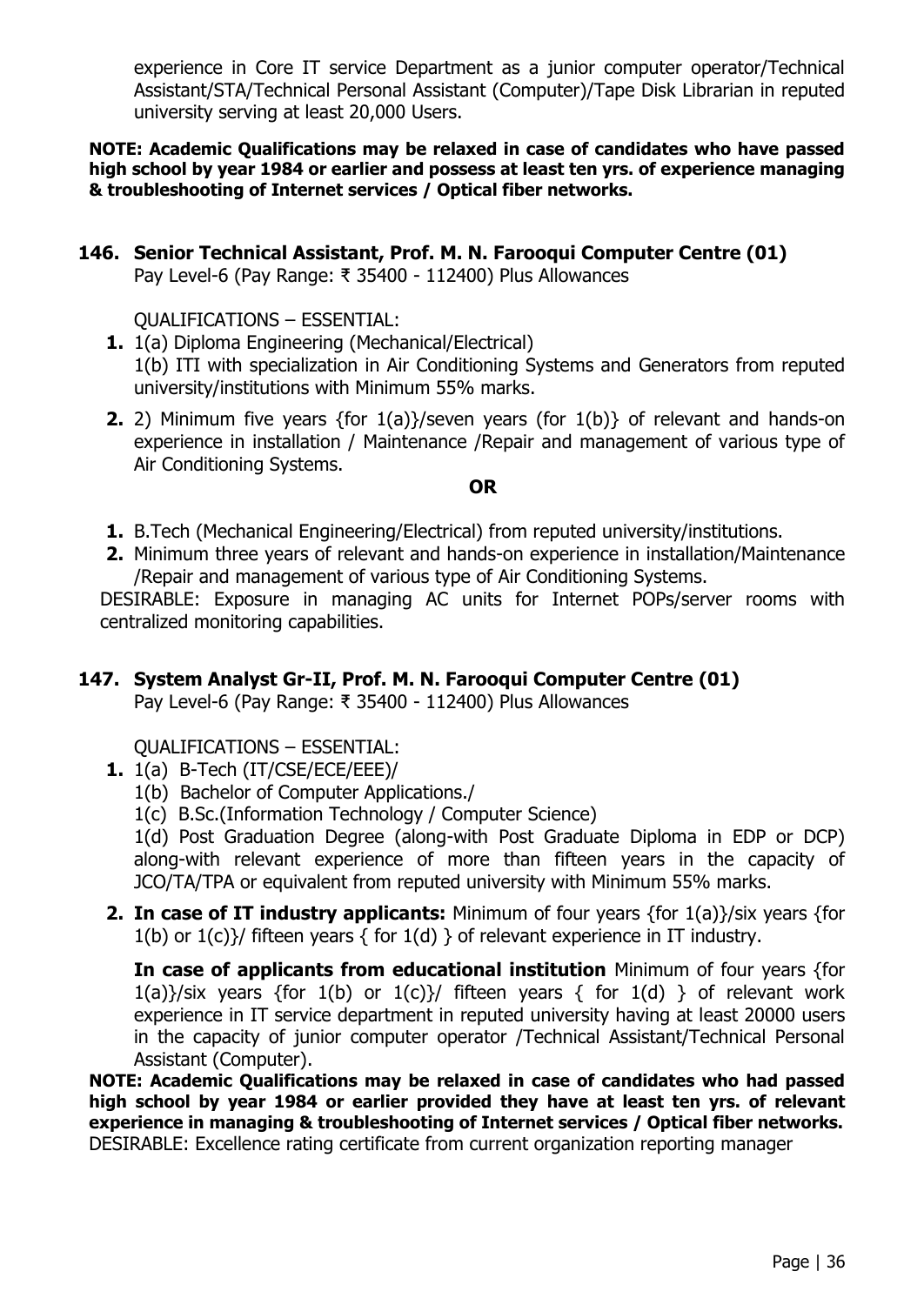# **148. Technical Assistant, Prof. M. N. Farooqui Computer Centre (01)**

Pay Level-5 (Pay Range: ₹ 29200 - 92300) Plus Allowances

QUALIFICATIONS – ESSENTIAL:

- 1. 1(a) Diploma in Engineering (Electrical)ITI (Electrical)/
	- 1(b) Any Graduation along with certificate of electrician/power wiring/air conditioning from a reputed certifying authority like IT or equivalent from reputed university/ institution with minimum 55% marks.
- 2. **In case of applicant from industry:** Minimum five years {for 1(a)}/three years {for1(b)} of hands-on experience in electrical company.

**In case of applicants from Educational Institutions:** Minimum 5 years {for 1(a)}/3 years {for 1(b)} of relevant and hands-on experience as electrician in University serving at least 20000 users.

**NOTE: Academic Qualifications may be relaxed in case of candidates who have passed high school by year 1984 or earlier and possess at least 10 years of experience managing and troubleshooting UPS, generators, electrical earth-pits and electrical equipment, etc.**

**149. Technical Personal Assistant, Prof. M. N. Farooqui Computer Centre (01)** Pay Level-5 (Pay Range: ₹ 29200 - 92300) Plus Allowances

QUALIFICATIONS – ESSENTIAL:

**1.** Bachelor of Information Technology/ Bachelor of Computer Applications./

B.Sc. Information technology /Comp. Science/Any graduation (along-with Post Graduate Diploma in Computer Applications/ Software Technologies and System Management / Hardware and Networking.) from reputed university/institution with Minimum 55% marks.

**2. In case of applicant from industry:**

Minimum 3 years of experience in IT industry.

**In case of applicants from educational institutions:**

Minimum three years working experience in IT Service Department of university in the capacity of Tape Disc Librarian/I/O Assistant/Key Punch Operator serving 20000 users.

**In case of applicant from non-science discipline (any graduation):** Minimum five years of working experience in IT department.

## **150. Junior Computer Operator, Prof. M. N. Farooqui Computer Centre (05)**

Pay Level-5 (Pay Range: ₹ 29200 - 92300) Plus Allowances

QUALIFICATIONS – ESSENTIAL:

- 1. Diploma Engineering (Computer/Electronics/IT)/Bachelor of Computer Applications/B.Sc. Information Technology/Comp. Science/Any Graduation (along with post graduate Diploma in Computer Applications/Software Technologies and System Management/Hardware and Networking ) from reputed University/Institution with minimum 55% marks.
- 2. **In case of applicants from Industry:** Minimum three years of relevant experience in IT Industry.

**In case of applicants from Educational Institution:** Minimum three years of relevant working experience in IT service Department of University in the capacity of Tape Disc Librarian/I/O Assistant/Key Punch Operator serving 20000 users.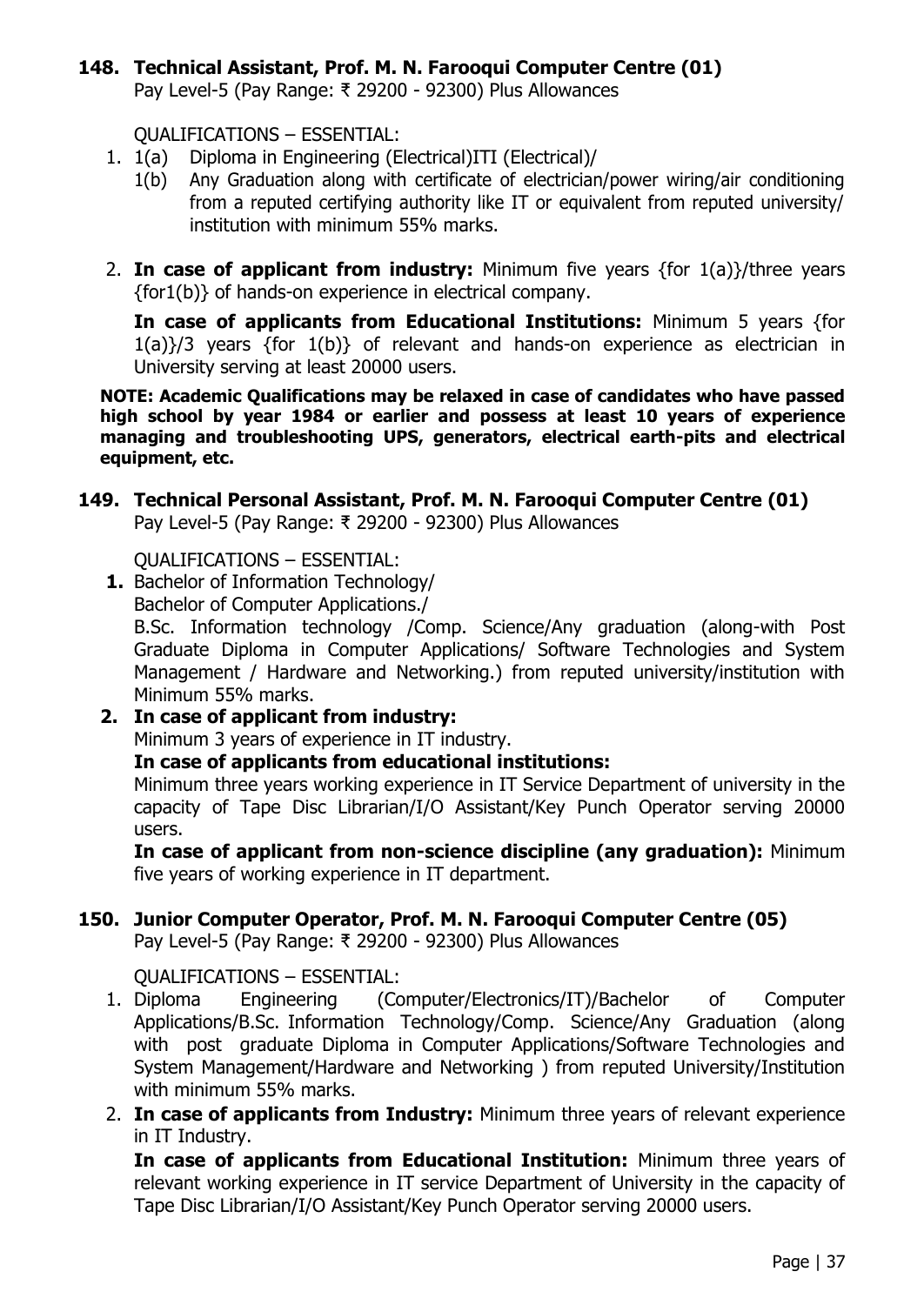## **151. Data Entry Operator Gr I, Prof. M. N. Farooqui Computer Centre (04)**

Pay Level-4 (Pay Range: ₹ 25500 - 81100) Plus Allowances

QUALIFICATIONS – ESSENTIAL:

- **1.** 1(a) Intermediate  $(10+2)$ 
	- 1(b) Diploma (in computer Engineering /IT)/
	- 1(c) Bachelor of computer Applications/

1(d) Any Graduation along with Post Graduate Diploma in Computer Applications /Software Technologies and System Management / Hardware and Networking) from reputed university/institution with Minimum 55% marks.

**2. In case of industry applicant with development background:** Minimum eight years {for 1(a)}/seven years {for 1(b)}/ three years {for 1 (c) or 1 (d)} of relevant experience in programming in java technologies should be well verse with SQL.

**In case of industry applicant with Network background:** Minimum eight years {for 1(a)}/seven years {for 1(b)}/ 3years {for 1 (c) or 1 (d)} of relevant experience in the network integration and operations on LAN/WAN WLAN.

**In case of applicant for educational institution:** Minimum eight years {for  $1(a)$ }/seven years {for  $1(b)$ }/ three years {for 1 (c) or 1 (d)} of relevant experience in University IT Service Department serving 20000 users.

## **152. Network Technician, Prof. M. N. Farooqui Computer Centre (01)**

Pay Level-4 (Pay Range: ₹ 25500 - 81100) Plus Allowances

QUALIFICATIONS – ESSENTIAL:

- **1.** 1(a) Diploma In Computer Engineering/ Diploma in Information Technology 1(b) Bachelor of Computer Applications/B.Sc. Information Technology /Comp. Science)/ Any graduation (along-with Post Graduate Diploma in Computer Applications/ Software Technologies and System Management / Hardware and Networking.) from reputed university/institution with Minimum 55% marks.
- **2. In case of applicant from industry background:** Minimum three years of experience in Network integration and operations on LAN/WAN/Optical Network

**In case of applicants from educational institutions:** Minimum three years working experience in University IT Service Department in the capacity of I/O Assistant/Key Punch Operator/Lab Attendant/Tape Disc Librarian serving 20000 users.

**In case of applicants from non-science discipline (any graduation):** Minimum four years of relevant experience in IT department of a reputed organization.

## **PUBLIC RELATION OFFICE**

**153. Senior Technical Assistant (Photographer), Public Relation Office (01)**

Pay Level-6 (Pay Range: ₹ 35400 - 112400) Plus Allowances

QUALIFICATIONS – ESSENTIAL:

- 1. Bachelor's degree of a statutory university or equivalent foreign qualifications with second division or its equivalent.
- 2. Three years' experience of working as Photographer in a reputed recognized organization/ institution.
- 3. Working knowledge of photography related computer software like Photoshop etc.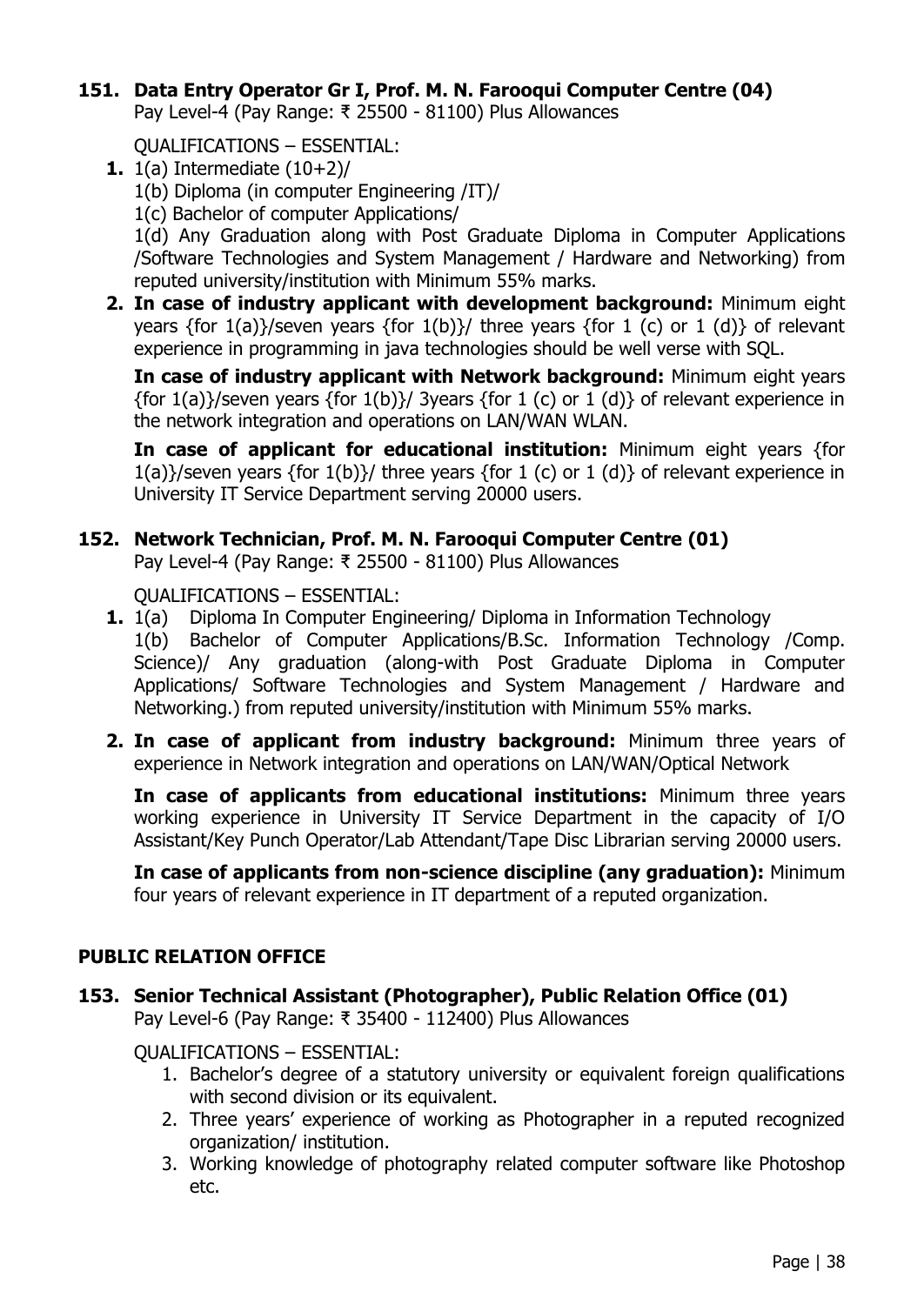#### **REGISTRAR'S OFFICE**

#### **154. Database Management Officer, IQAC, Registrar's Office (01)**

Pay Level-10 (Pay Range: ₹ 56100 - 177500) Plus Allowances

QUALIFICATIONS - ESSENTIAL:

MBA/PGDBA from recognized University/Institution with minimum 55% marks.

DESIRABLE: Minimum five years of experience/Seven years of experience of Data Management/ERP Implementation(Enterprise Resource Planning)/SAP (System Application and Data Production Process) Implementation.

#### **155. Hindi Officer, Hindi Cell, Registrar's Office (01)**

Pay Level-10 (Pay Range: ₹ 56100 - 177500) Plus Allowances

Age limit: 40 years relaxation of 5 years in upper age limit will be given to the candidates working to Central/State Govt. Offices/Universities/Autonomous Bodies.

#### QUALIFICATIONS - ESSENTIAL:

- 1. Post graduate degree in Hindi from a recognized University with 55% marks with English as one of the subjects at Graduate level.
- 2. 5 years administrative/supervisory experience of translation from Hindi to English or Vice- Versa or Official/academic work in Hindi noting and drafting. Preference will be given to those having technical and scientific literature experience.

DESIRABLE: Knowledge of Sanskrit or any other Indian languages.

#### **156. Hindi Translator, Hindi Cell, Registrar's Office (01)**

Pay Level-6 (Pay Range: ₹ 35400 - 112400) Plus Allowances

Age limit: 30 years relaxation of 5 years in upper age limit will be given to the candidates working to Central/State Govt. Offices/Universities/Autonomous Bodies.

QUALIFICATIONS – ESSENTIAL:

- 1. A post graduate degree in Hindi/English from a recognized University with Hindi/English as one of the subject at graduate level.
- 2. Diploma/Certificate of translation from Hindi to English or vice-versa from a recognized Institute

OR

Central Government/or any Autonomous Institution.

3. Two years experience in the relevant filed in Central Government/State Government or any Autonomous Institute.

DESIRABLE: Knowledge of Sanskrit or any other Indian language.

#### **157. Senior Technical Assistant, Development Section, Registrar's Office (01)**

Pay Level-6 (Pay Range: ₹ 35400 - 112400) Plus Allowances

QUALIFICATIONS - ESSENTIAL:

- 1. First class Bachelor Degree in Computer Application.
- 2. 3 years experience of Office working.
- 3. Capability in maintaining the establishment record and sufficient experience of making power point presentation for requirements.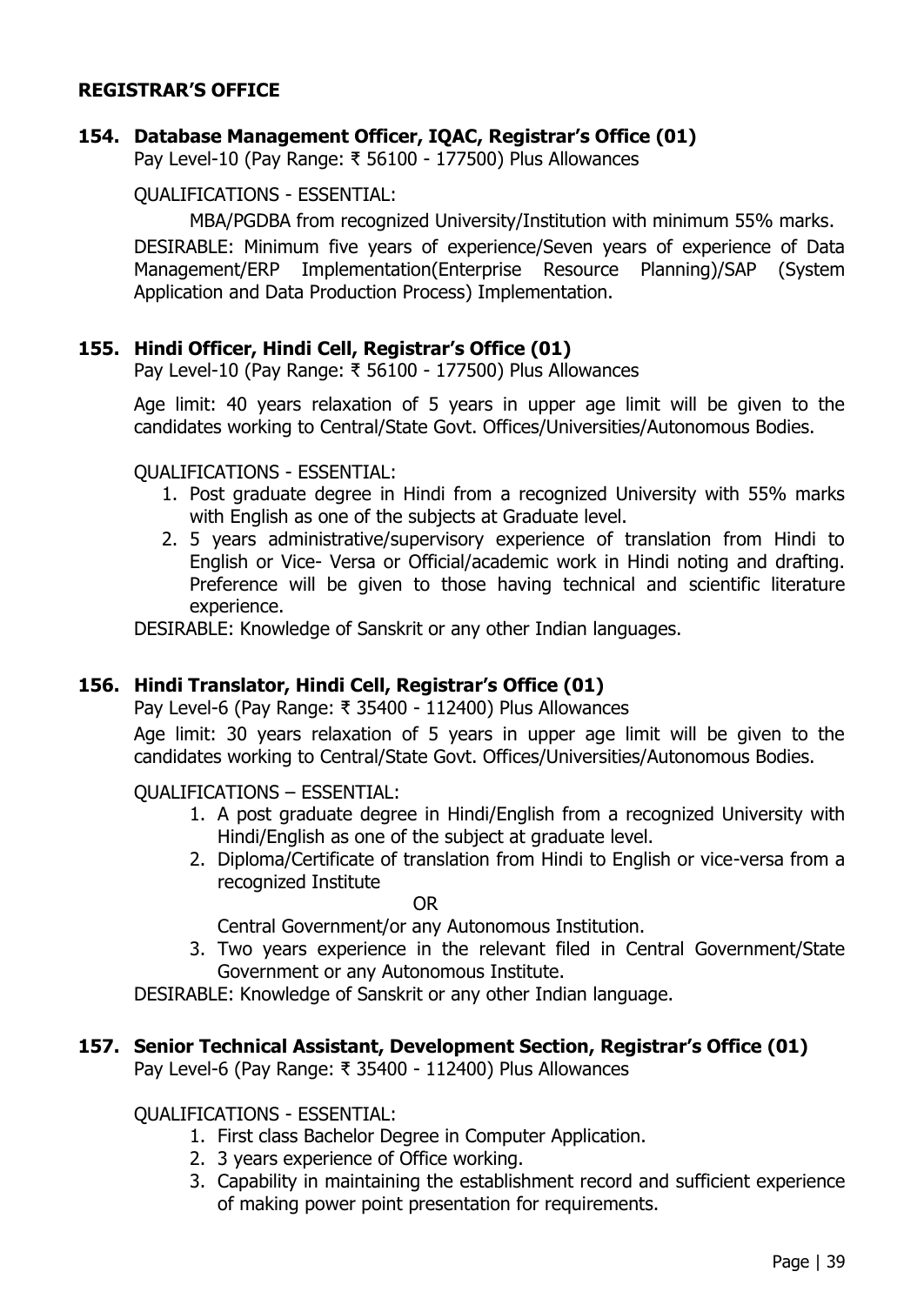## **158. Karinda, Legal Section, Registrar's Office (01)**

Pay Level-2 (Pay Range: ₹ 19900 - 63200) Plus Allowances

QUALIFICATIONS – ESSENTIAL:

- 1. Bachelor's Degree from recognized University in Law.
- 2. Knowledge of case brief & pleading.
- 3. Two years practical experience of pairvi of legal cases.
- 4. Knowledge of Urdu, Hindi and English.

OR

- 1. Bachelor's Degree in law from recognized University.
- 2. Having knowledge of Urdu, Hindi and English.
- 3. Knowledge of case brief & pleading.
- 4. One year experience of pairvi of legal cases.

#### **SIR SYED ACADEMY**

#### **159. Assistant Archivist, Sir Syed Academy (02)**

Pay Level-6 (Pay Range: ₹ 35400 - 112400) Plus Allowances

QUALIFICATIONS – ESSENTIAL:

- 1. Master's Degree in History
- 2. Two years' experience in archival management, knowledge of Sir Syed and Aligarh Movement.

DESIRABLE: Diploma course in Archival Management or Studies.

#### **160. Assistant Curator, Sir Syed Academy (01)**

Pay Level-5 (Pay Range: ₹ 29200 - 92300) Plus Allowances

QUALIFICATIONS – ESSENTIAL:

Master's Degree in History and P.G. Diploma in Museology. DESIRABLE: Three years' experience in Museum, Knowledge of Urdu and Persian.

## **TELEPHONE DEPARTMENT**

## **161. Technical Assistant (Store), Telephone Department (01)**

Pay Level-5 (Pay Range: ₹ 29200 - 92300) Plus Allowances

QUALIFICATIONS – ESSENTIAL:

B.A./B.Sc./B.Com from recognized University/College/Institute with 03 years experience in relevant field such as telephone accessories/EPABX/Cabling work/MDF Equipment's etc.

## **162. Telephone Operator, Telephone Department (01)**

Pay Level-2 (Pay Range: ₹ 19900 - 63200) Plus Allowances

#### QUALIFICATIONS – ESSENTIAL:

- 1. High School
- 2. Minimum one year EPABX experience in a University / recognized academic institution / Central or State Government organization or Private Institution of repute after High School.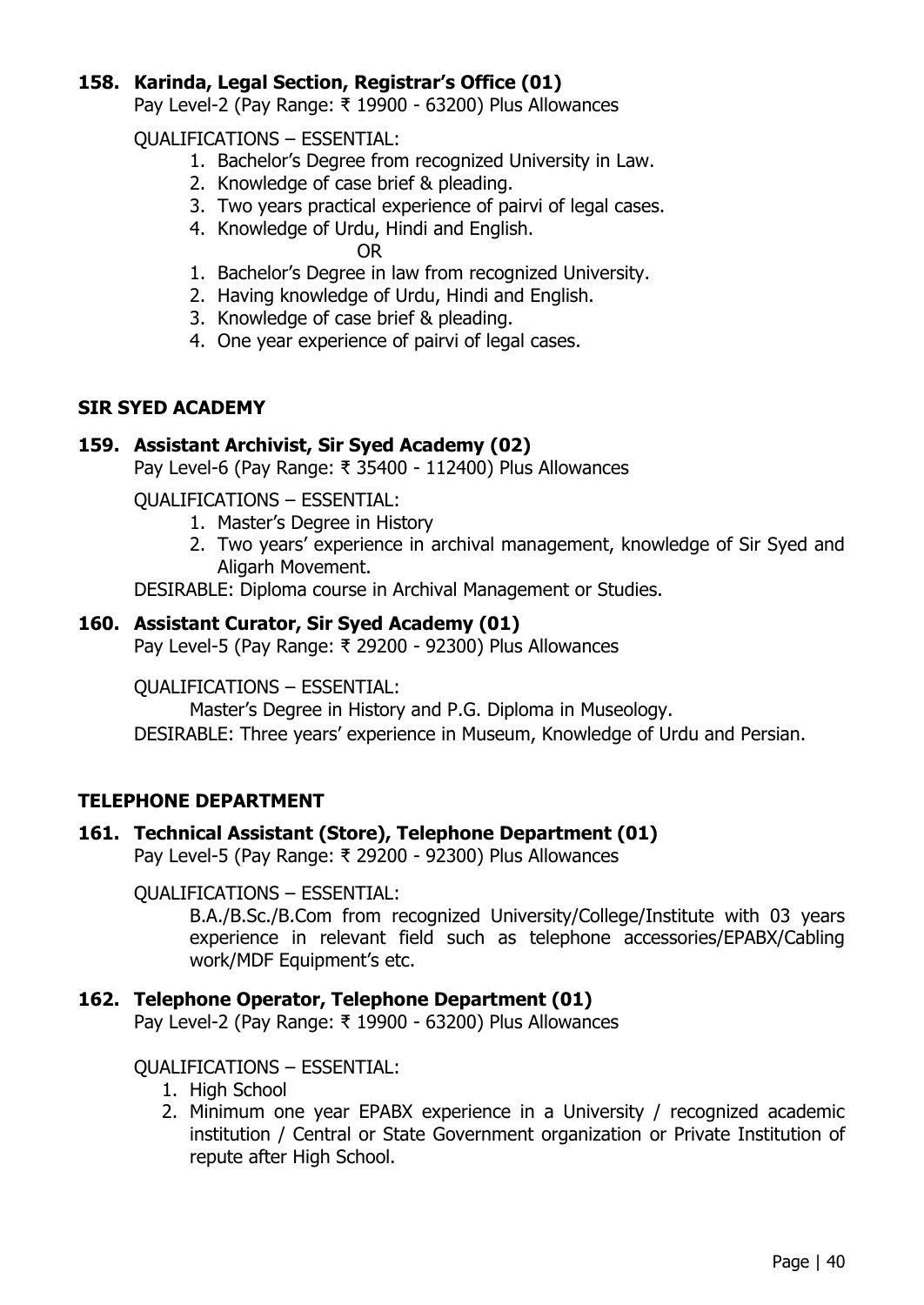## **UNIVERSITY SCHOOL TEACHERS**

## **163. Principal, Ahmadi School for the Visually Challenged (01)**

Pay Level-12 (Pay Range: ₹ 78800 - 209200) Plus Allowances

**AGE LIMIT:** Minimum 35 and maximum 50 years. No upper age bar in case of employees of AMU. Age relaxation as applicable under the Government of India Rules.

QUALIFICATIONS – ESSENTIAL:

## **A. ACADEMIC:**

- 1. Consistently good academic record with not less than 50% marks in aggregate from High School to Graduation.
- 2. Master Degree from recognized University with at least 55% marks in aggregate.
- 3. B.Ed. or equivalent teaching degree.

## **B. EXPERIENCE:**

a) Persons holding analogous posts or posts of Principals in Central/State Government/ Autonomous Organisations of Central/State Government in the Pay Band of Rs. 15,600-39,100 with Grade Pay of Rs. 7,600;

OR

- b) Vice Principal/Assistant Education Officers in Central/State Government/Autonomous Organisations of Central/State Government in the Pay Band of Rs. 15,600-39,100 with Grade Pay of Rs. 5,400 with combined services of 05 years as PGT and 02 years as Vice Principal.
	- OR
- c) Persons holding posts of PGTs or Lecturer in Central/State Government/Autonomous Organisations of Central/State Government in the Pay Band of Rs. 9,300-34,800 with Grade Pay of Rs. 4,800 or equivalent with atleast 08 years regular service in the aforesaid grade.

OR

d) 15 years combined regular services as TGT in the pay band of Rs. 9,300- 34,800 with Grade Pay of Rs. 4,600 and PGT in the pay band of Rs. 9,300- 34,800 with Grade Pay of Rs. 4,800 out of which 03 years as PGT.

**C. DESIRABLE**: Knowledge of English, Hindi/Urdu and Computer Application.

## **164. PGT (Mathematics), STS School (01)**

- **165. PGT (English), STS School (01)**
- **166. PGT (Geography), STS School (01)**
- **167. PGT (Sanskrit), AMU Girls School (01)**
- **168. PGT (Urdu), AMU Girls School (01)**

Pay Level-8 (Pay Range: ₹ 47600 - 151100) Plus Allowances

AGE LIMIT: 40 years. No age bar in the case of employees of AMU Schools. Age relaxation as applicable under the Govt. of India rules.

#### QUALIFICATIONS – ESSENTIAL:

1. Two years integrated Post Graduate M.Sc. Course of Regional College of Education of NCERT in the concerned subject.

OR

Master Degree from a recognized University with at least 50% marks in aggregate in the following subjects:

(a) PGT (Mathematics): Mathematics/Applied Mathematics.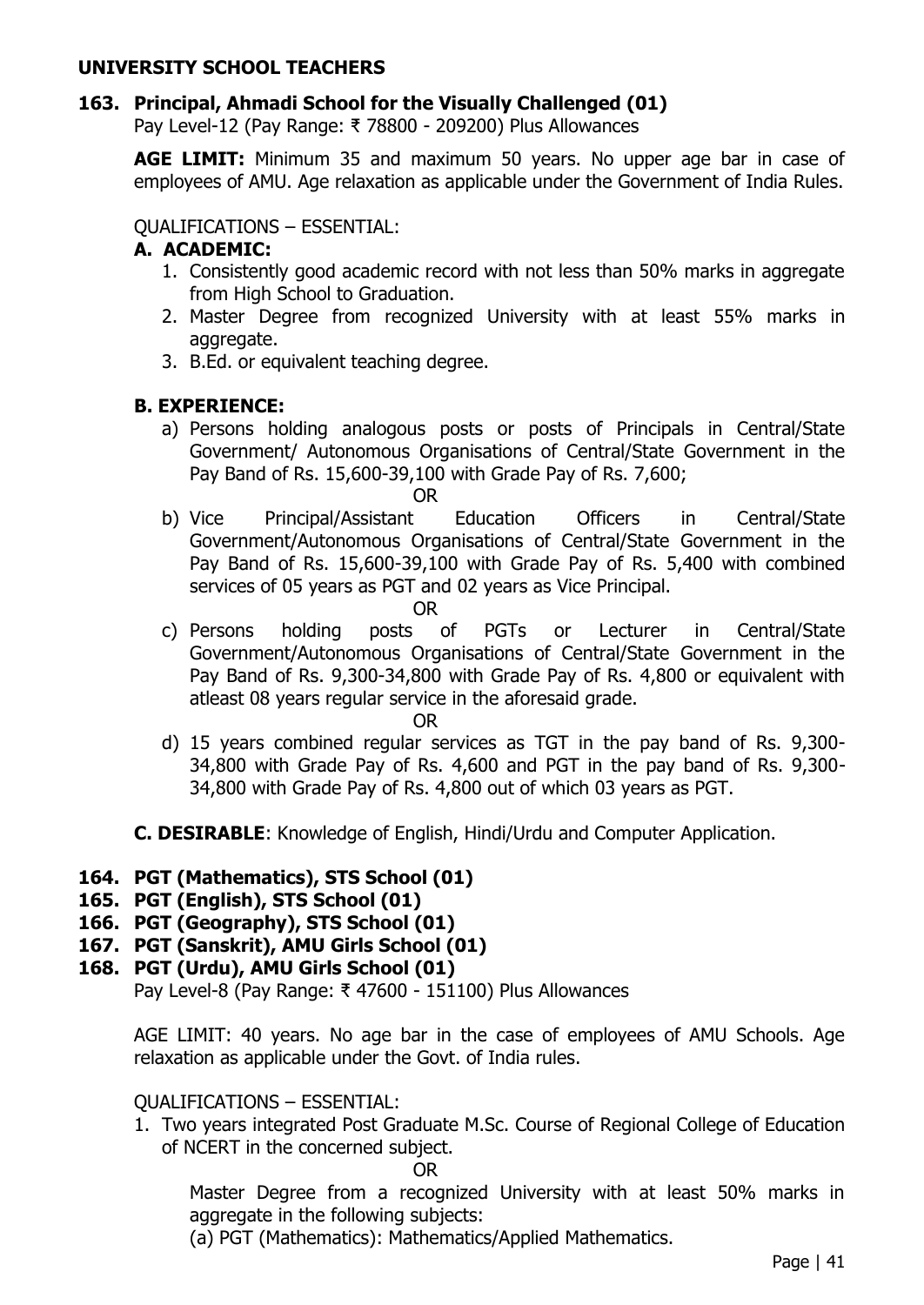(b) PGT (English): English/English Language Teaching (ELT).

(c) PGT (Geography): Geography.

(d) PGT (Sanskrit): Sanskrit or Hindi with Sanskrit as one of the subjects at Graduate level.

(e) PGT (Urdu): Urdu.

2. B.Ed. or equivalent degree from recognized University.

OR

A permanent teacher working in any AMU managed school not having B.Ed. of equivalent degree from recognized University may be considered for the post. Such a candidate, if selected, has to complete B.Ed. degree within 3 years from the date of selection/joining.

3. Proficiency in teaching in English, Hindi and Urdu medium. NOTE: Candidates having special B.Ed. are not eligible for the post. DESIRABLE: Working knowledge of Computer Application.

# **169. TGT (Arabic), AMU ABK High School (01)**

- **170. TGT (Chemistry), STS School (01)**
- **171. TGT (English), AMU ABK High School (02)**
- **172. TGT (Hindi), AMU City School (01)**
- **173. TGT (Home Science), AMU ABK High School (01)**
- **174. TGT (Mathematics), AMU ABK High School (03)**
- **175. TGT (Mathematics), AMU Girls School (01)**
- **176. TGT (Mathematics), STS School (01)**
- **177. TGT (Persian), AMU ABK High School (01)**
- **178. TGT (Social Studies), AMU ABK High School (01)** Pay Level-7 (Pay Range: ₹ 44900 - 142400) Plus Allowances

AGE LIMIT: 35 years. No upper age bar in the case of employees of AMU Schools. Age relaxation as applicable under the Govt. of India rules.

QUALIFICATIONS – ESSENTIAL:

1. Four years' integrated degree course of Regional College of Education of NCERT in the concerned subject with at least 50% marks in aggregate.

OR

Bachelor's Degree with at least 50% marks in the concerned subject or combination of subjects and in aggregate. The elective subjects and languages in the combination of subjects are as follows:

(a) TGT (Arabic): Arabic as a subject in all the three years.

(b) TGT (Chemistry): Physics, Botany, Zoology and Chemistry.

(c) TGT (English): English as a subject in all the three years.

(d) TGT (Hindi): Hindi as a subject in all the three years.

(e) TGT (Home Science): Bachelor's Degree in Home Science or Home Science in all the three years.

(e) TGT (Mathematics): Bachelor degree in Maths with any two or the following subject: Physics, Chemistry, Electronics, Computer Science, Statistics, Geology and Geography.

(f) TGT (Persian): Persian as a subject in all the three years.

(g) TGT (Social Science): Any two of the following: History, Geography, Economics and Political Science of which one must be either History or Geography.

2. Pass in the Central Teacher Eligibility Test (CTET), conducted by CBSE in accordance with the guidelines framed by the NCTE for the purpose.

OR

Teacher Eligibility Test conducted by various states such as UPTET.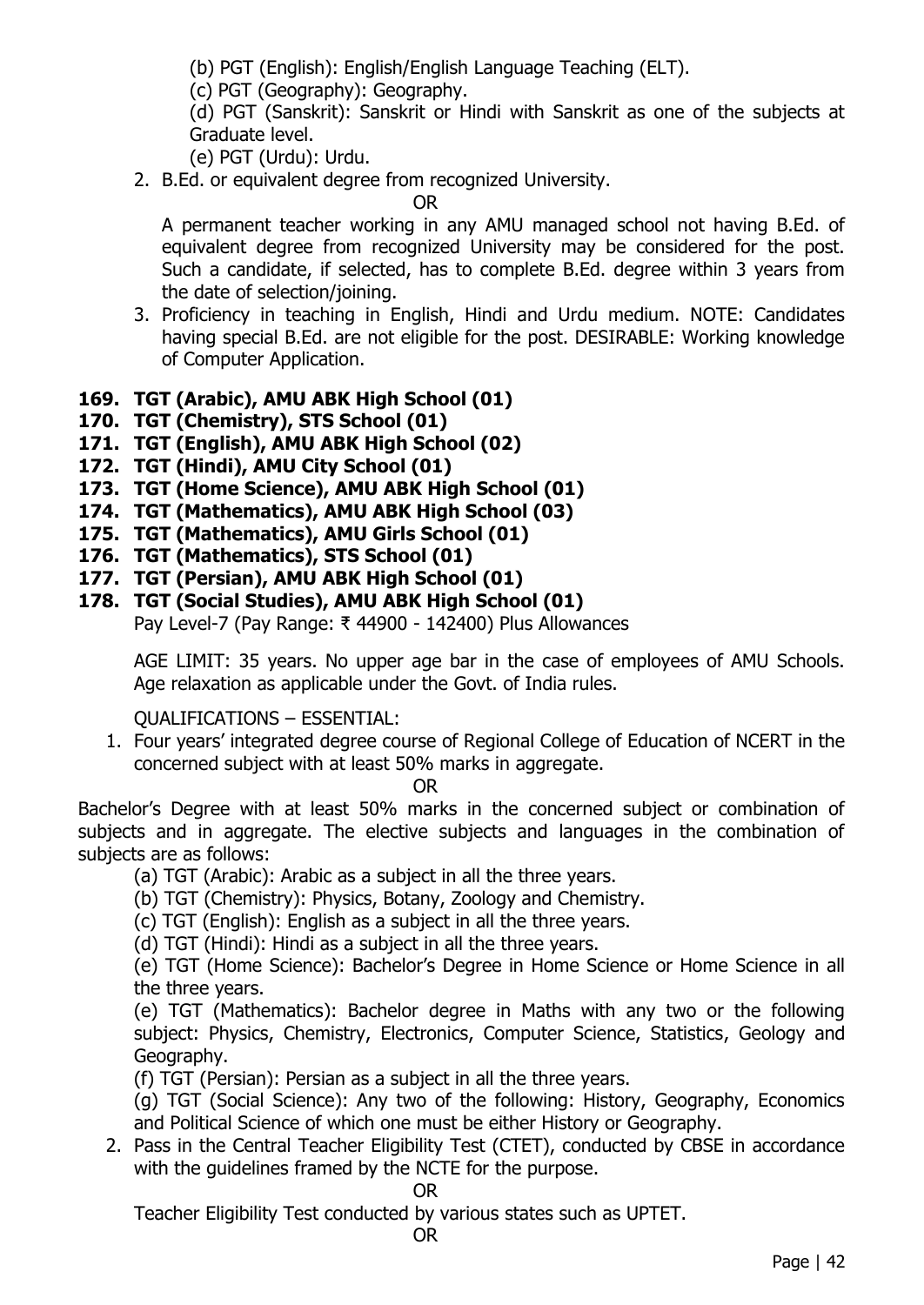B.Ed. degree or equivalent from a recognized University.

3. Proficiency in teaching in English, Hindi and Urdu languages

DESIRABLE: Working knowledge of Computer Application

# **179. TGT (Computer), AMU ABK High School (02)**

Pay Level-7 (Pay Range: ₹ 44900 - 142400) Plus Allowances

AGE LIMIT: 35 years. No upper age bar in the case of employees of AMU Schools. Age relaxation as applicable under the Govt. of India rules.

#### QUALIFICATIONS – ESSENTIAL:

At least 50% marks in aggregate in any of the following:

1. B.E. or B.Tech. (Computer Science/IT) from a recognized University or equivalent degree or Diploma from an Institution/University recognized by the Government of India.

OR

B.E. or B.Tech. (Any stream) and Post Graduate Diploma in Computers from recognized University.

OR

B.Sc. (Computer Science)/BCA or equivalent from a recognized University.

OR

Post Graduate Diploma in Computer and Post Graduate Degree in any subject from recognized University.

OR

'B' Level DOEACC and Graduate Degree in any subject.

2. Proficiency in teaching in Hindi and English.

# **180. TGT (PHE), AMU Girls School (01)**

## **181. TGT (PHE), STS School (01)**

Pay Level-7 (Pay Range: ₹ 44900 - 142400) Plus Allowances

AGE LIMIT: 35 years. No upper age bar in the case of employees of AMU Schools. Age relaxation as applicable under the Govt. of India rules.

#### QUALIFICATIONS – ESSENTIAL:

Bachelor's degree in Physical Education or equivalent (B.P.Ed.)

## **182. TGT (Agriculture), AMU City School (01)**

Pay Level-7 (Pay Range: ₹ 44900 - 142400) Plus Allowances

AGE LIMIT: 35 years. No upper age bar in the case of employees of AMU Schools. Age relaxation as applicable under the Govt. of India rules.

#### QUALIFICATIONS – ESSENTIAL:

- 1. Bachelor Degree in Agricultural or equivalent from a recognised University with at least 50% marks.
- 2. B.Ed. degree or equivalent from a recognised University.
- 3. Proficiency in teaching in English, Hindi and Urdu languages.

DESIRABLE:

- 1. Post Graduate degree with at least 50% marks.
- 2. Working knowledge of Computer application.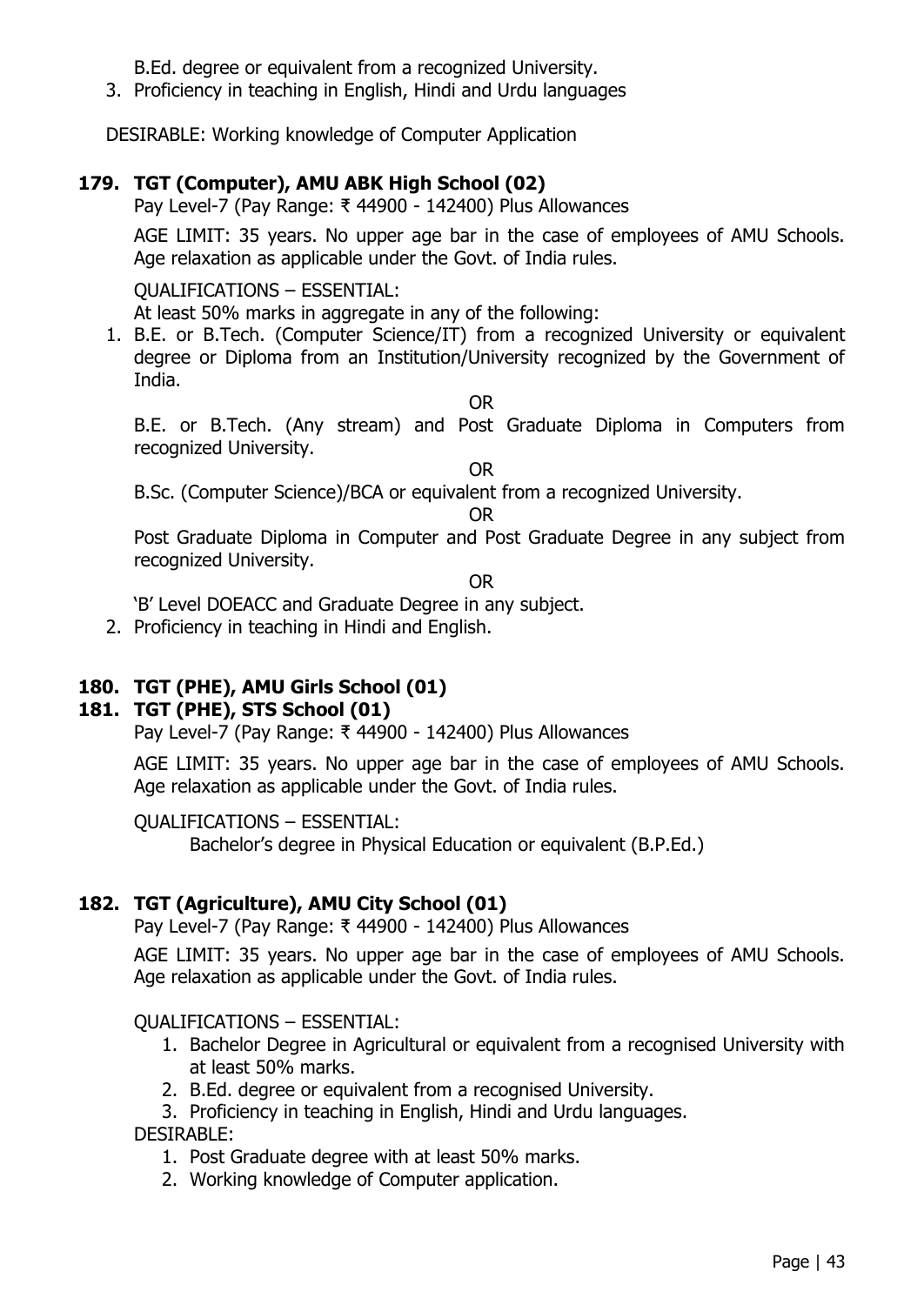- **183. Primary Teacher, Abdullah School (01)**
- **184. Primary Teacher, AMU Girls School (01)**
- **185. Primary Teacher, AMU ABK High School (Boys) (01)**
- **186. Primary Teacher, AMU ABK High School (Girls) (02)**

Pay Level-6 (Pay Range: ₹ 35400 - 112400) Plus Allowances

AGE LIMIT: Upper age limit 30 years and no age bar in the case of working employees of the University Schools. Age relaxation as applicable under the Government of India rules.

QUALIFICATIONS – ESSENTIAL:

- 1. Senior Secondary School Certificate with 50% marks or Intermediate with 50% marks or its equivalent.
- 2. Pass in the Central Teacher Eligibility (CTET) conducted by the CBSE in accordance with the Guidelines framed by the NCTE for the purpose.

OR

Teacher Eligibility Test conducted by various States such as UPTET.

OR

B.Ed. or BTC or equivalent degree from the recognized University.

3. Competence to teach through Hindi, Urdu and English media.

DESIRABLE: Knowledge of Computer Applications.

## **187. Superintendent, Abdullah School (01)**

Pay Level-7 (Pay Range: ₹ 44900 - 142400) Plus Allowances

#### QUALIFICATIONS – ESSENTIAL:

- 1. Bachelor Degree with at least 50% marks in all disciplines.
- 2. B.Ed. Degree or equivalent from a recognised University.

OR

Pass in the Central Teacher Eligibility Test (CTET), conducted by CBSE in accordance with the Guidelines framed by the NCTE for the purpose OR

Teacher Eligibility Test conducted by various states such as UPTET

- 3. Five years experience of Teaching in a recognised School.
- 4. Knowledge of English, Urdu and Hindi media DESIRABLE: Knowledge of Computer Application

## **UNIVERSITY HEALTH SERVICE**

## **188. Lab Assistant, University Health Service (01)**

Pay Level-4 (Pay Range: ₹ 25500 - 81100) Plus Allowances

QUALIFICATIONS – ESSENTIAL:

Senior Secondary School/Intermediate (Science) with two years' experience in the relevant field after obtaining SSS/Inter.

OR

Secondary School Certificate/High School (Science) with four years' experience in relevant field after obtaining Secondary School Certificate/High School.

DESIRABLE: Diploma in Laboratory Technology.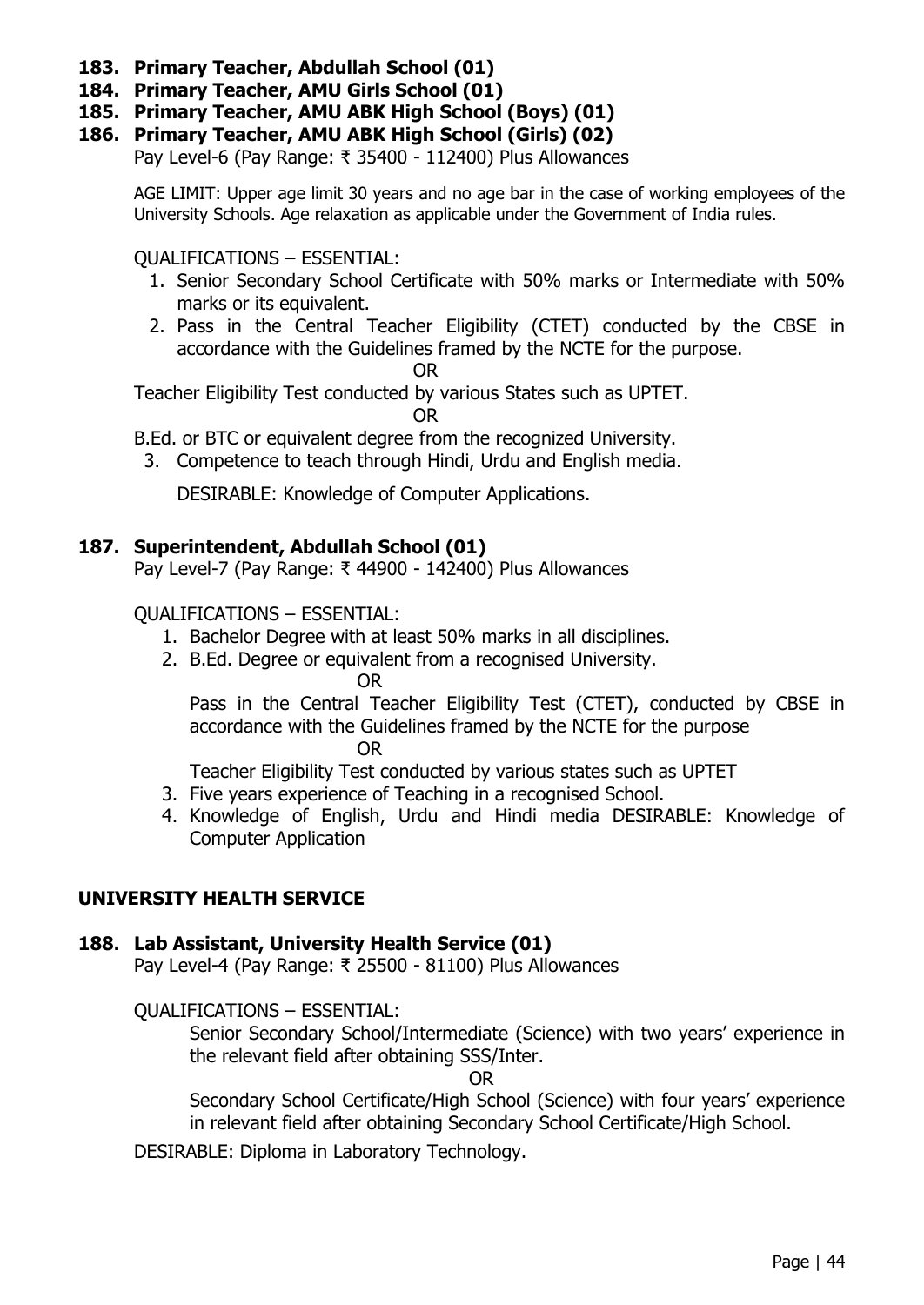#### **UNIVERSITY HEALTH OFFICE**

## **189. Health Officer, University Health Office (01)**

Pay Level-10 (Pay Range: ₹ 56100 - 177500) Plus Allowances

#### QUALIFICATIONS – ESSENTIAL:

1. M.B.B.S or equivalent Medical qualifications

2. At least three years' experience of Public Health Administration

DESIRABLE: Postgraduate Diploma /Degree in Public Health

#### **190. Sanitary Inspector, University Health Office (01)**

Pay Level-5 (Pay Range: ₹ 29200 - 92300) Plus Allowances

QUALIFICATIONS – ESSENTIAL:

Sanitary Inspector's certificate or equivalent from recognized institution with two years experience of working in a Municipality/Public Health Dept.

#### **191. Sanitary Jamadar, University Health Office (01)**

Pay Level-2 (Pay Range: ₹ 19900 - 63200) Plus Allowances

QUALIFICATIONS – ESSENTIAL:

High school with two years experience as MTS (Safaiwala) in the permanent capacity.

## **UNIVERSITY SOPHISTICATED INSTRUMENT FACILITIES (USIF)**

**192. Senior Technical Assistant, University Sophisticated Instrument Facilities(USIF) (02)** Pay Level-6 (Pay Range: ₹ 35400 - 112400) Plus Allowances

QUALIFICATIONS – ESSENTIAL:

1. B.Sc. with at least three years experience in the relevant field after obtaining degree.

OR

- 1. Diploma in Engg Instrumentation.
- 2. With a least five years experience in the relevant field after obtaining Diploma Engineering.

DESIRABLE: Hand on and maintenance experience in Sophisticated and analyst Instruments.

# **193. Technical Assistant, University Sophisticated Instrument Facilities(USIF) (01)**

Pay Level-5 (Pay Range: ₹ 29200 - 92300) Plus Allowances

#### QUALIFICATIONS – ESSENTIAL:

1. B.Sc. with at least two years' experience in the relevant field after obtaining degree.

OR

- 1. Diploma in Electronics/Electrical/Instrumentation/Mechanical Engineering.
- 2. With at least three years' experience in the relevant field after obtaining Diploma Engineering.

DESIRABLE: Hand on and maintenance experience in sophisticated and analyst Instruments.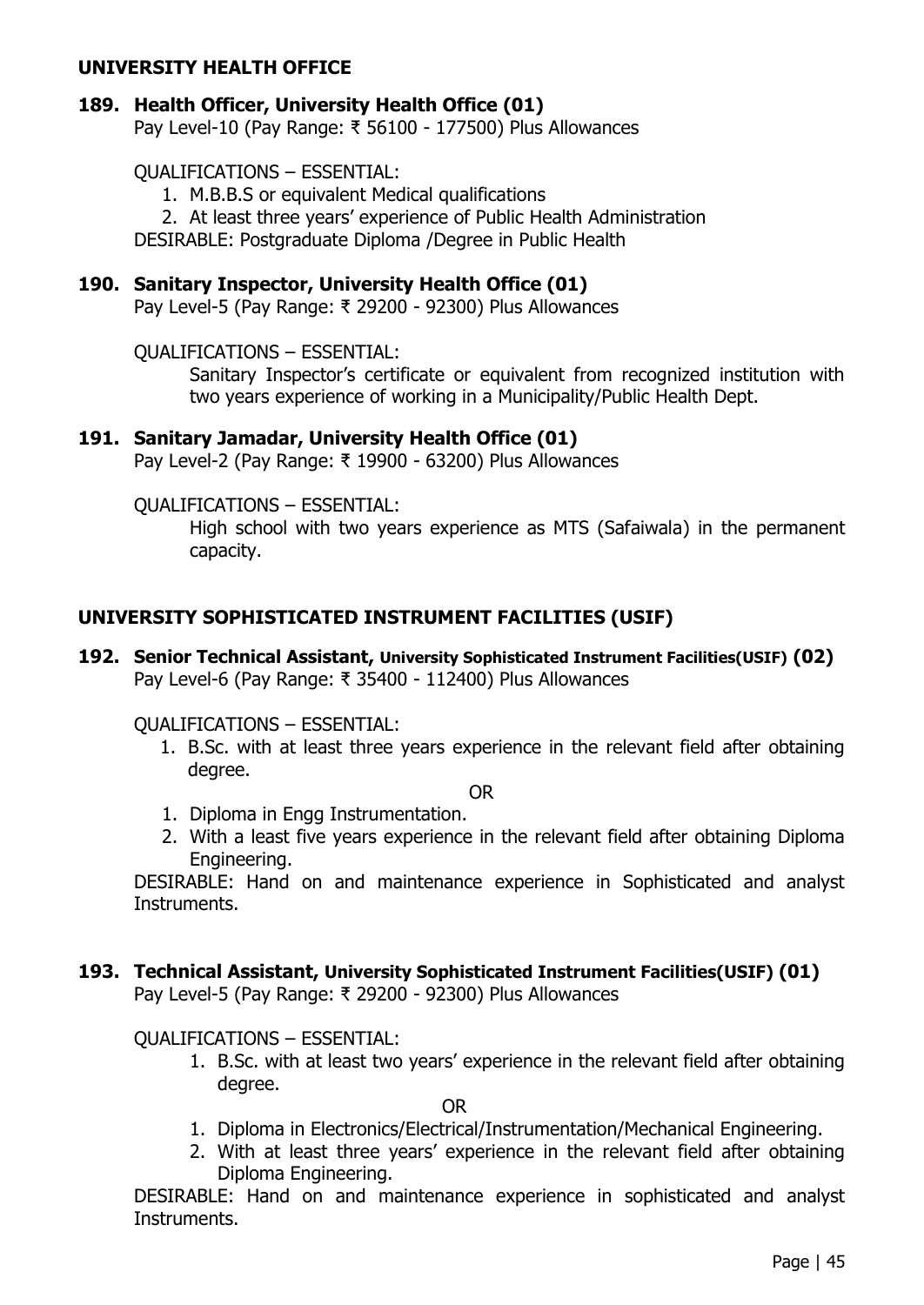#### **UNIVERSITY GUEST HOUSE**

# **194. Receptionist, University Guest House (01)**

Pay Level-4 (Pay Range: ₹ 25500 - 81100) Plus Allowances

# QUALIFICATIONS – ESSENTIAL:

- 1. Bachelor's degree from recognized University.
- 2. Two years' experience as Lower Division Clerk or equivalent in a University/Academic Institution/Central/State Government undertaking
- 3. Knowledge of Computer specially MS Office.

OR

- 1. Senior Secondary/Intermediate/Higher Secondary or equivalent.
- 2. Five years' experience as Lower Division Clerk or equivalent in a University/Academic Institution/Central/State/Government undertaking
- 3. Knowledge of Computer specially MS Office.

# **WOMEN'S COLLEGE**

# **195. Lab Assistant, Women's College (03)**

Pay Level-4 (Pay Range: ₹ 25500 - 81100) Plus Allowances

# QUALIFICATIONS – ESSENTIAL:

Senior Secondary School/Intermediate (Science)with two years' experience in the relevant field after obtaining SSS/Inter.

OR

Secondary School Certificate/High School (Science) with four years' experience in relevant field after obtaining Secondary School Certificate/High School.

## **196. Electrician cum Tube Well Operator, Women's College (01)**

Pay Level-3 (Pay Range: ₹ 21700 - 69100) Plus Allowances

## QUALIFICATIONS – ESSENTIAL:

- 1. High School
- 2. Certificate from ITI in Electrician Trade OR Wireman License of Electrical Inspector.
- 3. Five years' experience in the relevant field in a University/recognized academic Institution/Central or State Govt./Govt. Organization or Private Institution of repute after obtaining Certificate.

# **197. Carpenter, Women's College (01)**

Pay Level-2 (Pay Range: ₹ 19900 - 63200) Plus Allowances

## QUALIFICATIONS – ESSENTIAL:

- 1. High School.
- 2. Certificate in carpenter trade form ITI/ recognized Institution.

OR

High School with six years' experience in the relevant trade.

#### \*\*\*\*\*\*\*\*\*\*\*\*\*\*\*\*\*\*\*

The Employment Form to the above posts may be downloaded from the following website:

## **[www.amuregistrar.com](http://www.amuregistrar.com/)**

#### **OR**

**<https://www.amu.ac.in/registrarsection.jsp?did=10259&lid=Application%20Forms>**